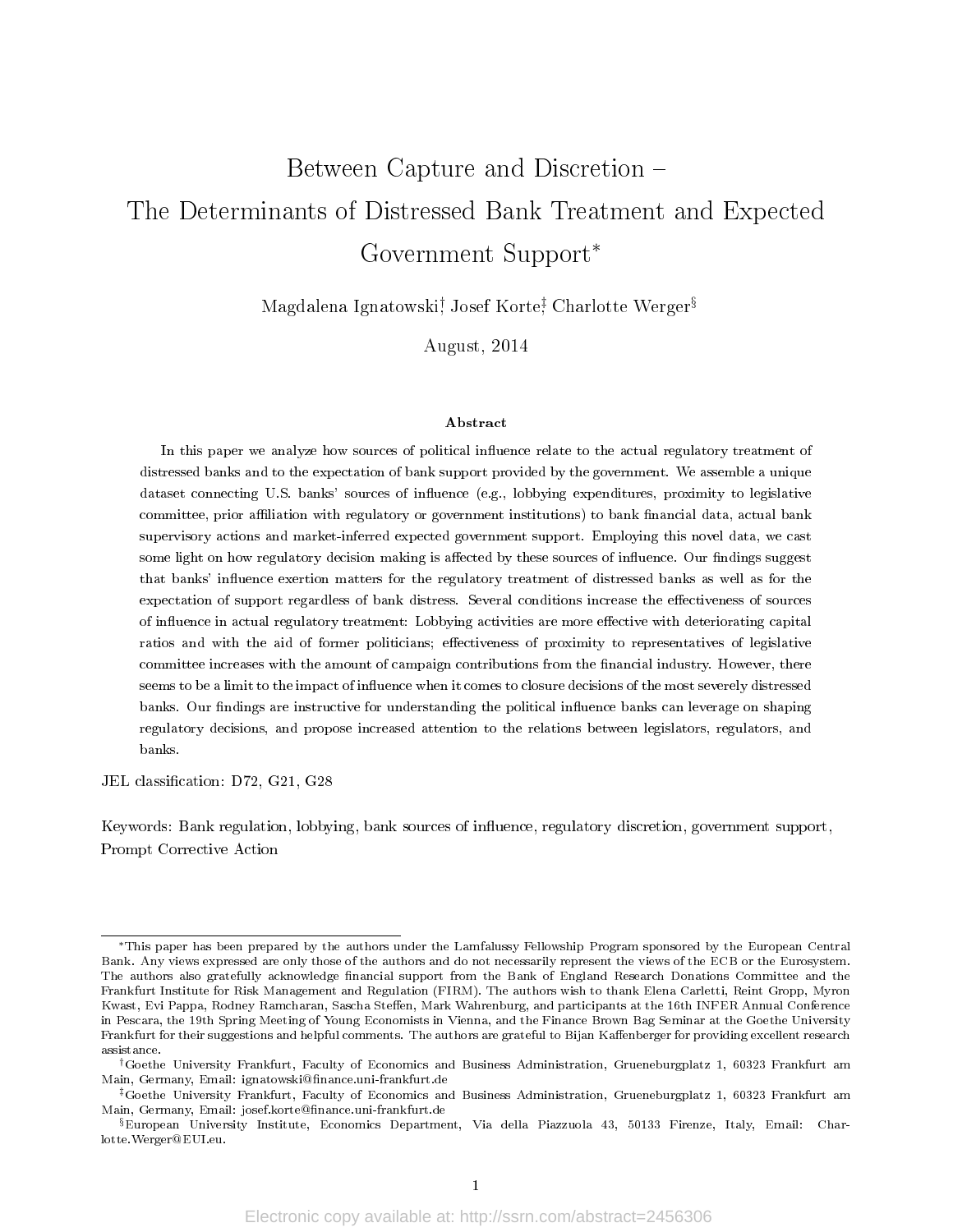# 1 Introduction

The recent financial crisis has been argued to be instructive and eye-opening on a lot of issues. When it comes to bank regulators' actions, two particularly noteworthy phenomena were observable. The first phenomenon concerns the support that the banking industry received from its regulators and the governments in many countries. Cooperation between the regulator and the regulated industry is hardly new and need not be unhealthy to the functioning of both. However, on the height of the financial meltdown in 2008/09, when regulators saw themselves confronted with unprecedented decision-making on vital issues such as bank closure or bailout and new regulation, a rather interesting turn in this cooperation occurred. Activities in order to exert influence on regulation and supervision, such as lobbying, campaign contributions, or wielding political connections, spread throughout the financial industry. For example, registered annual expenditures for lobbying on financial topics by financial institutions in the U.S. more than tripled from around USD 500 million in 2000 to peak at USD 1,800 million in 2010 (see Figure 1). Moreover, following policies of bank bailouts, the fate of banks and their highly indebted sovereigns have become intricately linked, culminating in the hazardous tango" described by Merler and Pisani-Ferry (2012) and Acharya et al. (2013).

# [Figure 1]

One could tell this as a story of outright regulatory capture, if it were not for a second noteworthy phenomenon that only emerges at a closer look. While the regulatory rules and standards were rigorously applied to some banks, more discretion was exercised for others. This becomes most obvious when looking at regulatory intervention and closure decisions. In the U.S., for example, close to 500 banks were closed in the standard intervention procedure by the Federal Deposit Insurance Corporation, while hundreds of other banks received capital injections through the Troubled Asset Relief Program (TARP). The picture looks similar in Europe, were regulatory discretion was vastly exercised in bank closure decisions.

These two phenomena warrant more detailed analysis. We address a series of important and novel questions in this paper by investigating if and how banks' sources of influence drive the expectation of government support to banks and the actual regulatory treatment of banks once they get into difficulties. Do lobbying efforts affect the actual treatment of distressed banks, in particular additional discretionary regulatory measures within the Prompt Corrective Action (PCA) framework when banks become undercapitalized? Can political connections of banks (i.e., proximity to pertinent legislative committee and directors' prior affiliation with regulatory or government institutions) be leveraged to exert influence on regulatory decisions? How does the effect on regulatory treatment interact with deteriorating capital condition of banks? Does the effect on regulatory treatment increase when the banks' lobbying effort is conducted with the involvement of former politicians? Is there any limit to the impact of influence for the most severely distressed banks and banks in a lasting undercapitalized condition? Regardless of bank distress, do banks in general benefit from sources of inuence through higher expected support? In other words, we investigate if and under which conditions banks effectively utilize sources of influence on de facto regulatory treatment and expected government support. However, one word of caution: We cannot conclude whether this influence leads to efficient or inefficient results. Thus, this paper is explicitly not about the economic efficiency of regulatory treatment influenced by lobbying or political connections, but about the effectiveness of several sources of influence on selected regulatory policies. The rationale for the link between banks' influence exertion and regulatory treatment might be found in the selfinterest and private incentives of regulators and legislators, e.g., expecting campaign contributions or attractive exit jobs, inducing them to handle certain banks particularly beneficial.

We analyze the above questions empirically, using a unique (and partly novel) dataset of regulatory actions and market-inferred expected bank support as well as data on bank financial reporting, bank lobbying, and political connections in the U.S.. By looking at the de facto regulatory treatment of distressed banks (i.e., banks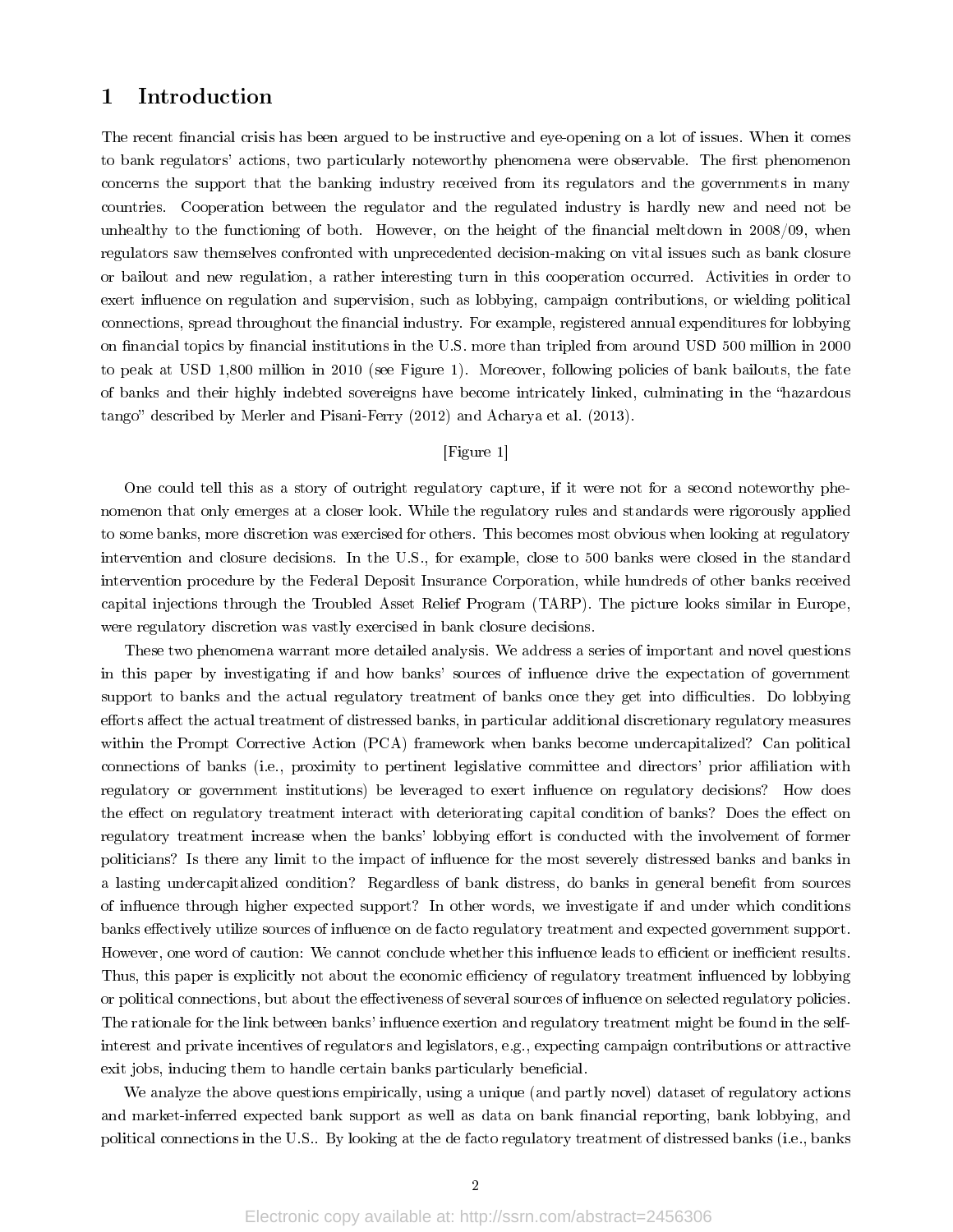that fall below the regulatory thresholds for undercapitalization in the PCA framework), our tests show that lobbying activities and political connections through proximity to prevalent legislative committees and prior regulatory or government aliation of bank directors lower the probability of obtaining additional discretionary regulatory measures (besides the mandatory actions in the PCA framework that become effective automatically). The effects we find hold for alternative explanations and are robust to different variable specifications. Several conditions even further increase the effectiveness of banks' influence exertion: Besides lowering the probability of obtaining additional discretionary measures, we find that lobbying activity decelerate the propensity for additional sanctions with deteriorating capital ratios. Engaging a former member of congress as lobbyist and campaign contributions from the financial industry to legislative committee representatives are found to amplify the favorable treatment. However, there seems to be a limit to the efficacy of influence when it comes to closure decisions of the most severely distressed banks. When employing a more general measure of preferential treatment regardless of bank distress, expected support to banks (measured by the Fitch support ratings), we find that lobbying activities and proximity to prevalent legislative committees both significantly increase the expectation that the bank will receive a government bail-out.

We focus our analysis on the U.S. because of the availability of data, but our results might have wider implications. Our findings are instructive for the determinants of regulatory decision making and help to understand the effectiveness of banks' sources of influence in current regulatory practice. Thus, our findings are highly relevant for the institutional setup of bank regulation and should motivate legislators to make bank regulation (and supervision) more robust to influences from the regulated industry, not only in the U.S., but also elsewhere.

The remainder of this paper is organized as follows. Section 2 discusses the related literature and how our analysis contributes to it. Section 3 provides background information on our dataset, and summary statistics of the main variables. In section 4 our core empirical analysis is presented, which is the model relating sources of inuence such as lobbying and political connections to de facto regulatory treatment of distressed banks. Section 5 evaluates the effects of sources of influence on potential government support as an extension to our core empirical analysis. Section 6 concludes. An Appendix to this paper evaluates the novel dataset on lobbying in the U.S. banking system in more detail.

# 2 Sources of influence and the political economy of banking - Motivation, related literature, and contribution

The influence of regulated industries onto their regulation has primarily been studied in theoretical and empirical contributions on industries that involve natural monopolies warranting regulation, e.g., utilities (Dal Bó, 2006). The early theory on regulatory influence was based on the observation that - contrary to the predictions by the public interest literature - regulatory outcomes often benefit the regulated industries and regulation is an empirical phenomenon even in industries not warranting it by their economic structure. Pioneered by Stigler (1971), Posner (1974), and Peltzman (1976), the literature has developed theoretical predictions for the sources of regulatory influence and explanations of how firms can influence policy outcomes (e.g., Helpman and Persson (2001); Besley and Coate (2001)).

Without the claim for completeness, we categorize several sources of influence.

- Outright **financial resources** channeled to regulators and policymakers, e.g., in the form of bribes or campaign contributions
- Revolving doors, i.e., a more indirect way of channeling benefits to regulatory and policymakers by attractive pre- or post-employment positions in the industry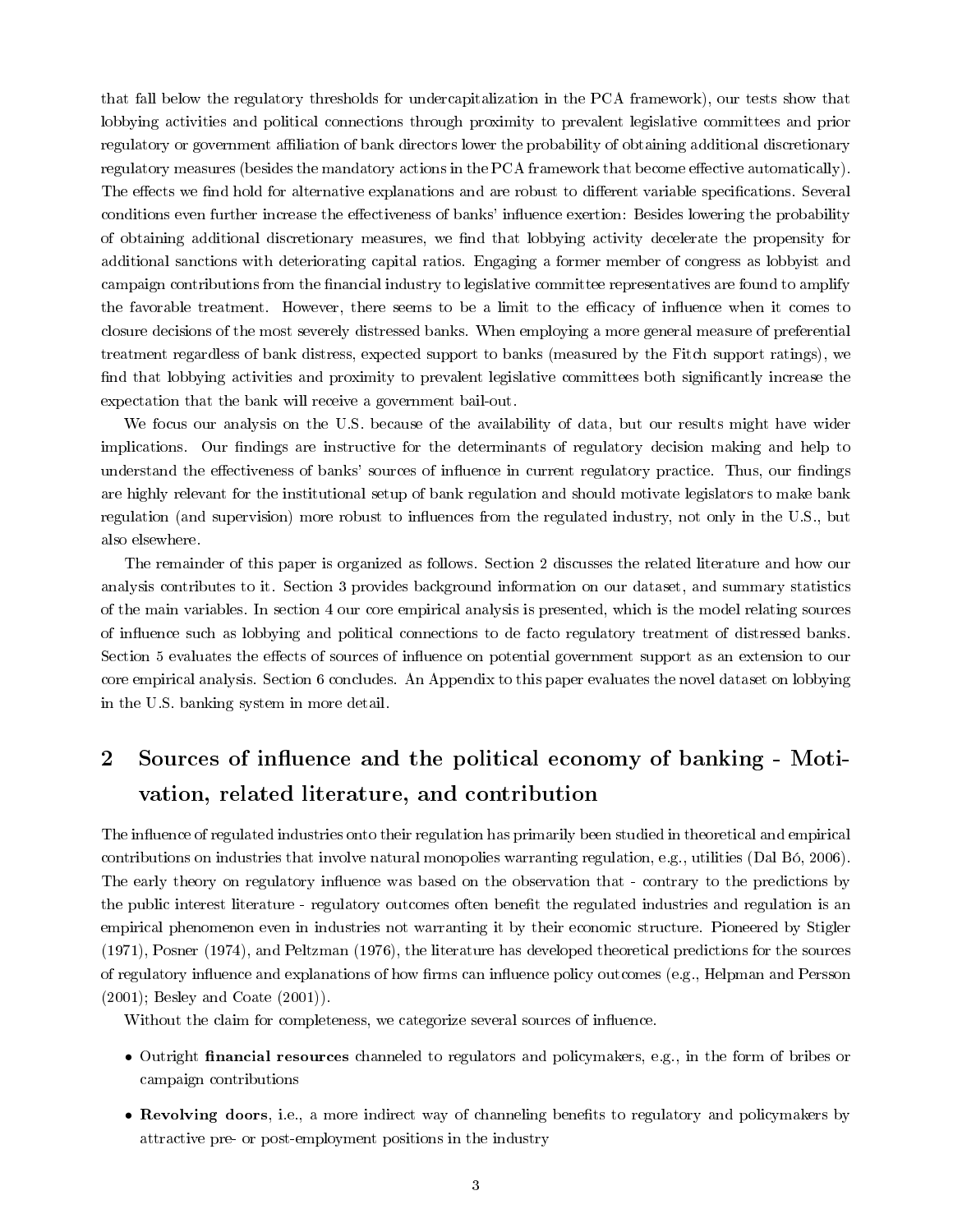- Superior presence of information, as it is facilitated through lobbying activities, for example
- Public pressure or voting resources exercised, e.g., in the form of lobby campaigns, or experienced during specific times in the election cycle

The previous theoretical and empirical literature offers several findings that are related to ideas of political and regulatory influence exerted by firms and banks and explores the idea that bank regulation is exposed to (and also a product of) pressures by different private and public interests.

To begin with the sources of influence, there are various theoretical models explaining how firm lobbying or political connections can be effective in influencing policy outcomes (e.g., Helpman and Persson (2001); Besley and Coate (2001)), but only few empirical papers on campaign contributions and lobbying actually test some of these theoretical implications. The majority of studies focus on campaign contributions and often find that campaign contributions do not matter to a greater extent (Dal Bó, 2006) and that individuals rather than interest groups with special interests are the main source of campaign contributions (Ansolabehere et al., 2003). However, a more recent paper by Mian et al. (2010) contradicts these findings and suggests that campaign contributions do in fact partly contribute to changes in policy. They find that "campaign contributions from the mortgage industry, and constituent interests, measured by the share of subprime borrowers in a congressional district, may have influenced U.S. government policy towards subprime mortgage credit expansion from 2002 to 2007". Looking at firm lobbying, Chen et al. (2010) find that companies that lobby intensely are more profitable, on average, than those that do not. The work by Kerr et al. (2011) studies the determinants and dynamics of firm lobbying and finds that over the period of 1998-2006 (i) few firms actually lobby, (ii) lobbying status is associated with firm size and (iii) is persistent over time. Igan et al. (2012) use U.S. lobbying data from financial firms and focus on mortgage lending behavior of banks. They find that those banks that intensely lobby on mortgage related issues have riskier and faster growing loan portfolios and securitize higher portions of these loans.

On the other hand, several contributions address the outcome that we are interested in, i.e., the regulatory treatment of firms and banks, and how this may be the product of a political economy setup. As set out in Kane (1990) and Boot and Thakor (1993), regulators' decisions might not necessarily be guided by welfaremaximizing goals but instead by self-interest inducing them to pursue reputation building or collude with the banking industry. In line with this, Demirgüç-Kunt et al. (2008) show that generous deposit insurance schemes are adopted in countries where the banking sector is dominated by weak banks which benefit from regulatory forbearance and weak market discipline. Barth et al. (2004) argue that government-led bank regulation and supervision is associated with weak bank sectors and that regulatory agencies are in many countries heavily politically influenced. Brown and Dinc (2005) show that shortly before elections banks are much less likely to receive government intervention than after elections. In a later paper, Brown and Dinç (2011) extend upon this conclusion and state that also macroeconomic factors and bank-sector characteristics play an important role in determining government interventions. However, there is to the best of our knowledge no research effort that provides evidence for the effect of individual bank's influence on regulatory decisions. With regard to regulatory discretion, several contributions have modeled im- or explicitly why, how, and to what extent regulators use their discretion (e.g., Acharya and Yorulmazer (2007); Boot and Thakor (1993); DeYoung et al. (2013); Mailath and Mester (1994)) - however, empirical evidence on the drivers of discretion is scarce.

The two above streams of the literature are connected by contributions that investigate the effects of banks' (as well as other firms') sources of influence on political and regulatory outcomes and particularly on individual regulatory treatment - a field to which our paper is intended to contribute as well. Regarding firms, Faccio et al. (2006) find that politically connected firms with prior government affiliation of at least one of its top executives or large shareholders are more likely to be bailed out than comparable firms without political connections. Turning to banks, Ramirez and De Long (2001) provide evidence that the Senate vote on the Glass-Steagall Act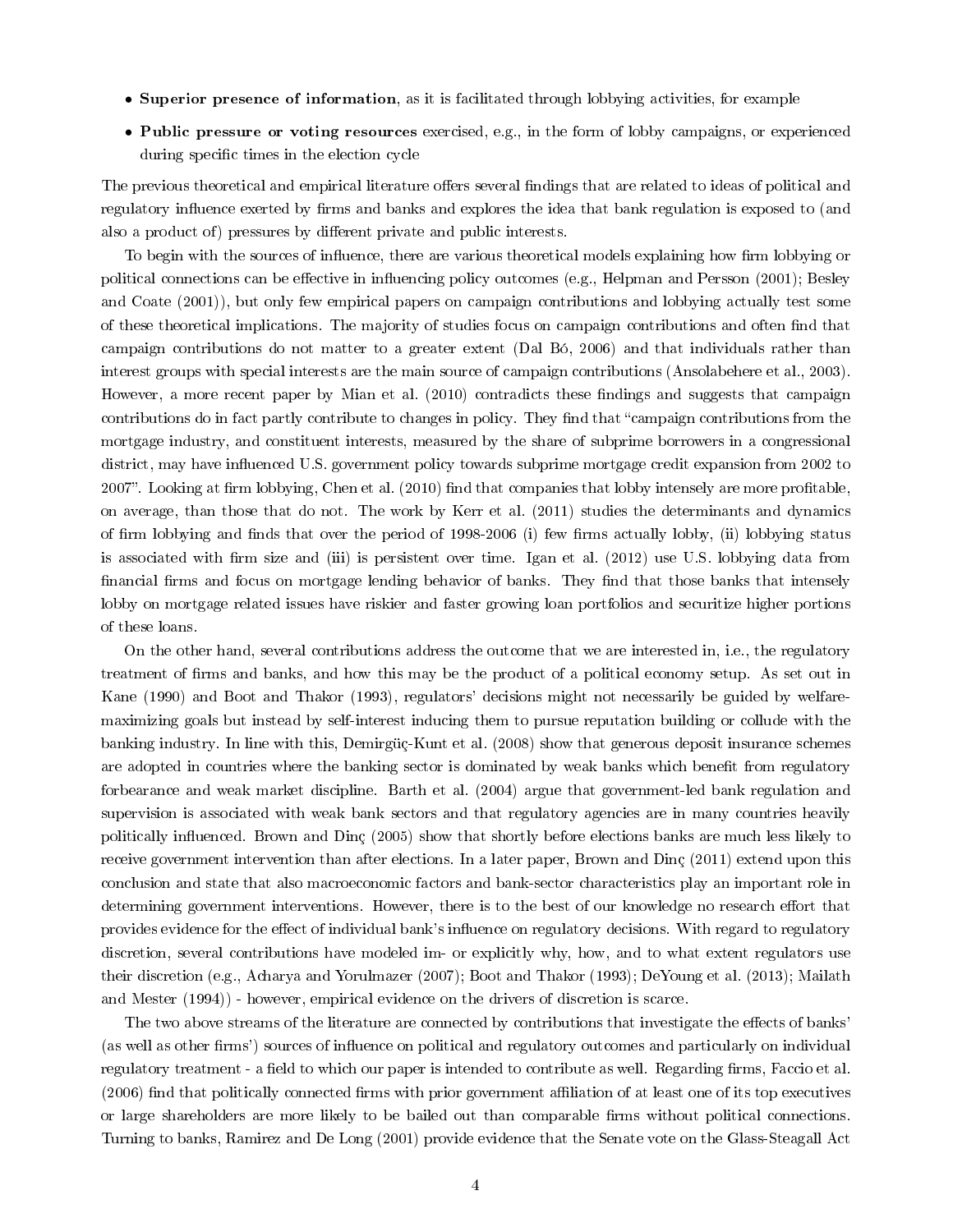of 1933 on universal banking restrictions in the U.S. was significantly influenced by important interest groups (including national banks). Imai (2009) shows in his empirical analysis that banks with strong political ties were declared insolvent much later than those without political influential power during Japan's financial turbulence of 1999-2002. The work by Behn et al. (2014) examines bailouts of distressed German savings banks. The authors show that distressed banks are less likely to receive public bailouts in the year before elections rather than in years after elections and in highly competitive election campaigns. A relatively new study by Duchin and Sosyura (2012) looks at lobbying and campaign contributions, among other things, to determine to which extent banks are politically connected, and investigates whether politically connected banks are more likely to receive capital injections under the TARP bailout program. Although this paper is related to our study, Duchin and Sosyura (2012) only focus on government bailout decisions, whereas we have a different (and broader) set of regulatory interventions and expected bank support. Igan and Mishra (2011) investigate lobbying and congressional voting behavior and find that banks' influential activities are likely to alter legislators' attitude towards deregulation. This paper, however, only looks at data until 2006, and focuses on legislators that change positions on a given legislation proposal. Our research effort covers a longer time span of data (including the Dodd-Frank Reform), comprises other sources of bank regulatory influence such as proximity to financial legislation representatives and bank directors' employment history at regulators, and applies a broad range of regulatory actions and decisions.

Thus far, most of the literature focuses on particular legislation, macro-level decisions or actual bank bailout decisions during crisis times (e.g., providing TARP funding or not) when measuring support to the financial industry. While the determinants and rationale for bailout (e.g., Gorton and Huang (2004); Acharya et al. (2011); Philippon and Schnabl (2013); Acharya and Yorulmazer (2008); Perotti and Suarez (2002)) and closure decisions (e.g., Cole and White (2012); Kasa and Spiegel (2008); Perotti and Suarez (2002); Wheelock and Wilson (2000)) have been in-depth discussed in the literature, a particular regulatory action in the U.S. banking regulatory arsenal that enables banks to recover quickly from looming undercapitalization (even before bailout or closure decisions become urgent), the Prompt Corrective Action framework, has not been remarkably investigated so far in terms of determinants.<sup>1</sup> Literature on PCA has focused on the optimal structure of capital regulation (e.g., Peek and Rosengren (1996); Freixas and Parigi (2007); Shim (2011)) and on the impact of PCA on capital and risk (e.g., Aggarwal and Jacques (2001); Dahl and Spivey (1995)), but the application of discretionary provisions implied in the PCA regulation has hardly caught any attention. We propose the usage of discretionary additional measures as a proxy for regulator's individual bank treatment to investigate regulatory preferential treatment. In addition, we apply a novel, market-based dataset of bank-specific support ratings provided by Fitch for the identification of expected government support to banks (rather than using industry aggregates, as done, for example, in Igan and Mishra (2011)). Not only is this a novel measure, but it also allows us to look at expected government support to banks over an extended period of time, covering periods before and after the recent financial crisis.

Turning towards the sources of influence, we do not intend to analyze factors that have already been shown to drive regulatory policies on a national scale (such as election cycles or the state of the overall economy), but rather more granular sources of influence that banks can leverage (e.g., lobbying activities, political connections). Especially using bank-specific lobbying data will provide us with new insights, as this has not been extensively employed so far in the empirical literature on banking regulation.

 $1$ To the best of our knowledge, Kocherlakota and Shim (2007) is the only paper to study the usage of PCA versus forbearance. They show that the usage of PCA is determined by the shock to the value of banking assets.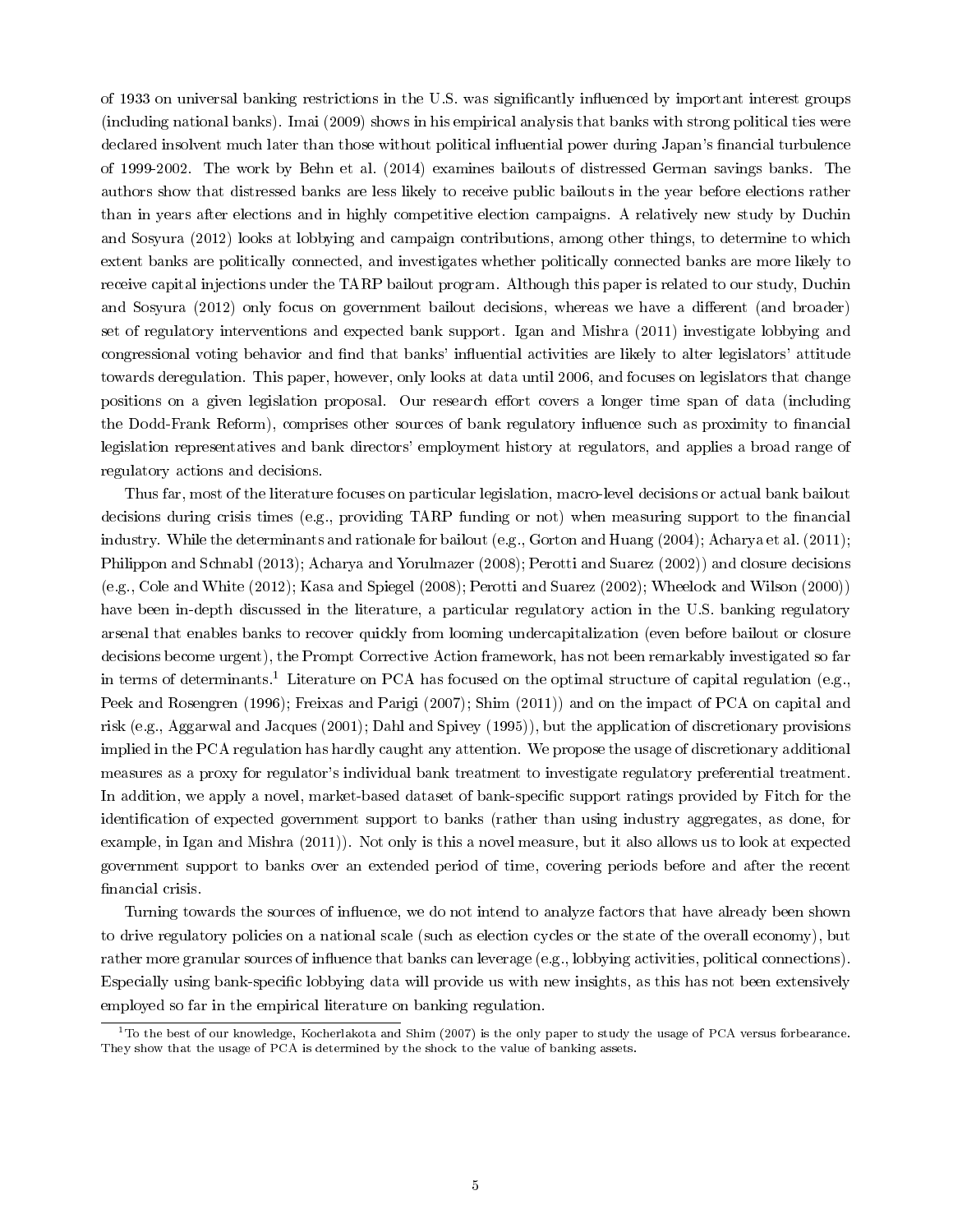# 3 Dataset and methodology

# 3.1 Dataset description

We use a unique dataset that is essentially composed of three subsets: (1) regulatory intervention data and expected government support for banks, which are mainly used to construct the regulatory outcome variables, (2) data on banks' lobbying activities, proximity to policymakers, and prior affiliation of directors with regulatory or government institutions, which are used as proxies for various sorts of inuence on regulatory decisions, and (3) financial data on banks that chiefly serves as control variables. Each of these subsets is assembled from various data sources and combined into one dataset as described below.

#### The regulatory intervention data

We tap various sources for data on bank regulatory treatment. As a first source, we identify Prompt Corrective Action directives and bank closures as proxies for actual regulatory treatment. The PCA rule book was introduced by the Federal Deposit Insurance Corporation Improvement Act (FDICIA) in 1991 with the goal to prevent supervisory forbearance in dealing with troubled banks. It requires insured depository institutions to take certain actions (e.g., provide a capital restoration plan) as well as stipulates certain provisions (e.g., limits on senior manager compensation and dividends, restrictions on growth and expansion) when a bank falls below predefined capital ratio thresholds in order to restore capital sufficiency again and to avoid costly insolvency (see Spong (2000) and Benston and Kaufman (1997) for a detailed explanation of PCA). The first stage of capital insufficiency is defined by the regulator as "undercapitalized", the second stage is called "significantly undercapitalized", and the third and most severe stage is "critically undercapitalized".<sup>2</sup> While certain actions and provisions are mandatory at each stage and are automatically imposed by operation of law, the regulator has the discretion to impose additional actions on the bank (e.g., dismiss board, divest subsidiaries) via the issuance of a PCA directive that is publically announced. Announcements of formal regulatory actions can lead to noticeable market reactions as attested in Jordan et al. (2000). Therefore we argue that imposing discretionary provisions in addition to mandatory actions has a more substantial signaling effect about the bank's financial condition than only obtaining mandatory actions. Data on PCA directives (incl. initiation and termination dates and required provisions) are available on the websites of the four primary regulators, the Federal Deposit Insurance Company's (FDIC), the Federal Reserve Board, the Comptroller of the Currency (OCC) and the Office of Thrift Supervision (OTS). For the second type of regulatory actions, bank closure decisions, we employ the FDIC's publicly available failed bank list to identify which banks have actually been resolved by the regulator and to obtain closure dates. We collect data for both types of regulatory actions for the years 2003 until 2012 and match it manually to our dataset based on bank name and location.

As a second source, we augment our dataset with Fitch support ratings and support rating changes for all banks listed in the Bankscope database by Bureau van Dijk. By composition, these support ratings capture the rating agency's opinion on the likelihood of external support to a bank should this become necessary (Fitch Ratings, 2013). In that regard, support ratings (or "ratings floor") have frequently been used in the empirical literature as a proxy for bailout probability (e.g.,Acharya et al. (2013); Gropp et al. (2011, 2006); Mariathasan et al. (2014)). A detailed description of the rating composition and the different rating classes is provided in Appendix B.

 $^2$ In the extreme case of a "critically undercapitalized" bank (i.e., tangible equity ratio falls below 2 percent) the bank has to be put in receivership unless the primary regulator with the concurrence of the FDIC determines that other actions would be more appropriate for the purpose of prompt corrective action.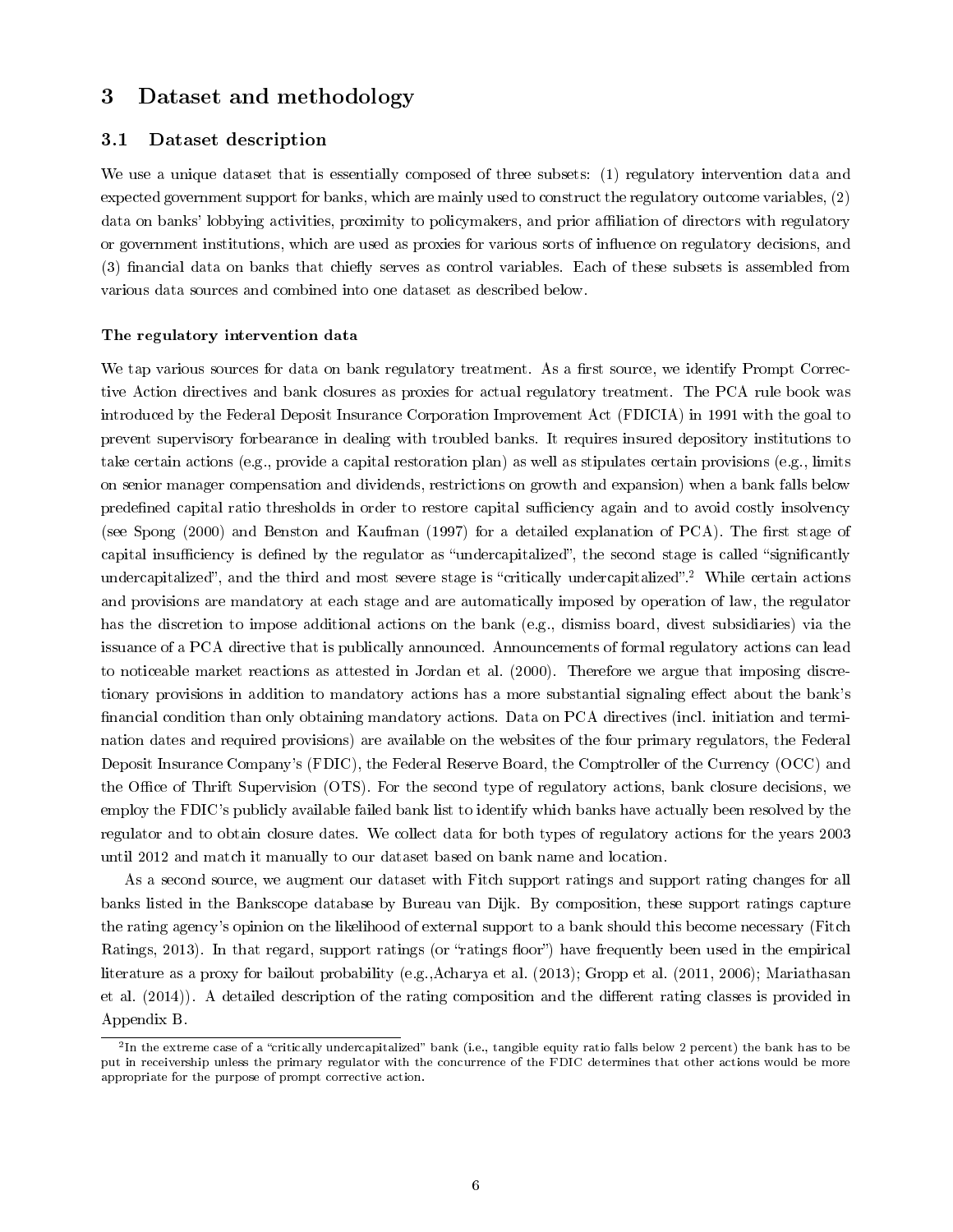#### Banks' sources of influence on regulatory decisions

We assemble data from various sources to construct our indicators for bank lobbying activities and political connections to policymakers and regulators. To start with, we obtain data on lobbying activities from the reports filed in accordance with the Lobbying Disclose Act. The Lobbying Disclosure act requires all firms or individuals conducting lobbying activities involving a member of the Federal legislative or executive or any Federal employee to register with the Secretary of the Senate. If that firm or individual spends more than USD 10,000 on lobbying activities in a six-months period, a report has to be filed to the Senate Office of Public Records (SOPR) containing detailed information on the lobbying expenditure amount, the lobbying firm and the individual lobbyists, the immediate and ultimate client, whether former members of the Congress were employed by the lobbying firm, as well as the government agencies and institutions that were contacted, and the issues that were discussed. The SOPR compiles the Lobbying Disclosure Act database containing all semiannual (until 2007) and quarterly (from 2008 onwards) lobbying disclosure reports filed by lobbying firms and individuals. We collect the actual data from the Centre for Responsive Politics (CPR), a non-profit and nonpartisan organization that assembles the data directly from the SOPR and provides a full lobbying activities database covering the years 1999 until 2012.<sup>3</sup>

As a following step, we restrict the dataset to all lobbying activities that are related to banks and financial markets, i.e., we select all lobbying activities carried out by or for a firm from the financial industry (according to the classification in the relevant reports) or that deal with an issue related to banking and finance.<sup>4</sup>

In order to conduct our analyses, we need to match the lobbying activities to individual bank financial data and the regulatory outcome data for that bank. As firms can lobby either through their in-house lobbyists or can hire external lobbying firms, we identify and match banks from both the clients and lobby firm/registrants information. We use the information on holding structures and conglomerates obtained from the bank financial datasets (described below) to compute and analyze not only the lobbying expenditures by a bank directly, but also the spending through its holding structure and through related firms, constituting the full lobbying amount that this particular company might benefit from. It should be noted that we do not attribute lobbying expenditures by banking industry interest groups and associations to individual banks because most of these have dozens or even thousands of member associations (which would result in very low shares of the total lobbying expenditures being assigned to most of them) and it is not conceivable why a general contribution should benefit a particular bank (also in relation to its peers).

Combining the data on lobbying activities and bank financial data enables us to cast light on the details of bank lobbying. As an example, Figure 2 displays the share of banks in the U.S. that have a lobbying history defined as reporting lobby spent within their conglomerate at some point over the last four years - over different asset size classes. It is evident that the share is increasing in banks' asset size, with only about 2 percent of small banks and more than 80 percent of banks with total assets above USD 50 billion reporting some lobbying in their conglomerate. The preparation and the use of this data is quite novel to the finance literature and it allows further interesting analyses beyond the use as an indicator for sources of influence in the remainder of this paper. Thus, we provide a more extensive descriptive evaluation of lobbying in the U.S. banking sector in Appendix C.

# [Figure 2]

As a further source of banks' influence, we refer to political connections. Both proxies for political connections that we employ as sources of banks' influence have also been used in Duchin and Sosyura (2012), where political

 $3$ Note that we include data on lobbying activities starting at the last quarter of 1999.

<sup>4</sup>The reporting form provides a list of 76 issues from which at least one has to be selected as area of interest of the lobbying activity by the firm or individual filing the report. We define the following issues as being related to banking and finance: Accounting (ACC), banking (BAN), bankruptcy (BNK), financial institutions, investments, and securities (FIN), housing and mortgages (HOU), minting and money (MON).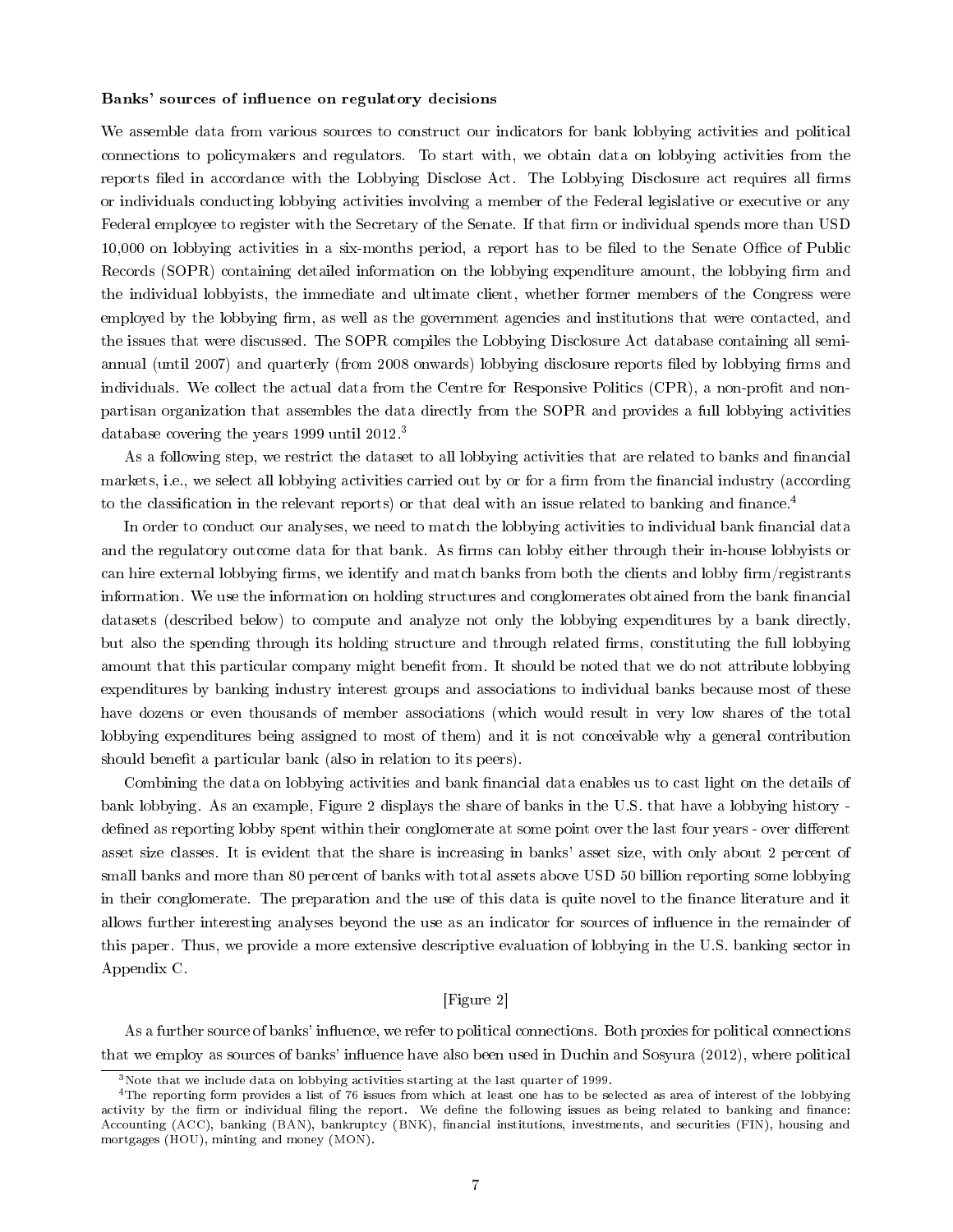connections prove to have an effect on the grant of TARP funds. We use data on the voting districts of the members of the House of Representatives Subcommittee on Financial Institutions and Consumer Credit that we connect to the district of incorporation of individual banks as a first proxy for political connections. The subcommittee overseas all financial regulators and matters related to the safety and soundness of the banking system. We obtain the information on subcommittee membership from congressional records available on the website of the U.S. Library of Congress and identify all members starting at the 108th Congress (2003-2004) to the 112th Congress (2011-2012). We identify whether a bank has a subcommittee member in the proximity based on the banks' headquarter locations and the representatives' voting districts using zip codes as the matching variable.<sup>5</sup>

Figure 2 evaluates the share of banks in the U.S. that have such political connections through a subcommittee member over different asset size classes. It is noteworthy that this source of influence seems - again - to be more often available to larger banks, of which around 25 percent have such political connections, while only 8 percent of small banks do. This correlation with bank asset size might also be explained by the phenomenon that politicians choose their field of specialization to cater their constituency. Thus, politicians from districts in which large banks are present are probably more likely to choose financial institutions as a field of activity, which would not be an indicator of preferential treatment on its own.

# [Figure 3]

Moreover, we also collect data on campaign contributions using the Federal Election Commission political contributions reports provided by the CPR. The campaign contributions data covers contributions from Political Action Committees (PACs; corporations' main channels for political contributions) to candidates' election campaigns, to political parties and to other PACs. The data is bi-annual, covering federal elections every second year from 1998 until 2012. The CRP moreover makes a distinction between direct and indirect contributions to candidates. Direct contribution amounts are legally restricted. PACs can give annually up to USD 5,000 to a candidate committee per election, USD 5,000 to another PAC and USD 15,000 to any national party committee. Indirect contributions (including independent expenditures and communications costs) on the other hand are not subject to contribution limits and are made completely independent of the candidate. The latter can therefore also be against the candidate.<sup>6</sup> For our analysis we have selected all organizations which are classified in the CRP campaign contributions and lobby data as "Finance, Real estate and Insurance" industry. We then aggregate all direct contributions coming from each individual PAC to each of the candidates running in the corresponding election cycle. In a last step we match the names of the candidates in the PAC data to the subcommittee members described above. This gives us an additional dimension to the political connection between the financial industry and their subcommittee representatives, as we can measure the amounts of campaign contributions from the financial industry.

As an additional proxy for political connections we employ data on former employment of the Board of Directors of publically listed bank holding companies and identify all affiliations with relevant regulators (FDIC, Federal Reserve Board, OCC, OTS), government bodies (Congress, Department of the Treasury, Executive Office of the President) or federal agencies (Federal Financial Institutions Examination Council, Federal Financing Bank, Federal Housing Finance Agency, Securities and Exchange Commission, National Economic Council). We obtain this data from BoardEx, which is a database that contains in-depth profiles on top executives globally covering employment, non-profit, and educational affiliations. The Securities and Exchange Commission requires all publically listed companies to reveal their directors' employment history over the past five years. BoardEx

 $5$ The relationship of zip codes and voting districts is obtained from the website of the U.S. Census Bureau. Note that we only consider zip codes that can be uniquely assigned to one distinct voting district.

<sup>6</sup>Only for 3 observations in the dataset we actually found indirect contributions made against a candidate, so we do not focus on this.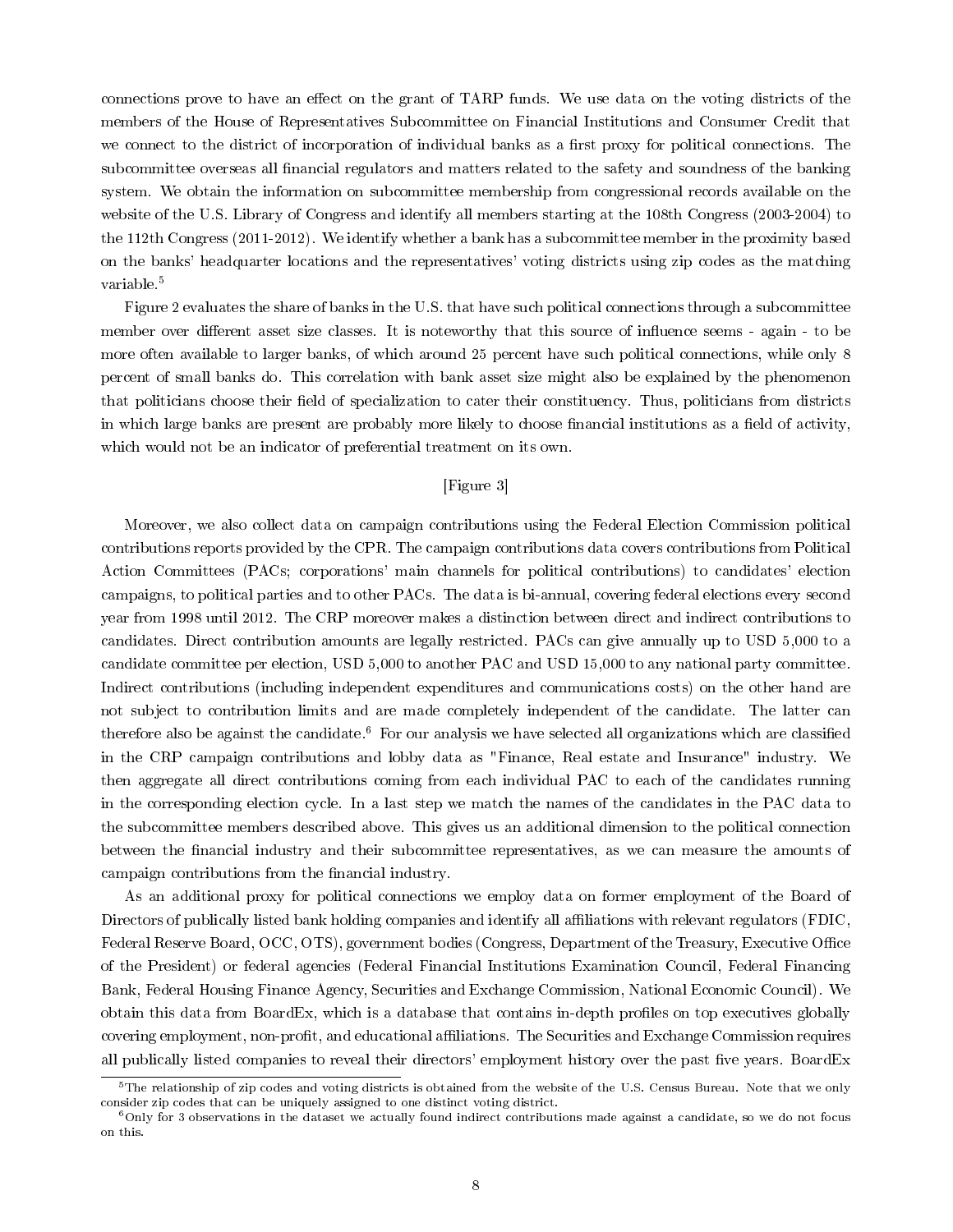gathers this disclosed information as well as collects information for non-listed companies from other sources. Since we cannot evaluate the accuracy and completeness of the information for non-listed companies, we restrict the information we obtain from BoardEx to only listed bank holding companies and match this data manually to top holding company data based on name and location.<sup>7</sup> We focus on all members of the banks' Board of Directors active from the third quarter of 2003 to the second quarter of 2012.

### Bank financial data

We construct the bank financials dataset based on two main sources. On the individual bank level, we assemble data from the Consolidated Reports of Condition and Income (FFIEC031/041), commonly known as call reports. These reports cover financial data that any U.S. bank with a state or national charter is required to file on a quarterly basis. We construct a sample that contains the full set of banks (up to 8,943 individual institutions) and financial data for the period covering the third quarter of 2003 to the fourth quarter of 2012. In a second step, we obtain identifiers for the top holders, i.e., the ultimate owner of any individual bank, from the FDIC's Statistics on Depository Institutions (SDI) to match the individual banks to their respective bank holding companies.

# 3.2 Variable definitions and summary statistics

Our final sample covers quarterly observations over the period third quarter of 2003 to fourth quarter of 2012. To ensure consistent eligibility triggers for regulatory actions we only consider bank-quarter observations where banks fall below the "undercapitalized" regulatory threshold at which mandatory prompt corrective actions are imposed on the bank and the regulator can consider issuing additional discretionary actions through a PCA directive (and only banks in the "critically undercapitalized" category as foundation for closure decisions). We find 782 (792) banks that have ever fallen below the "undercapitalized" threshold, resulting in  $2,849$  (2,866) "undercapitalized" bank-quarter observations with non-missing information for lobbying activity (proximity to legislative committee).<sup>8</sup>Note that the "undercapitalized" sample is defined as below the first regulatory threshold for undercapitalization and also includes the "significantly undercapitalized" and "critically undercapitalized" sub-categories. Regarding the regulatory capital category at which the supervisory institution should consider closing the bank, our sample contains 392 (402) banks ever being "critically undercapitalized", yielding 629 (641) bank-quarter observations with non-missing information for lobbying activity (proximity to legislative committee). We point out that these are rather minor sub-samples of the U.S. bank universe consisting of small banks. The prevalence of lobbying activities among smaller banks is low (compare Figure 2), however those small banks that lobby spend rather significant amounts relative to their asset size (see Figure 7 in Appendix  $C$ ).

Table 1 presents summary statistics on the main variables. Panel A contains the sample of "undercapitalized" bank-quarter observations, in Panel B we give an overview over the sample of bank-quarter observations with Fitch support ratings that we use to estimate expected government support.<sup>9</sup> Table 13 (Appendix A) provides detailed variable descriptions and data sources for each variable.

## [Table 1]

<sup>&</sup>lt;sup>7</sup>Note that only bank holding companies rather than banks itself are publically listed in the U.S..

<sup>&</sup>lt;sup>8</sup>Note that this sample of banks differs substantially from the sample of TARP recipient banks that has been employed by Duchin and Sosyura (2012). We find only 35 banks that have received TARP funding and have been "undercapitalized" during the financial crisis (only 11 banks when restricting to "critically undercapitalized").

<sup>9</sup>Note that in the regulatory treatment sample we are looking at banks that are undercapitalized and that got into distress. In general these tend to be small banks. In the expected government support sample we are dealing with large banks that are rated by Fitch. This might lead to differences in the mean values between both samples.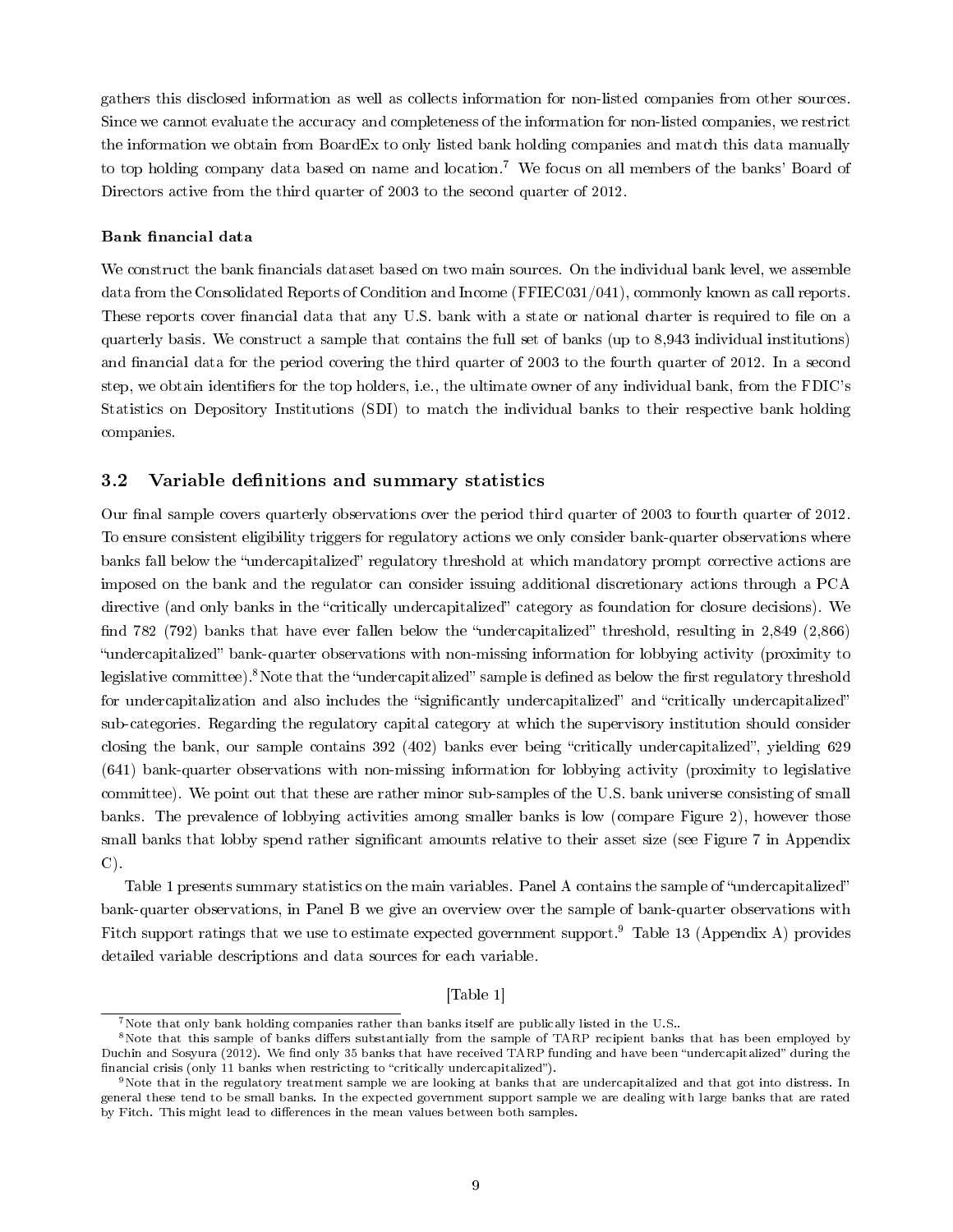#### Dependent variables

The PCA indicator takes a value equal to 1 if a bank received a PCA directive (respectively if an existing PCA directive has not been terminated) in the next quarter and implies whether the regulator imposed additional discretionary actions (besides mandatory prompt corrective actions) conditional that the bank has fallen below certain capital ratio thresholds. In 15 percent of "undercapitalized" bank-quarter observations in our sample (including signicantly and critically undercapitalized capital categories) a PCA directive has been employed. Moving down the capital categories, in 24 percent of "significantly undercapitalized" observations (including critically undercapitalized capital category) a PCA directive was binding; in 50 percent of "critically undercapitalized" observations banks have been actually closed or resolved.

Fitch support ratings are constructed in order to capture the likelihood that a bank will have access to external support (for example from the government) should the bank incur distress. The ratings range from 1 (a bank with an extremely high probability of external support) to 5 (a bank with a probability of external support, but it cannot be relied upon). Important for our analysis is to understand that the Fitch support ratings do not fluctuate heavily over time and seem to be rather stable. This practically removes the timedimension we could explore in our empirical analysis. We find that the ratings 1 and 5 are the most frequent, and the intermediary ratings are much less frequently assigned. The mean value for the Fitch ratings in our sample lies at around 4, as the share of banks assigned with high ratings is larger than those with low ratings (high expected government support).

#### Main explanatory variables

The past lobbying indicator states whether there has been any lobbying activity in the last four years on the conglomerate level including all entities belonging to a respective holding company.<sup>10</sup>Lobbying expenditure is not to be conceived as a direct financial transfer from a firm or bank to a regulatory or legislative institution but rather as an indication of an actively maintained liaison between a firm or bank lobbyist and the institution that can be leveraged as a source of influence. Also, regulators or legislators can expect potential benefits in the future from these established contacts, e.g., in form of further lobbying activities or revolving doors. Therefore, we define lobbying activity as a dummy variable rather than a continuous variable of the financial lobbying expenditures highlighting the fact that there exists a channel between the bank and the lobbied institution. We find past lobbying history according to our definition on conglomerate level for 2 percent of the observations. A smaller fraction of these lobbying activities is conducted with the help of a former politician: Around 0.1 percent of all observations on the conglomerate level report lobbying involving a former member of Congress, 1.8 percent lobbying without such involvement. Moreover, we vary the aggregation level (top holding level only), time dimension (lagged lobbying activity), and scale (continuous lobbying spent) of lobbying activities in our robustness tests.

With regard to proximity to legislative committee, we assign a dummy variable equal to 1 to each bank if any entity within the bank's conglomerate is located in the voting district of a member of the relevant legislative committee. Following this definition, 10 percent of bank-quarter observations are connected to a Representative who is a member of the Subcommittee on Financial Institutions.

We define prior regulatory or government affiliations equal to 1 if any member of the Board of Directors of the top holding company held an office with any relevant regulator, government body, or federal agency and 0 otherwise.<sup>11</sup> We obtain only 306 "undercapitalized" bank-quarter observations because we restrict the Board of

 $10$ We believe that a longer retrospect is necessary to account for causality between lobbying efforts and preferential regulatory treatment although admittedly, the time span of four years is somehow arbitrarily chosen. We test different definitions of lobbying activity for robustness reasons.

 $11$ Note that we only consider previous jobs and roles with (given) start or end dates before the start of the bank director role.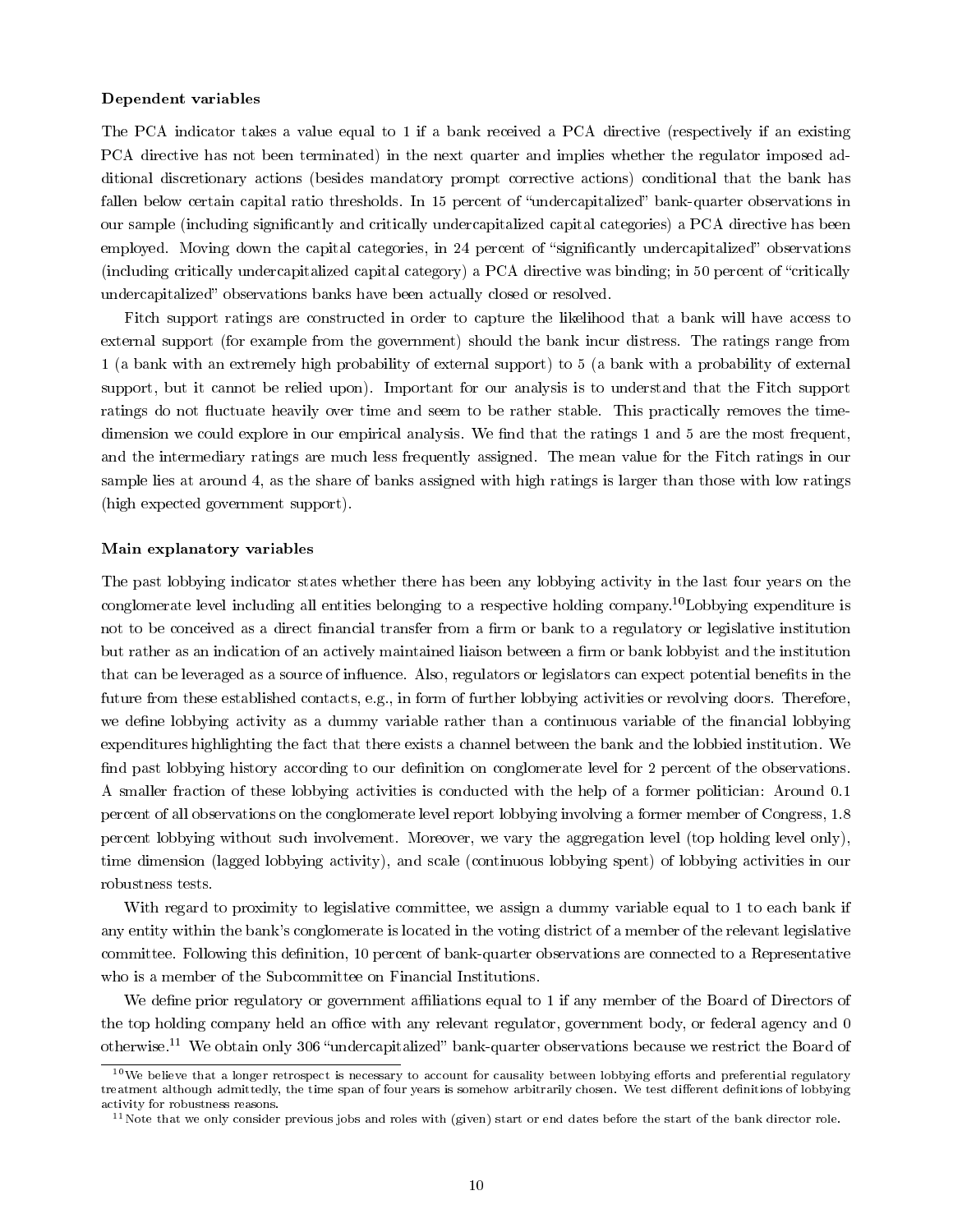Directors data to publically listed bank holding companies. We find political connections through board prior affiliation for 14 percent of those observations.

#### Control variables

We use bank-level controls referring to the absolute size of the bank, which is an important proxy for systemic importance. Note that the average bank size in the sample of "undercapitalized" bank-quarter observations is rather small with 519 million USD. We furthermore control for asset quality using non-performing loan shares, as a regulator might be more inclined to issue additional measure to a bank with a sub-par quality of assets. Return on assets controls for efficiency of a bank's operations. Since the probability of receiving a more severe treatment increases with declining capital sufficiency, we include leverage ratio. We apply the regulatory definition of leverage ratio as used in the PCA rule book and defined as Tier 1 capital divided by average assets. Tier 1 ratio and risk-based capital ratio are included in an extension of the regulatory treatment model. We control for business model using relative shares of deposits and non-interest income (see Brunnermeier et al. (2012) for a discussion of how non-interest income is an indicator for systemic risk). Moreover, we control for the TARP recipients, as the capital injections should have influenced leverage ratios.<sup>12</sup> Lastly, we also include year dummies as well as charter and regulator dummies in certain model specification to account for unobserved heterogeneity in PCA decisions that might be constant over time, regulators, and bank charters.

# 4 Sources of influence and regulatory treatment of distressed banks

In the first step of our empirical analysis, we focus on the de facto actions taken by the regulator, PCA and closure decision. Regarding the PCA decisions, we distinguish between issuing a PCA directive (additional discretionary provisions) and no additional provisions imposed conditional on a capital distress situation that requires mandatory prompt corrective actions. In an extension of this model, we also investigate closure decisions and distinguish whether a bank has been closed conditional it has fallen into the "critically undercapitalized" capital category that requires putting the bank into receivership within 90 days. As the dependent variable we define a dummy variable that indicates whether a bank receives preferential treatment (i.e., no additional discretionary actions, no closure) and employ a linear probability model to estimate the probability of regulatory action. Our baseline model for regulatory treatment is depicted in the following equation:

$$
(Regular or treatment_{i,t+1} \mid c_{i,t} = 1) = \alpha + \beta \cdot source \ of \ influence_{i,t} + \gamma_t + X_{i,t} + \varepsilon_{i,t} \tag{1}
$$

In model (1), regulatory treatment<sub>i,t+1</sub> is a dummy variable equal to 1 if a bank i receives a PCA directive or if an existing PCA directive is not terminated (is closed or resolved) in year and quarter  $t + 1$  (and 0) otherwise).  $c_{i,t} = 1$  constitutes the condition that a bank i falls into the "undercapitalized" or even "significantly undercapitalized" regulatory capital category at which certain mandatory actions and provisions are triggered by the PCA regulation (falls into the "critically undercapitalized" regulatory capital category) in year and quarter t. The variable of interest is source of influence<sub>i,t</sub>. We identify three possible source of influence, lobbying activities, proximity to legislative committee, and prior regulatory or government aliation. For lobbying activities we define a variable indicating whether bank  $i$ , its top holding company, or any other institution belonging to its holding company has ever lobbied for financial issues in the past four years.<sup>13</sup> We expect banks to have close political connections through proximity to legislative decision makers (member of the Financial Institutions and Consumer Credit subcommittee) and Board of Directors' previous affiliation with regulatory

 $12$ TARP recipient status might be also considered as a regulatory outcome variable. When excluding this indicator from our regression, we obtain results similar in economic size and signicance.

 $^{13}$ In addition, explore a variety of alternative measures of lobbying activities for robustness purposes.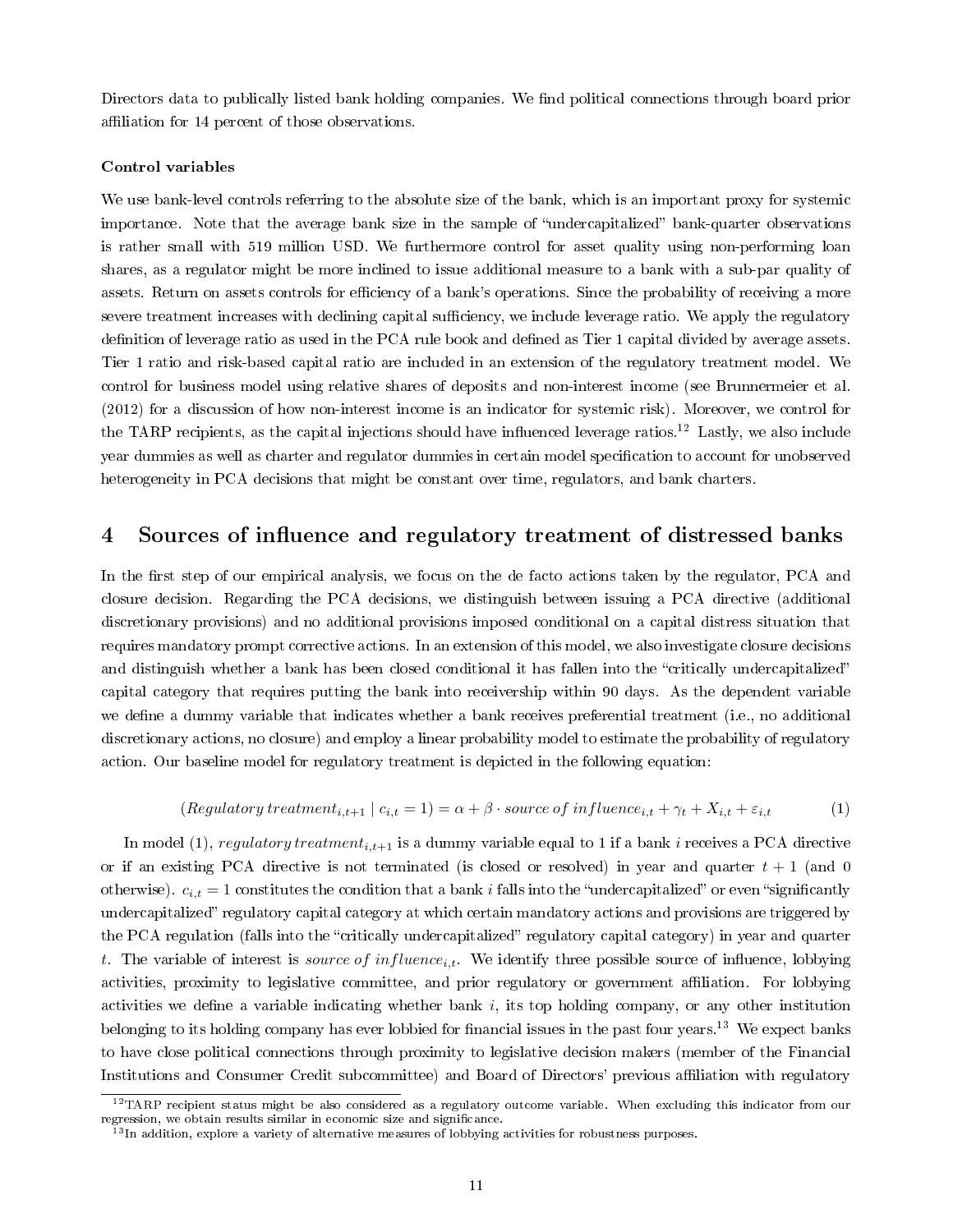or government institutions. The variable for proximity to legislative committee takes the value 1 if bank  $i$ , its top holding company, or any other institution belonging to its holding company is located the voting district of a subcommittee member at time  $t$ . The variable for prior affiliation equals 1 if any member of the Board of Directors of bank  $i$ , its top holding company, or any other institution belonging to its holding company at time  $t$  has held an office with any relevant regulator, government body, or federal agency prior to time t.  $\gamma_t$  is a time indicator variable for each year.  $X_{i,t}$  is a matrix of bank level control variables.  $\varepsilon_{i,t}$  is the disturbance term for which we assume standard properties.  $\beta$  is the major parameter to be estimated. Our main hypothesis is that lobbying efforts and closer proximity to legislatively relevant representatives should assist in receiving favorable treatment. If bank lobbying activities and political connections indeed influence its individual regulatory treatment once they get into distress, we expect a negative and significant coefficient  $\beta$ (i.e., source of influence are expected to decrease the probability of a PCA directive or of being closed).

The model might suffer from endogeneity through omitted variables or reverse causation. We try to exclude omitted variable bias by using sufficient control variables and fixed effects. However, endogeneity might also arise, for example, if banks lobby because they assume to be in nancial problems soon or if representatives choose the subcommittee because they know that banks in their voting district might need their help soon. While we cannot conclusively rule this out, it does not impair the main result that lobbying activities or political connections are considered (and prove to be) effective sources of influence. Furthermore, this endogeneity problem is reduced if the sample is limited to banks that are in financial problems in some way as defined above. When doing so, banks that are not undercapitalized and hence might not have decided to abstain from lobbying in anticipation of this (as would be essential to the reverse causality argument), are removed from the sample and cannot cause our findings.

#### Results for the baseline model

Table 2 shows the baseline estimation results for the probability of receiving a PCA directive employing lobbying activity as the source of influence. Our main variable of interest, named past lobbying, is an indicator variable which takes the value 1 if there has been any lobbying activity on conglomerate level in the past four years and 0 otherwise. In Panel A we conduct all tests on the sample of "undercapitalized" bank-quarter observations (including "significantly undercapitalized" and "critically undercapitalized" sub-categories), in Panel B we only consider the "significantly undercapitalized" sub-sample (including the "critically undercapitalized" sub-category). In columns 1 we calculate simple correlations between the lobbying indicator and the probability of a PCA directive. The results indicate that past lobbying has a negative (decreasing) and at least at  $5\%$ -level significant effect on the probability of receiving additional measures given that the bank is in financial distress. When adding time-varying bank control variables and year dummies (columns 2), the coefficients for past lobbying become highly significant. The economic size of the effect is considerable: Banks that have lobbied in the past and fall below the "undercapitalized" threshold have a 12 percent lower probability of receiving additional discretionary provisions; when falling below the "significantly undercapitalized" threshold they have even a 18 percent lower probability. In the next two model specifications we add sets of dummy variables that might determine the regulatory treatment for robustness reasons. In columns 3 we control for the four primary bank regulators that are the ultimate decision makers when it comes to PCA decisions. We assume that time-invariant heterogeneity within regulators might affect regulatory decisions. In columns 4 we add dummy variables for the bank charter type to account for the fact that banks can also be state-regulated. Regulatory decisions on federal regulator level might turn out differently if a state regulator is involved. Our results hold in both model specifications.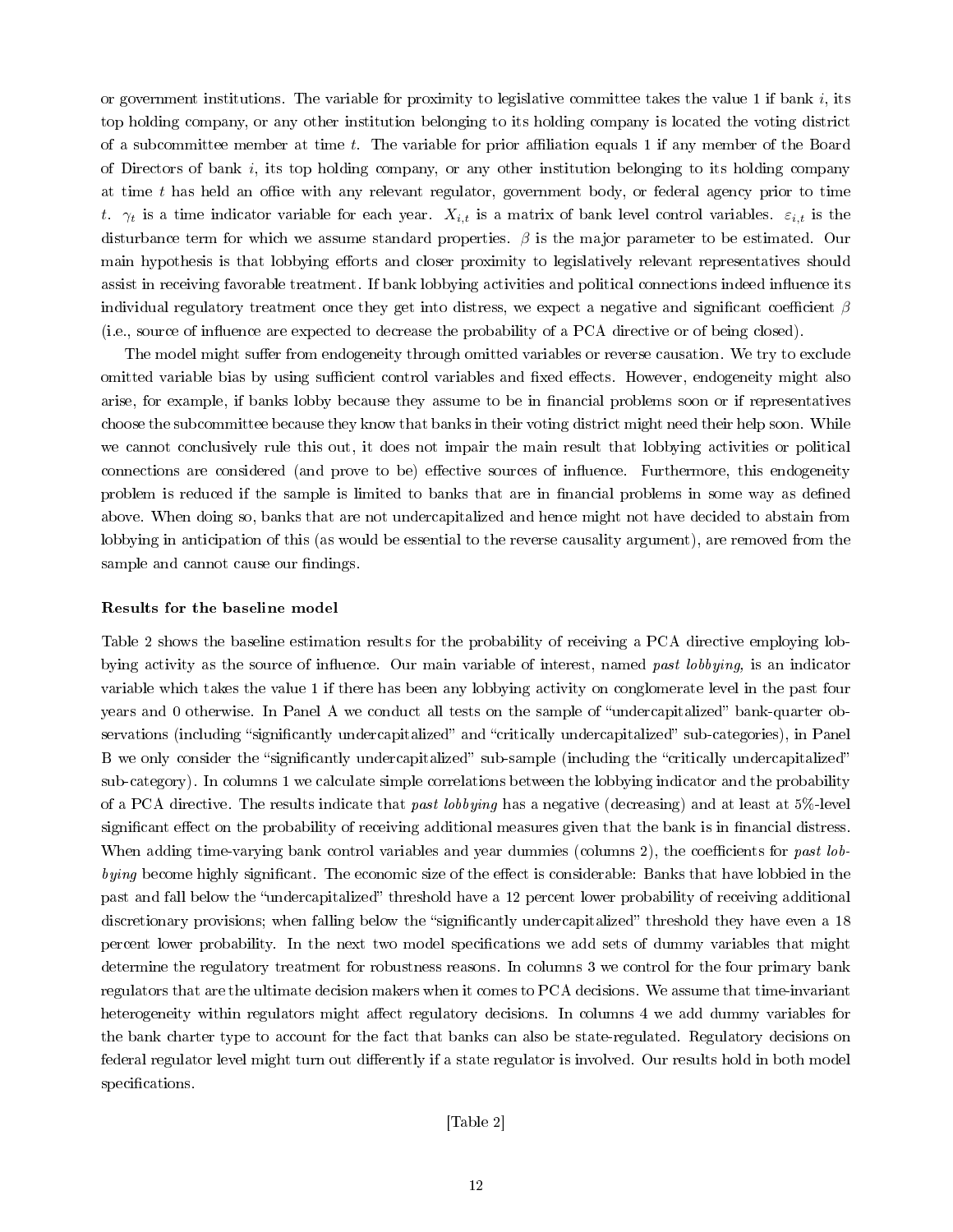In Table 3 we conduct the baseline estimations for PCA decisions analyzing proximity to legislative committee as the channel for banks' influence exertion. The main explanatory variable, *subcom rep*, equals 1 if the bank or any entity within the bank's conglomerate is located in the voting district of a member of the Subcommittee on Financial Institutions. The setup of this table is in accordance with the previous table. The results we obtain for the proximity to legislative committee are similar to the results for lobbying activity in direction and signicance. When considering the specification with bank controls and year dummies, we find that the proximity to relevant subcommittee members lowers the probability of receiving additional discretionary provisions by 4 percent in the case of "undercapitalization" and by 10 percent when falling below the "significantly undercapitalized" threshold.

# [Table 3]

We repeat our baseline estimations for the third channel of banks' influence, previous regulatory or government affiliations of the Board of Directors. The results for these estimations are shown in Table 4. Prior affiliation takes a value equal to 1 if any director of the top holding company has held office with a regulatory or government institution hitherto. Since we only gather data for bank directors at publically listed bank holding companies due to transparency obligations and data quality, we reduce the number of "undercapitalized" bank-quarter observations to only 306 (only 181 "significantly undercapitalized" observations). The results for prior regulatory or government aliations are in line with the results for lobbying and proximity to decision makers as sources of influence: Banks that can leverage prior regulatory or government affiliations of their board members have a 14 to 16 percent lower probability of receiving additional discretionary provisions. Despite the small sample size the estimation results for *prior affiliation* are significant for all model specifications in the "undercapitalized" sample. In the "significantly undercapitalized" sample the estimation results become insignicant when adding further dummy controls which can be attributed to the small number of observations and relatively large number of indicator variables.

### [Table 4]

In sum, we find evidence for the existence of effective channels for banks' influence exertion and for the impact of these sources of influence on the regulatory treatment of distressed banks.

#### Robustness tests for the baseline model

To account for robustness of these baseline results, we test our PCA decision model for alternative explanations and different variable definitions. The results for these robustness tests are exhibited in Table 5. Panel A shows the robustness tests for the regressions with lobbying activity on conglomerate level as the source of influence, in Panel B and C we repeat the robustness tests for proximity to legislative committee and prior regulatory or government affiliations as the sources of influence. All robustness tests are conducted on the sample of "undercapitalized" bank-quarter observations (including "significantly undercapitalized" and "critically undercapitalized" sub-categories) and contain banks control variables and year dummies.

# [Table 5]

As there might be alternative explanations for our findings, we test our models with different sample definitions. If not explicitly stated, the results discussions relate to all three sources of influence employed in the baseline estimations. First, we might find a difference in regulatory treatment because lobbying and nonlobbying banks (banks with and without proximity to legislative committee or prior board affiliations) are systematically different, especially regarding their condition and capitalization before they entered capital distress. This might encourage different expectations in terms of their long-term viability and potential to emerge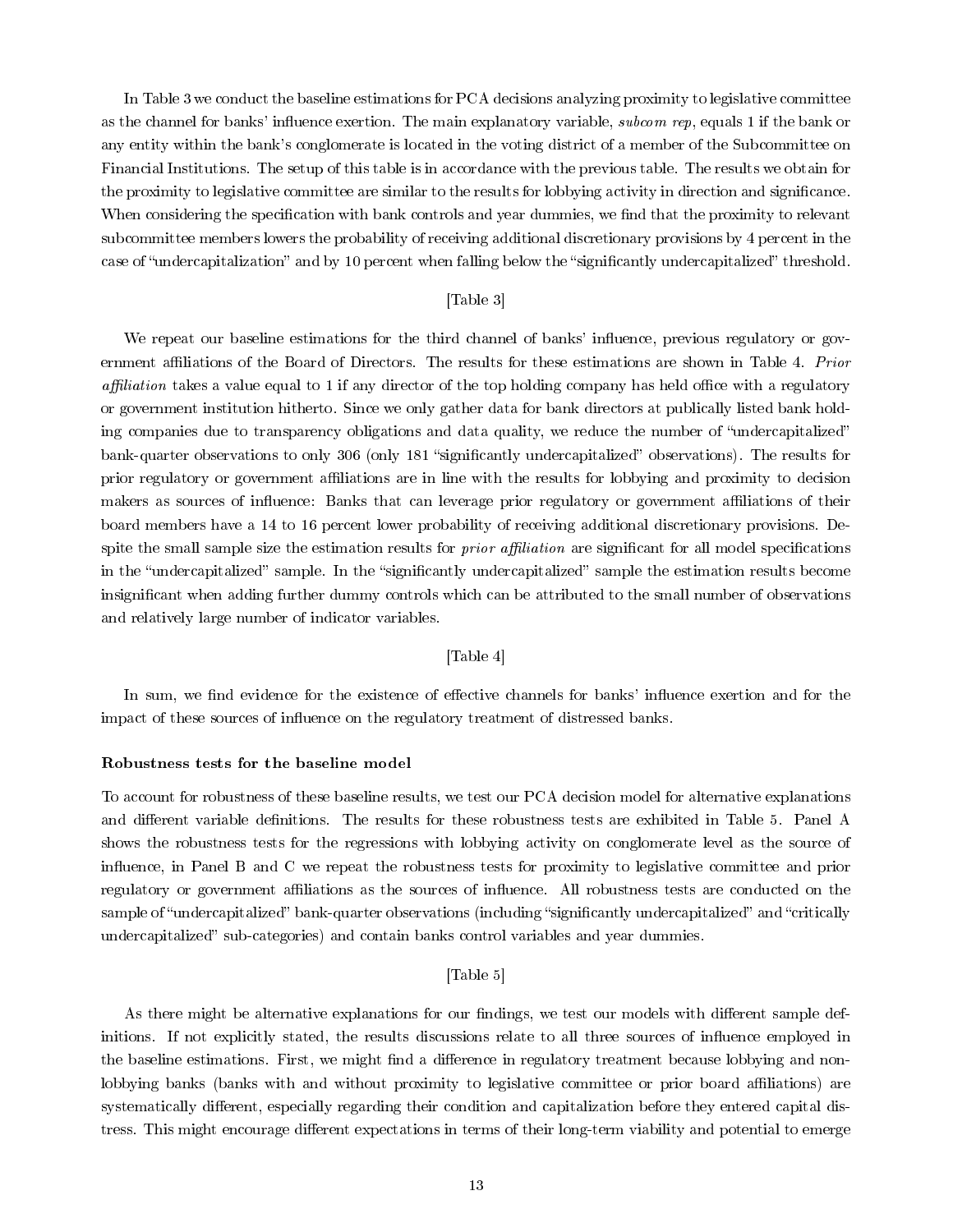from capital distress without any additional provisions. To test for potential systematic differences, we match lobbying and non-lobbying banks (banks with and without proximity to legislative committee or prior board affiliations) on the control variables and a 2-year rolling average leverage ratio using propensity score matching (up to 20 nearest neighbors within a caliper of 0.0001) and rerun our models with the matched sample (columns 1). The coefficients of the main explanatory variables in the regression with the matched samples are similar in economic size and statistical significance to the baseline results. Second, banks might have exited the sample through closure or acquisitions making the urgency for the regulator to intervene obsolete. To account for this, we exclude bank-quarter observations where banks exit the sample in the next quarter. The results of the estimations accounting for bank exits (columns 2) are consistent with our baseline results. Third, regulators can also issue other enforcement actions (i.e. cease and desist orders, capital directives, other formal agreements or consent orders) when banks get into financial difficulties and therefore reducing the need for additional discretionary actions. Although these enforcement actions are made public (exactly like PCA directives), they usually represent a more preferential treatment than the additional discretionary actions contained in PCA directives.<sup>14</sup> Therefore we expect the signaling effect to be more severe for PCA directives than for any other enforcement action. We control for other enforcement actions by including a dummy variable equal to 1 for all bank-quarter observations where other enforcement actions have been issued respectively were still valid and rerun our estimations (columns 3). We find coefficients for all three sources of influence similar in direction, size and significance as the coefficients of our baseline estimations, meaning that even when controlling for other (and less severe) enforcement actions bank's influence exertion significantly decrease the probability of severe additional actions. Fourth, a further argument that might bias our results is that pressure on the regulator to intervene might have increased during the financial crisis reducing his leeway for lenient regulatory treatment. When restricting the dataset to all bank-quarter observations after the outbreak of the nancial crisis, i.e., starting with the third quarter of 2008 (columns 4), we find coefficients similar in economic size and significance as the baseline models with all observations from third quarter of 2003 to fourth quarter of 2012. In this context, the question might arise whether there is a difference in the effect of bank influence exertion between the pre-crisis period and crisis period. We do not obtain reasonable results for our baseline model with lobbying activity as source of influence for the pre-crisis period  $(2003Q3-2008Q2)$  due to the low number of overall observations, PCA issues, and past lobbying activity; yet, we find a significant effect when rerunning the model with proximity to legislative committee as source of influence for the pre-crisis period which is in line with the results for the crisis period.<sup>15</sup> When exploring the effect of sources of influence on the expectation of government support, we apparently find no striking difference between the period before and after the onset of the financial crisis.<sup>16</sup> Therefore, we assume that banks' influence exertion has already been effective before the financial crisis, although distressed bank cases where influence exertion would have been useful were rare.

We also test our measures for alternative variable definitions. First, instead of capturing sources of influence on conglomerate level (that might also include other entities not related to the respective bank), we only consider lobbying activity and proximity to legislative committee on top holding company level. Likewise, the results are comparable to the baseline model when using this different aggregation level (column 4). We test our measure for lobbying activity for further alternative definitions. Column 5 presents the results of a model specification with a continuous lobbying variable (natural logarithm of lobby amount spent over past four years) rather than the indicator variable. We find consistent results to our baseline model when applying a variable that proxies lobby intensity. With rising lobbying expenditures the probability of receiving additional discretionary provisions decreases. Finally, we define a different time horizon for the lobbying indicator. In column 6 we

 $14$  For example, capital directives imply the order to increase capital to a certain level without further consequences, while cease and desists orders usually prohibit certain activities that are deemed suspect. On the contrary, PCA directives can constitute a real punishment for banks due to dismissal of boards or divestment of business units.

<sup>&</sup>lt;sup>15</sup>Note that for brevity, we do not report the results of these tests in Table 5.

<sup>16</sup>Compare Table 11 in Section 5.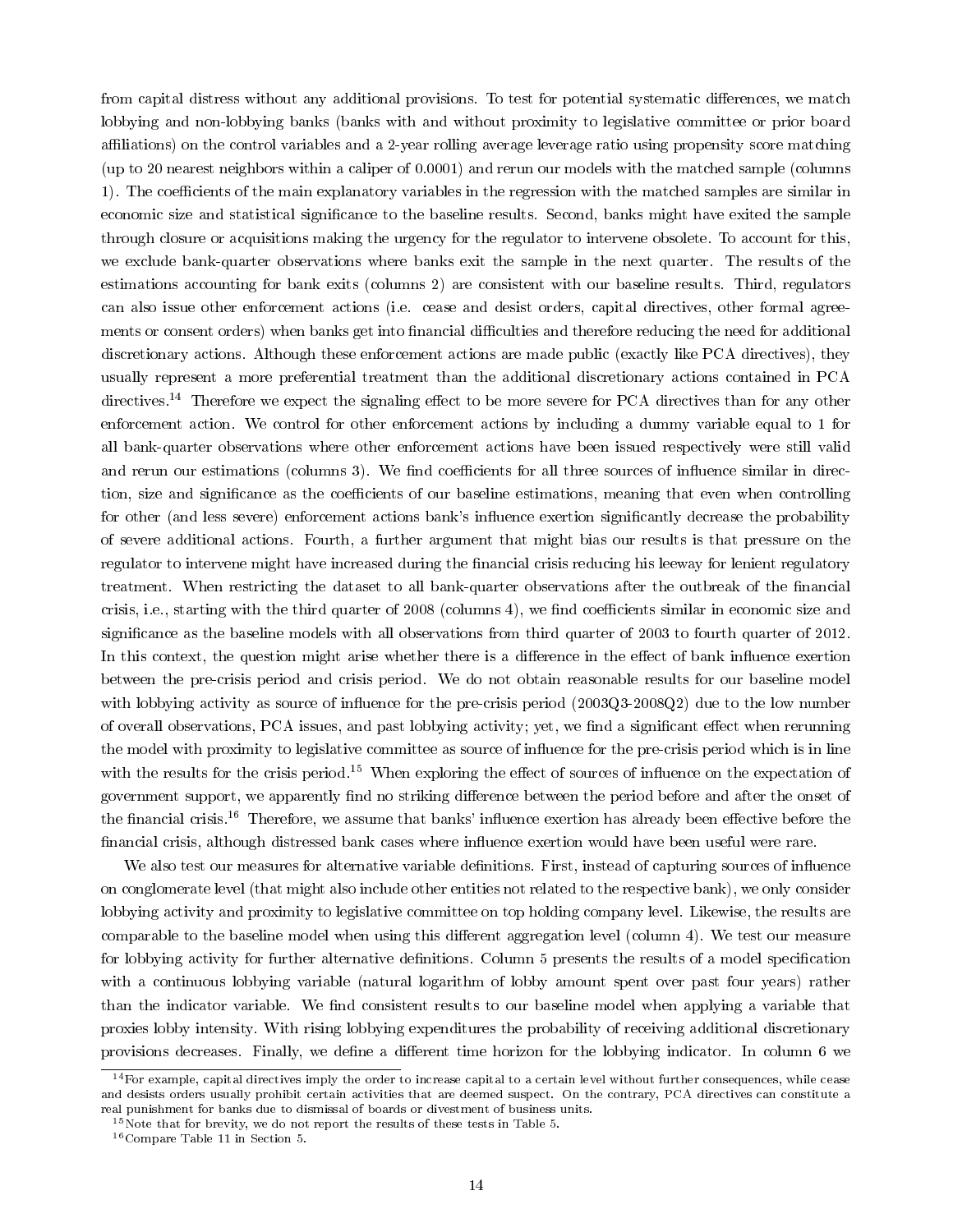consider lobbying activity over a three year period with one year lag to the current quarter (to actually account for potential causality concerns). Again, the coefficient for the lobbying variable is significant and similar in size.

Taken together, the effect of banks' influence exertion on the probability of obtaining a PCA directive is robust to a variety of alternative lobby variable definitions and holds for different sample splits and alternative explanations.

#### Conditions for effectiveness

In this section we investigate whether certain conditions exist, which alter or even increase the effect of banks' sources of influence. First, we test whether there is any interaction effect with the financial health of banks. The results are shown in Table 6. Panel A shows the tests with lobbying activity on conglomerate level as the source of influence, in Panel B we employ proximity to legislative committee as the source of influence. Note that we do not repeat the regressions for the prior regulatory or government affiliation variable due to the low number of observations. The tests are conducted on the sample of "undercapitalized" bank-quarter observations (including "significantly undercapitalized" and "critically undercapitalized" sub-categories) and contain banks control variables and year dummies.

Regarding the financial health, we want to investigate whether the regulator's propensity to enforce additional actions with decreasing capital ratios is mitigated by influence exertion. We supplement our model with the interaction term source of influence<sub>i,t</sub> \* capital ratio<sub>i,t</sub>, employing three different capital ratios: leverage ratio (columns 1), Tier 1 ratio (columns 2) and risk-based capital ratio (columns 3). If banks' sources of in fluence indeed counterbalance the propensity of additional actions with deteriorating capitalization, we expect a positive and significant coefficient on the interaction term. Throughout all specifications capital ratios are significant drivers of additional regulatory actions. Looking at the stand-alone source of influence variables (past lobbying and subcom rep), we find, as expected, negative and highly significant coefficients. For lobbying activity as source of influence, the coefficients of the interaction terms are positive and significant suggesting that banks' lobbying efforts in fact moderate the increasing propensity for additional actions with decreasing capital ratios. Comparing the absolute values of the coefficients for capital ratios and interaction terms, the interaction term coefficient is always smaller than the stand-alone coefficient. This means that for banks that have lobbied the probability of obtaining a PCA directive still increases with declining capital levels, however at a much slower pace than for banks without lobbying activity. Looking at proximity to legislative committee as source of influence we only find a slightly at 10%-level significant coefficient for the interaction term with leverage ratio, but not for the interaction terms with the other capital ratios. This indicates that Subcommittee Representatives do no not mitigate the propensity of more severe measures with decreasing financial state.

# [Table 6]

Second, other conditions related to the sources of influence might drive their effectiveness. In Table 7 we test two hypotheses: (i) lobbying can be more effective when it is conducted by former politicians, who might have personal connections to decisions makers, and (ii) Subcommittee Representatives can be more prone to preferential regulatory bank treatment when they received larger amounts of campaign contributions from the financial industry during their election period. We analyze the first hypothesis by including two variables that split the lobbying activities into lobbying involving a former member of Congress and not involving a former member of Congress. We are interested in the difference between these two variables to see whether the effect on regulatory treatment is considerably larger if lobbying is conducted on behalf of a former member of Congress. We find that both lobbying activities significantly decrease the probability of receiving additional discretionary actions, but the relative size of the coefficients suggest that the lobbying activities involving a member of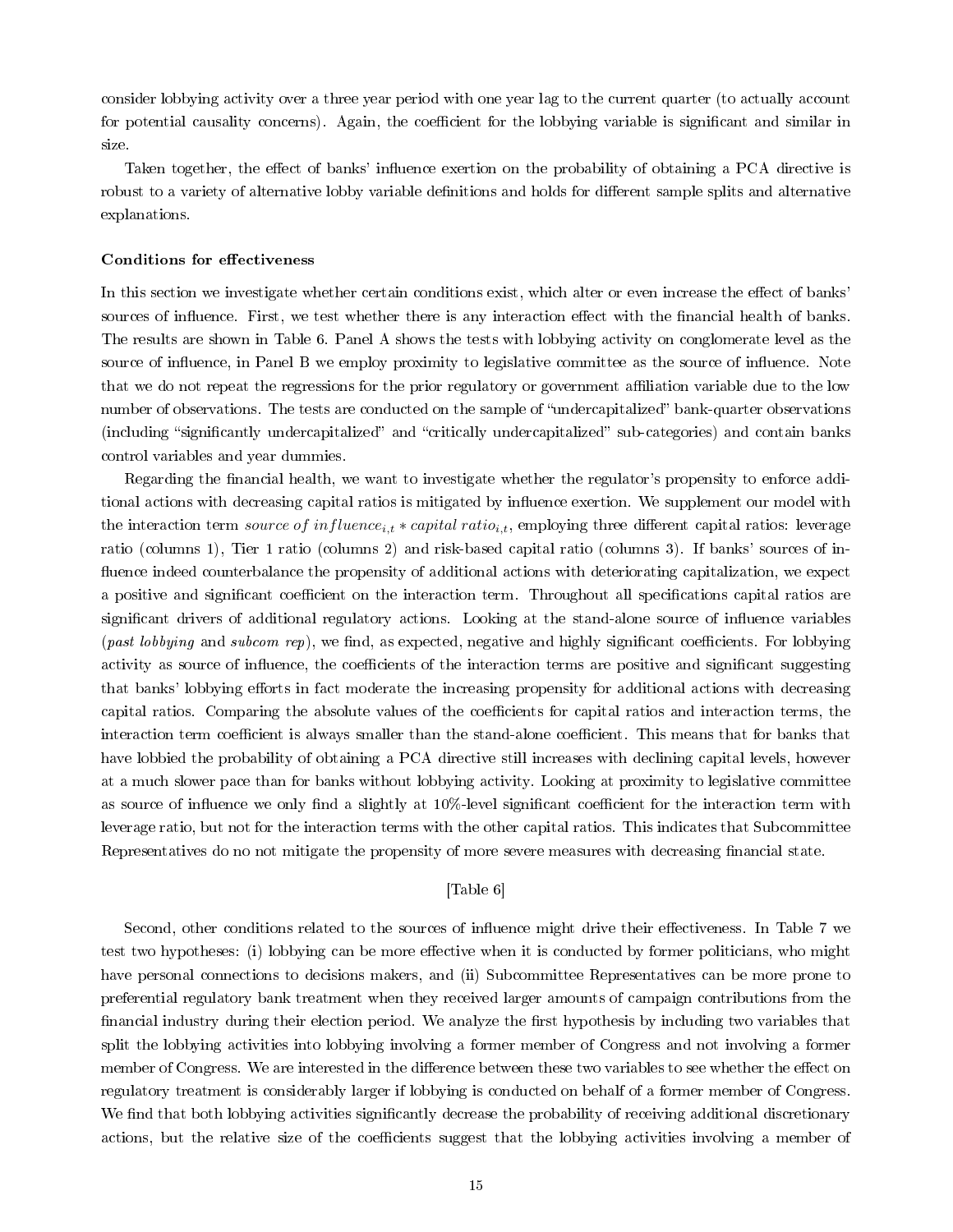Congress are more effective (although the p-value<sup>17</sup> does not hint to a significant difference between the two coefficients). This result suggests that, personal networks and connections can exacerbate the effect of lobbying. Regarding the second hypothesis we replace the indicator variable for proximity to legislative committee with a continuous variable measuring the amount of campaign contributions from the financial industry (average sum of contributions that subcommittee members from voting districts of all entities within a bank's conglomerate received). We find a negative and significant coefficient for  $\hat{f}$  in industry PACs to subcom rep, suggesting that with increasing contributions from financial institutions the effectiveness of proximity to legislators increases.

# [Table 7]

Taken together, our results show that several conditions amplify the effectivenes of bank's influence exertion. Lobbying activities not only lower the probability of receiving additional actions when entering the state of financial difficulties, they also decelerate the propensity for additional actions with deteriorating financial health. Moreover, lobbying can be more effective when conducted involving a former Congress member. Proximity to legislative committee is more effective the more campaign contributions the Representatives received from the financial industry.

#### Limits of influence

So far we have shown that banks' influence exertion has an effect on obtaining additional discretionary provisions when banks breach the threshold for the "undercapitalized" regulatory category. However, we want to investigate whether certain limits to this influence exist. One potential limit is the severity of capital insufficiency. The PCA framework stipulates that banks that fall into the most severe "critically undercapitalized" regulatory category should be closed or resolved within 90 days. We test banks' influence exertion on these closure decisions. The results are exhibited in Table 8. Panel A shows the results of regressions with lobbying activity as source of influence, in Panel B proximity to legislative committee is employed. Note that we do not repeat the regressions for the prior regulatory or government affiliation variable due to the low number of observations. We find that throughout all model specifications banks' influence exertion has no significant impact on closure decisions of "critically undercapitalized" banks, although a negative coefficient in most specifications points to a decreasing effect on closure probabilities.

# [Table 8]

To rule out that this "non-finding" is driven by the structure of the data, we draw random samples from the sub-sample of "critically undercapitalized" bank observations as well as split the sample by existing PCA directives, other existing enforcement actions, primary regulator, and bank charter type and repeat the estimations on closure decisions. In all sub-sample specifications, we do not find a significant negative effect on closure decisions, i.e., decreasing the probability of bank closure.<sup>18</sup> Although bank sources of influence do not apparently reduce the probability of closure, it might well be that they prolong the duration until closure as regulators might give "critically undercapitalized" banks time to recover. Hence, we are interested in the length of time until a bank is closed or until it gets out of distress, i.e., the maximum number of quarters being critically undercapitalized. A standard method for analyzing duration data is to employ a hazard model. We use a Weilbull Model for the hazard function as we assume that the hazard of closure increases with distress duration. Table 9 shows the results of this estimation with lobbying activity as source of influence in Panel A and proximity to legislative committee in Panel B. In most specifications the estimated coefficient is negative

 $17$ The p-value is the result of a test whether the difference between the two variables of interest, namely with and without former congressman, is significant.

 $18\,\mathrm{We}$  do not report the results of these robustness tests for brevity reasons.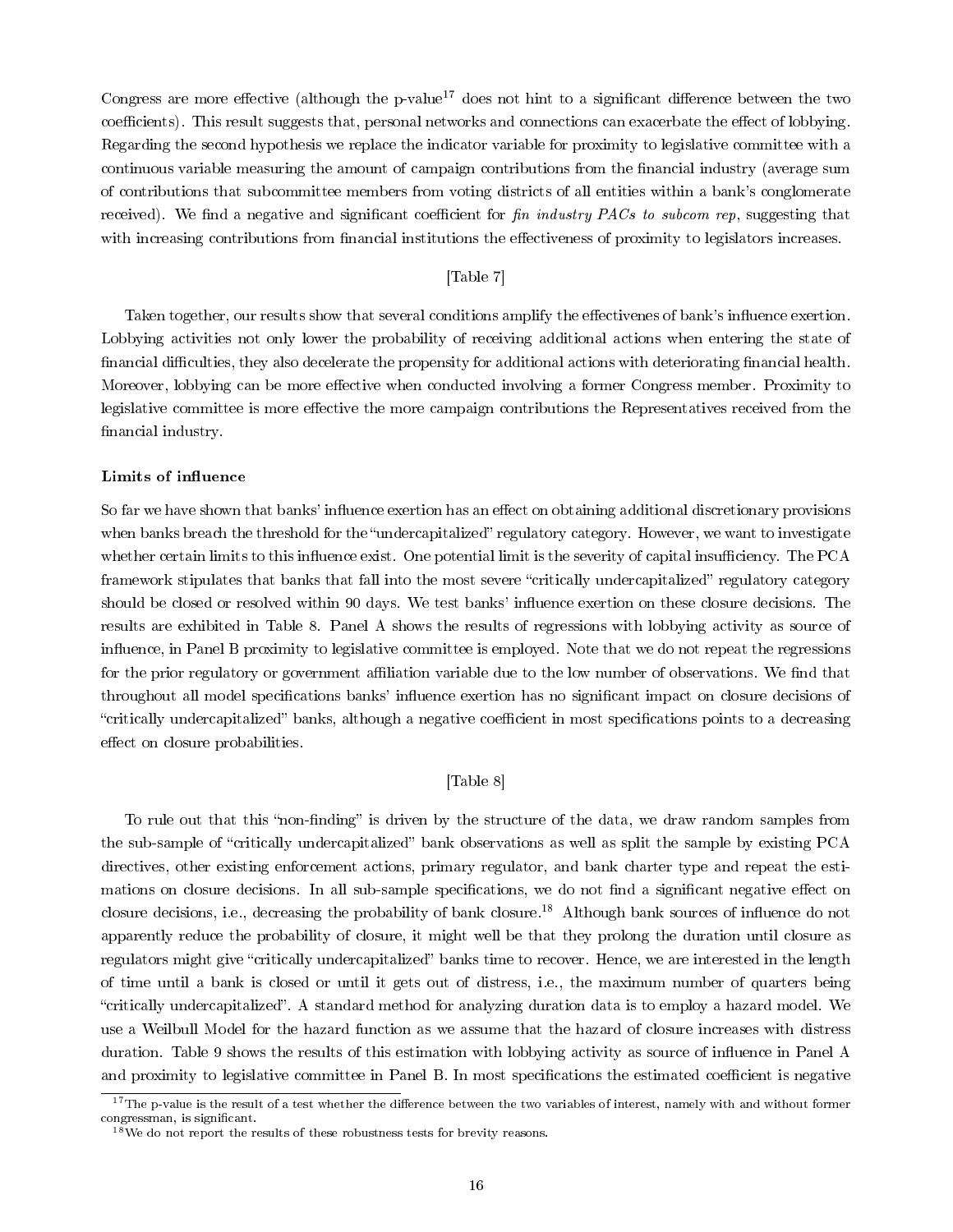and the hazard ratio below 1 indicating that sources of influence decrease the hazard of closure in any given period of time and prolong the duration until closure. However, again the estimates are not significant in any of the specifications.

# [Table 9]

In sum, these results suggest that although banks can induce a preferential treatment at the onset of nancial difficulties, they cannot apparently avert bank closure when they are in deep financial distress.

# 5 Sources of influence and expected government support

The following step in our empirical analysis is to explore the effect of lobbying and proximity to legislative committee on expected government support. For this purpose, we estimate variations of the following model:

$$
FSR_{i,t} = \alpha + \beta \cdot source \ of \ influence_{i,t} + \gamma_t + X_{i,t} + \varepsilon_{i,t} \tag{2}
$$

In model (2),  $FSR_{i,t}$  is the Fitch support rating of bank i at year and quarter t. A support rating of 1 indicates the highest probability, a rating of 5 the lowest probability of external support. The variable of interest is again source of influence<sub>i,t</sub>, which is a variable either indicating whether bank i (or any entity in the respective conglomerate) has lobbied in the past four years, or whether the representative in the respective voting district of the nancial institution is a member of the Financial Institutions and Consumer Credit subcommittee. We explore a variety of alternative measures of lobbying activities for robustness purposes as well.  $\gamma_t$  is a time indicator variable for each year.  $X_{i,t}$  is a matrix of bank level control variables.  $\varepsilon_{i,t}$  is the disturbance term for which we assume standard properties.  $\beta$  is the parameter of interest to be estimated. If banks can indeed leverage lobbying activities and proximity to decision makers to increase external support probability - as we would hypothesize from the literature and theory presented above - we expect the coefficient  $\beta$  to be negative and significant.

#### Results for the baseline model

Table 10 contains the estimation results for the model explaining the effect of sources of influence on the Fitch support ratings. In Panel A the source of influence is past lobbying activities and in Panel B we focus on the subcommittee member in the voting district. To make sure that we are not measuring any "too-big-to-fail" effect in our sample, these regressions explicitly exclude bank holding companies as well as banks that belong to bank holding companies that have been identified as "systemically important financial institutions" by the Financial Stability Board. In column 1 we start with a simple correlation between the source of influence variable and the Fitch support rating. We then step-wise add control variables and year dummies (column 2), regulator dummies (column 3) and bank-charter dummies (column 4) to control for any other factors that can affect our dependent variable.

# [Table 10]

In Panel A our main variable of interest is *past lobbying*, an indicator variable which takes the value 1 if any entity belonging to the bank's top holding company has lobbied in the past four years. The results suggest that the effect of lobbying activities on the Fitch support rating is significant, regardless of the controls or dummies employed. Note that the negative coefficient corresponds to a reduction in Fitch support rating, which implies an increase in likelihood of expected government support. Throughout the different model setups, we find that past lobbying activities lead to a reduction of about 1.6 point in the current rating compared to banks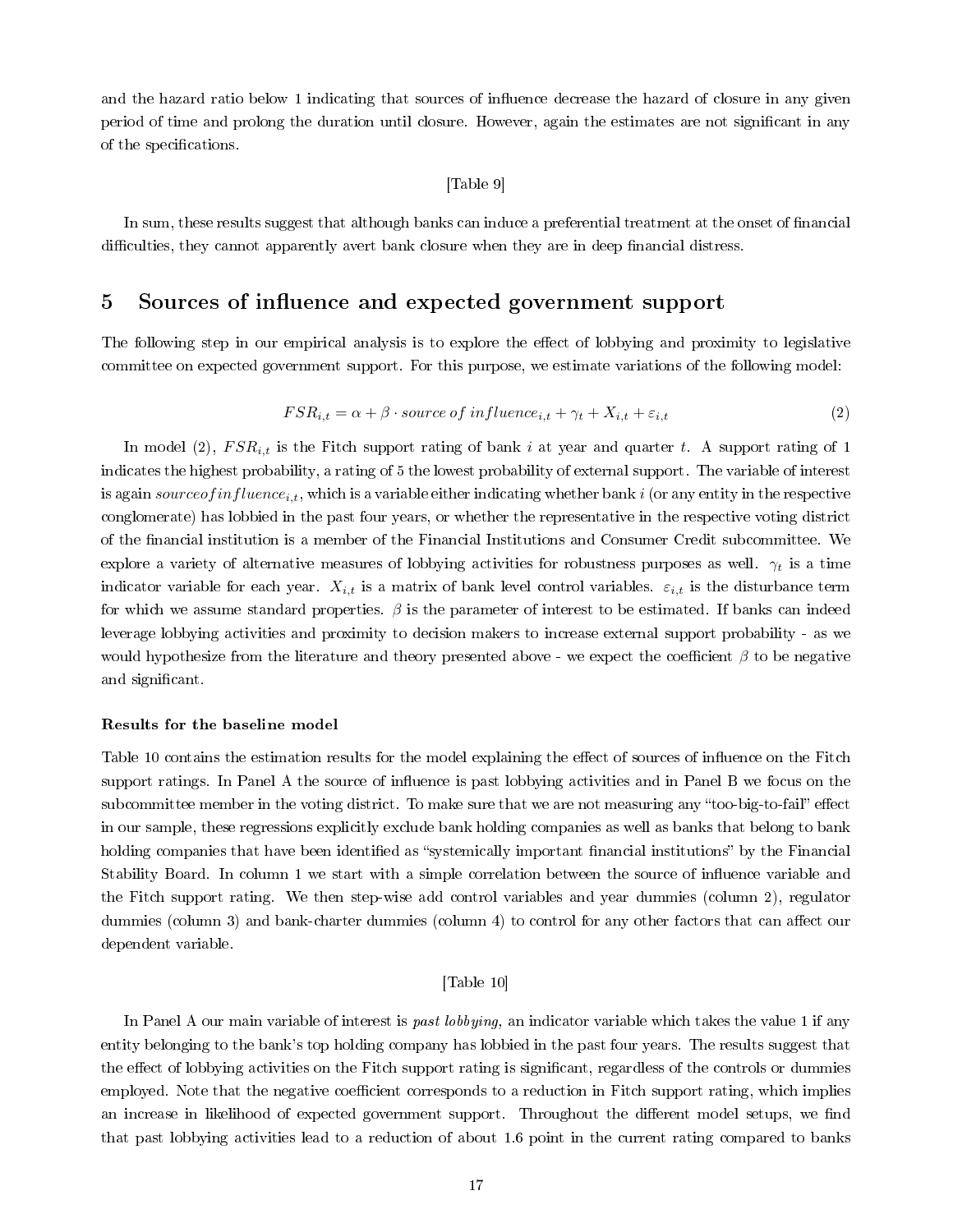that do not engage in any lobbying. Economically speaking, this effect is significant, as for example Ueda and di Mauro (2013) show that banks with better support ratings enjoy an "implicit subsidy" in the form of cheaper funding costs. A reduction in Fitch support ratings should therefore result in lower funding costs. However, it is important to understand that our sample consists of mostly banks with rating 1 or 5. Given this fact and the resulting almost abnormal distribution of the ratings, the jump might actually imply the difference between a bank that has no support and a bank with almost guaranteed support, rather than an evaluation around the mean.<sup>19</sup>

Panel B shows the same results for the presence of the subcommittee member in the voting district. The proximity to politicians leads to a reduction of about 1.1 point in support rating, i.e., an increase of support. Again, in reality this corresponds to a signicant jump in rating.

#### Robustness tests

In order to test the robustness of our baseline results, we explore the effect of alternative measures of lobbying activities as well as an alternative estimation procedure and a sub-sample of the post-crisis time period. Table 11 presents the corresponding results. Panel A shows the robustness tests for the regressions with lobbying activity on conglomerate level as the source of influence, in Panel B we repeat the robustness tests accounting for alternative explanations for proximity to legislative committee as the source of influence. In column 1 we present the results from a matching procedure using propensity score matching to estimate the effect of lobbying activity and subcommittee member proximity on the Fitch support ratings. We obtain results when employing the matched sample that are in line with the baseline results, i.e., the sources of influence significantly reduce the support rating and therefore increase the likelihood of support. We then investigate whether our results are potentially driven by increased pressure on regulators and legislators during the financial crisis to intervene in troubled banks (column 2 and 3 in Panel A an B). We compare a sample from before the financial crisis and the collapse of Lehman Brothers in the third quarter of 2008 to a sample after that event. Again, we find that the effect does not change for the lobbying variable, nor for the subcommittee variable in Panel B.

Additionally, we are interested in testing whether our results hinge on the definition of our lobby and subcommittee variables. We therefore explore alternative specifications in which we vary the aggregation level (conglomerate versus top holding level), time dimension (lagged lobbying), and scale (continuous versus dichotomous) as we did in the regulatory treatment robustness tests. Columns 4-6 in Panel A confirm that our results are robust for alternative specifications of the lobby variable. For the alternative definition of the subcommittee variable we find that proximity to decision makers of all entities of the conglomerate rather than only of the top holding company is important, as the alternative denition of our variable (column 4 in Panel B) does not seem to be significant anymore. In the following section we explore conditions for effectiveness similar to those executed for the Prompt Corrective Actions.

[Table 11]

## Conditions for effectiveness

In Table 12 we extend upon our baseline results and explore again whether lobbying with the aid of a former politician (Congress member) becomes more effective (column 1) and whether campaign contributions increase the benefit of having close proximity to decision makers (column 2). In column (1) the coefficient for lobbying with a former Congress member seems larger than lobbying without a former Congress member, the size of the coefficients indicates that lobbying with a former Congress member becomes almost twice as effective. Our

<sup>&</sup>lt;sup>19</sup>In order to account for the binary distribution of the Fitch support ratings, we also utilize an alternative estimator such as the logit estimator (after transforming the ratings to a 0-1 scale). This does not change the results at all.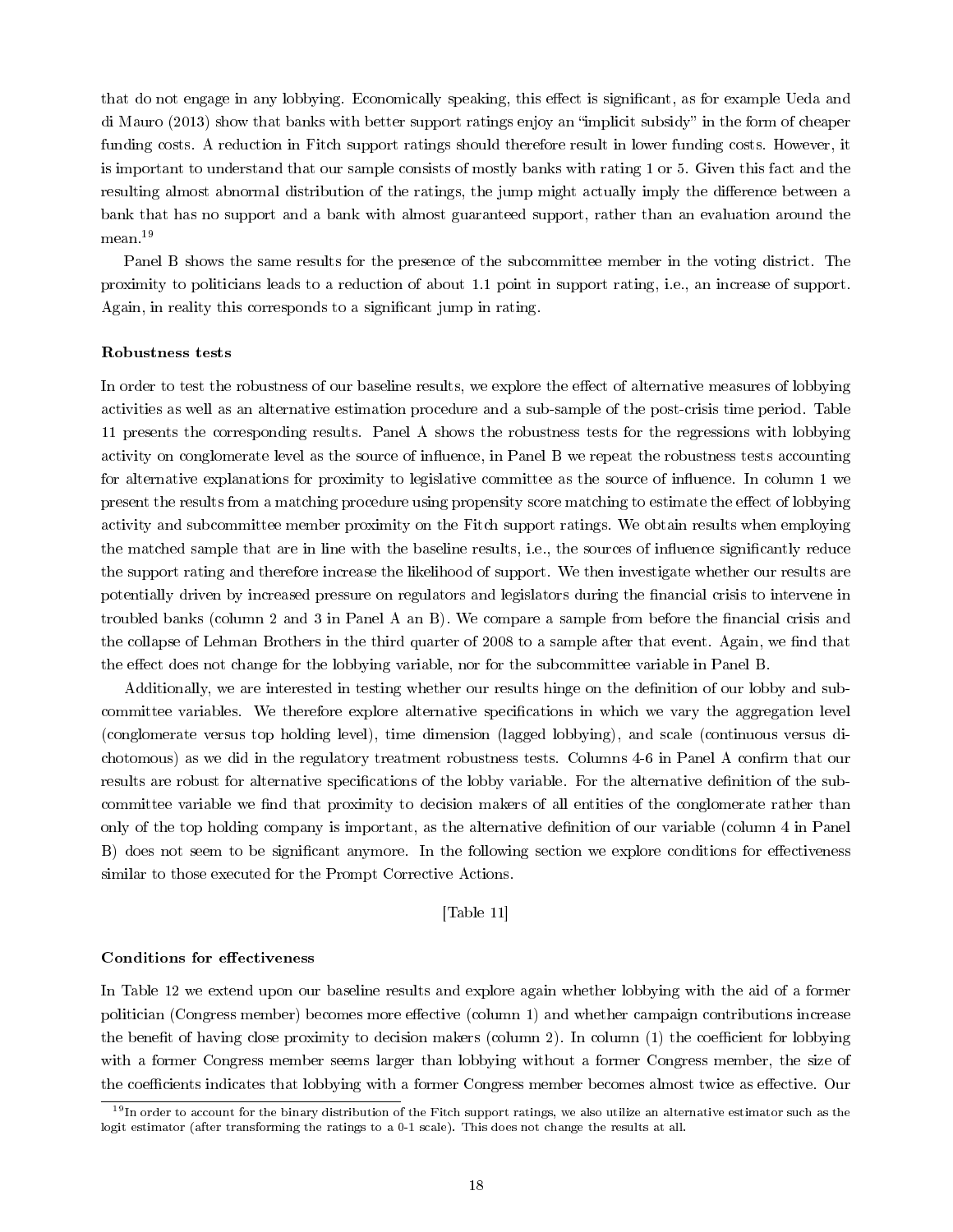test result suggests that this difference is significant (p-value  $< 0.000$ ). This is in line with our earlier findings. In column (2) we repeat the exercise of adding campaign contributions data to our subcommittee variable and only present the interaction term in the table. The interaction term suggests that if candidates received relatively large amounts of campaign contributions from the financial industry, the beneficial effect of proximity to decision makers becomes stronger.

## [Table 12]

# 6 Conclusion

This paper provides evidence that banks can effectively leverage sources of influence such as lobbying activities or political connections to gain favorable regulatory treatment when in distress as well as to increase the likelihood of receiving government support in case of distress. Our results are robust to a variety of alternative variable specifications, different sample splits and alternative explanations. We find evidence on conditions that determine the effectiveness of these sources of influence. Besides lowering the probability of receiving less beneficial treatment, we find that lobbying activity decelerate the propensity for additional sanctions with deteriorating capital ratios. Lobbying becomes more effective by involving former politicians as lobbyists. The effectiveness of proximity to legislative committee is increases with the amount of campaign contributions from the financial industry that the Representatives receive in the election period. However, there seems to be a limit to the efficacy of influence exertion when it comes to closure decisions of the most severely distressed banks.

Our findings are instructive for the determinants of regulatory decisions and help to understand the sources of inuence that banks can leverage. However, we want to point out four caveats. First, we only study actual as well as expected regulatory treatment in case of bank's distress as regulatory outcome. Other areas and modes of preferential treatment or beneficial policy outcomes might also be conceivable and should encourage further research. Second, the sample of banks for the analysis of actual regulatory treatment consists of rather small banks with low prevalence of lobbying activities and political connections. However, since we find proof for the effect of smaller banks' influence exertion, we can assume that there also exists an effect on regulatory treatment for larger banks that are more frequently engaged in lobbying activities and politically better connected. Third, although we use the Prompt Corrective Actions regulation as a basis for regulatory discretionary decisions, we have to emphasize once more that its fundamental principle is an automatic, rules-based regulatory action framework that takes effect as soon as the outset of bank distress becomes evident. The goal of these mandatory actions is a speedy bank recovery before more drastic and costly regulatory actions such as closure become indispensable. Discretionary additional actions are intended to be exercised to further support this goal. We interpret these discretionary actions as a less preferential treatment not only because of additional (and probably more rigorous) provisions but also due to the negative signal of a PCA directive about the bank's financial condition to its stakeholders. However, regardless if discretionary actions are applied, mandatory actions already restrict regulatory forbearance that might lead to the creation of unviable banks with detrimental effects for the real economy. Finally, in our data we can only measure sources of influence that are officially reported - it might well be that many more activities take place unofficially, i.e., without being reported. This might suggest that our analysis can only show a lower-bound for the actual effect of banks' influence exertion on regulation. Nevertheless, U.S. legislation on transparency requires banks to report data on sources of influence such as their lobbying activities, which is why the data was available to perform these analyses. As transparency obligations on lobbying activities and political connections might help to unveil (and ultimately embank) influence exertion, we cannot help but wonder how the situation in other parts of the world such as Europe looks like, where transparency legislation does not exists in this form. Future research efforts exploring the magnitude of influence exertion in other parts of the world would therefore add enormous value.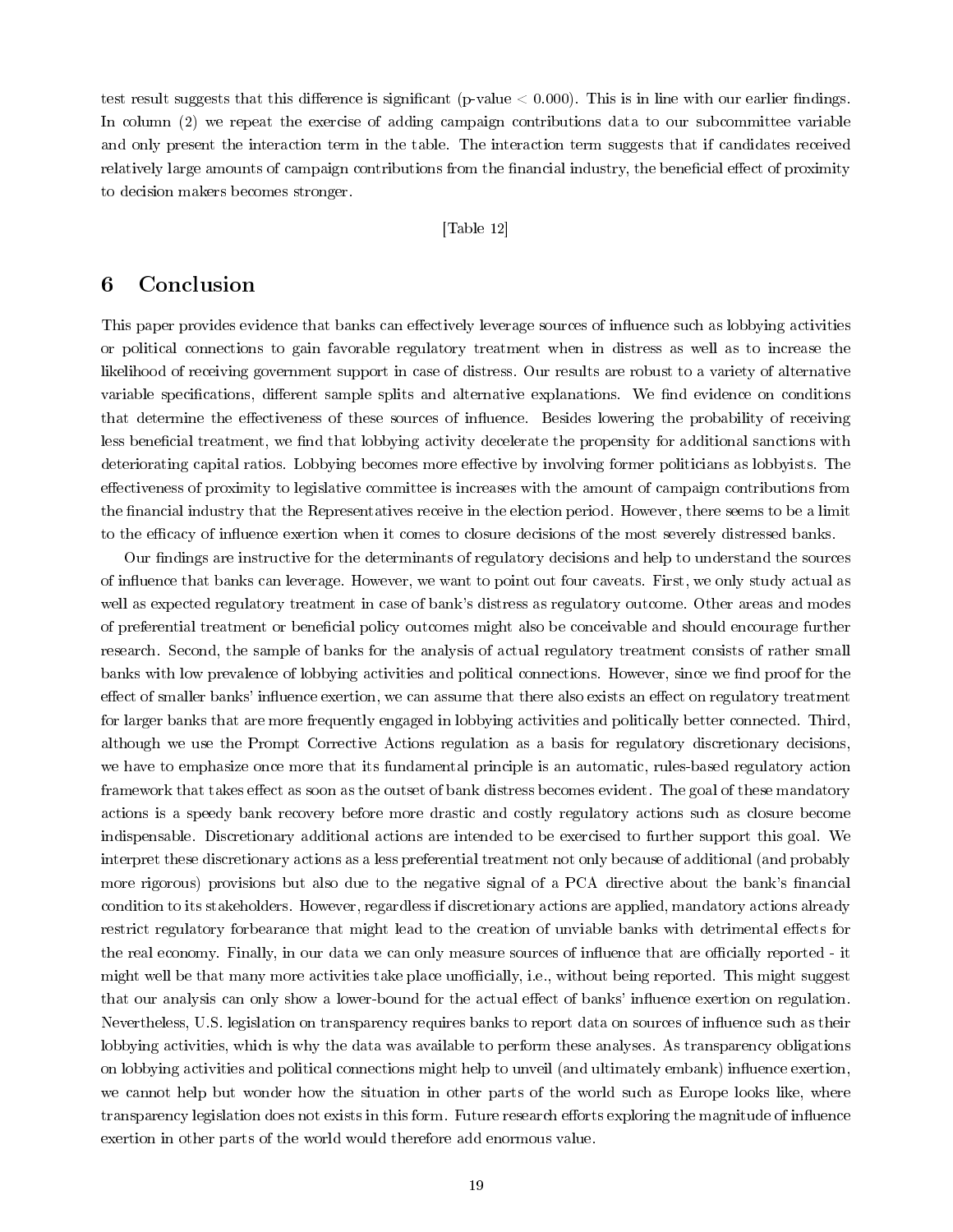Despite these caveats, our data indicates that expenditures on lobbying are on the rise, and that banks are increasing their influence activities. In light of current global reforms of financial regulation, it is interesting to show that regulatory treatment itself is not immune to the influence of banks, and that we might expect this influence to further increase. Although governments have a desire to move towards more efficient financial regulation, strong political influence from banks might prohibit financial regulation from being efficient ex ante, when banks believe they can influence it in their favor ex post. Thus, our findings might motivate legislators to make bank regulation and supervision more robust to influences from the regulated industry to avoid regulatory capture dominating regulatory discretion.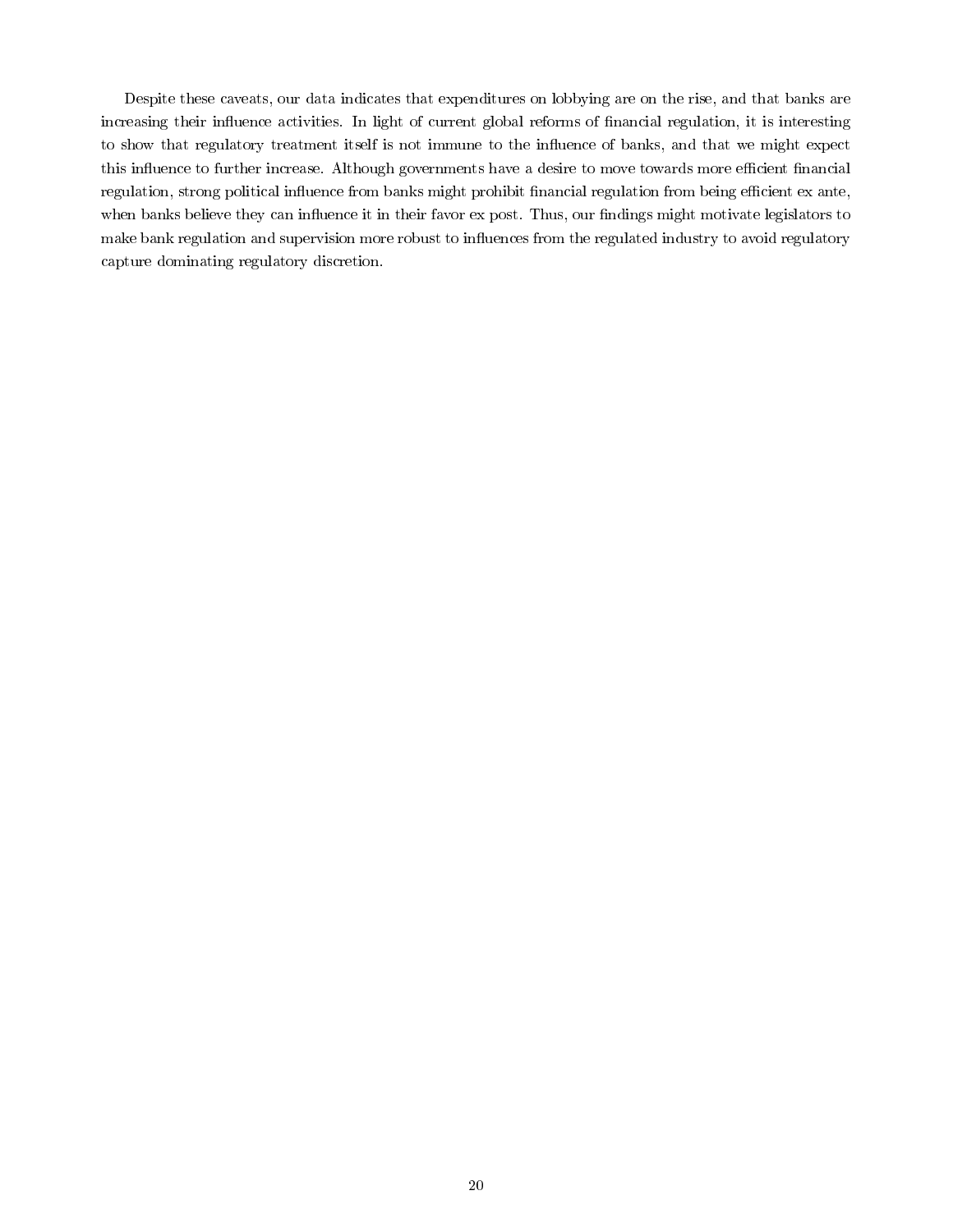# References

- Acharya, V. V., Drechsler, I., and Schnabl, P. (2013). "A pyrrhic victory? bank bailouts and sovereign credit risk." Working paper, New York University.
- Acharya, V. V., Shin, H. S., and Yorulmazer, T. (2011). "Crisis resolution and bank liquidity." Review of Financial Studies,  $24(6)$ ,  $2166 - 2205$ .
- Acharya, V. V., and Yorulmazer, T. (2007). "Too many to fail-an analysis of time-inconsistency in bank closure policies." Journal of Financial Intermediation,  $16(1)$ ,  $1-31$ .
- Acharya, V. V., and Yorulmazer, T. (2008). "Cash-in-the-market pricing and optimal resolution of bank failures." Review of Financial Studies,  $21(6)$ , 2705-2742.
- Aggarwal, R., and Jacques, K. T. (2001). The impact of fdicia and prompt corrective action on bank capital and risk: Estimates using a simultaneous equations model." Journal of Banking & Finance, 25(6), 1139 – 1160.
- Ansolabehere, S., de Figueiredo, J. M., and Snyder, J. M. (2003). Why is there so little money in u.s. politics? Journal of Economic Perspectives,  $17(1)$ ,  $105-130$ .
- Barth, J. R., Caprio, G. J., and Levine, R. (2004). "Bank regulation and supervision: what works best?" Journal of Financial Intermediation,  $13(2)$ ,  $205-248$ .
- Behn, M., Haselmann, R., Kick, T., and Vig, V. (2014). "The political economy of bank bailouts." Working paper.
- Benston, G. J., and Kaufman, G. G. (1997). "Fdicia after five years." Journal of Economic Perspectives, 11(3),  $139 - 158.$
- Besley, T., and Coate, S. (2001). "Lobbying and welfare in a representative democracy." Review of Economic Studies Vol 68 (1), 67-82C, 234.
- Boot, A. W. A., and Thakor, A. V. (1993). "Self-interested bank regulation." American Economic Review,  $83(2)$ ,  $206 - 12$ .
- Brown, C. O., and Dinc, I. S. (2005). "The politics of bank failures: Evidence from emerging markets." The Quarterly Journal of Economics,  $120(4)$ ,  $1413-1444$ .
- Brown, C. O., and Dinç, I. S. (2011). "Too many to fail? evidence of regulatory forbearance when the banking sector is weak." Review of Financial Studies,  $24(4)$ , 1378-1405.
- Brunnermeier, M. K., Dong, G. N., and Palia, D. (2012). "Banks' non-interest income and systemic risk." Working paper series.
- Chen, H., Parsley, D., and Yang, Y.-w. (2010). "Corporate lobbying and financial performance." MPRA Paper 21114, University Library of Munich, Germany.
- Cole, R., and White, L. (2012). "Déjà vu all over again: The causes of u.s. commercial bank failures this time around." Journal of Financial Services Research,  $42(1)$ , 5-29.
- Dahl, D., and Spivey, M. F. (1995). "Prompt corrective action and bank efforts to recover from undercapitalization." Journal of Banking & Finance,  $19(2)$ ,  $225 - 243$ .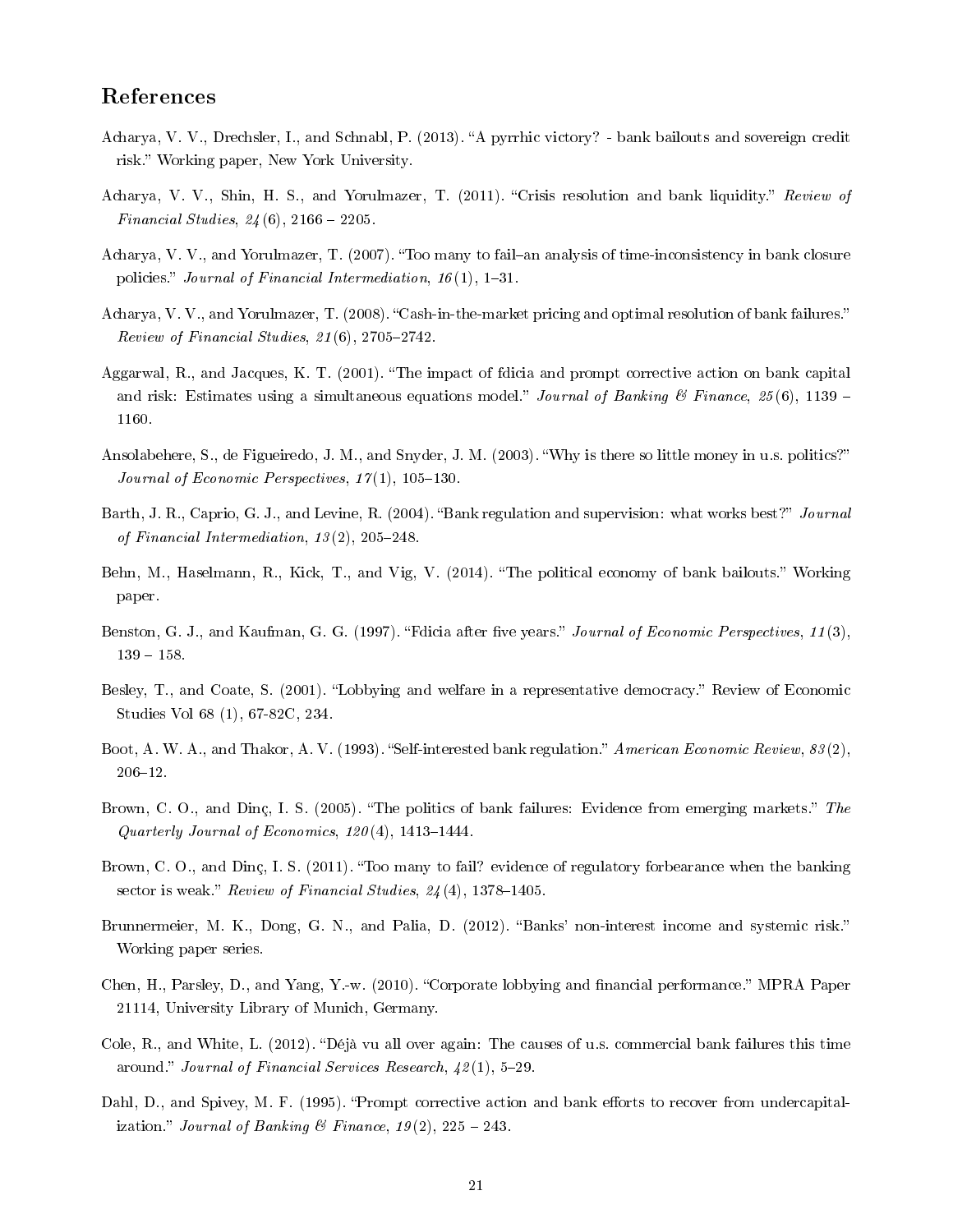- Dal Bó, E. (2006). "Regulatory capture: A review." Oxford Review of Economic Policy, 22(2), 203-225.
- Demirgüç-Kunt, A., Kane, E. J., and Laeven, L. (2008). Determinants of deposit-insurance adoption and design." Journal of Financial Intermediation,  $17(3)$ ,  $407-438$ .
- DeYoung, R., Kowalik, M., and Reidhill, J. (2013). "A theory of failed bank resolution: Technological change and political economics." Journal of Financial Stability, forthcoming.
- Duchin, R., and Sosyura, D. (2012). "The politics of government investment." Journal of Financial Economics,  $106(1), 24-48.$
- Faccio, M., Masulis, R. W., R. W., and McConnell, J. J. (2006). "Political connections and corporate bailouts." The Journal of Finance,  $61(6)$ , 2597-2635.
- Fitch Ratings (2013). "Definitions of ratings and other forms of opinion." Tech. rep., Fitch Ratings.
- Freixas, X., and Parigi, B. M. (2007). "Banking regulation and prompt corrective action." Working paper No. 2136, CESifo.
- Gorton, G., and Huang, L. (2004). "Liquidity, efficiency, and bank bailouts." American Economic Review,  $94(3)$ ,  $455 - 483.$
- Gropp, R., Hakenes, H., and Schnabel, I. (2011). "Competition, risk-shifting, and public bail-out policies." Review of Financial Studies,  $24(6)$ , 2084-2120.
- Gropp, R., Vesala, J., and Vulpes, G. (2006). Equity and bond market signals as leading indicators of bank fragility." Journal of Money, Credit and Banking,  $38(2)$ ,  $399-428$ .
- Helpman, E., and Persson, T. (2001). "Lobbying and legislative bargaining." The B.E. Journal of Economic Analysis & Policy,  $1(1)$ , 1-33.
- Igan, D., and Mishra, P. (2011). "Three's company: Wall street, capitol hill, and k street." MPRA Paper 44220, University Library of Munich, Germany.
- Igan, D., Mishra, P., and Tressel, T. (2012). "A fistful of dollars: Lobbying and the financial crisis." NBER  $Macroeconomics \; Annual, \; 26(1), \, 195-230.$
- Imai, M. (2009). "Political influence and declarations of bank insolvency in Japan." Journal of Money, Credit and Banking,  $41(1)$ , 131-158.
- Jordan, J. S., Peek, J., and Rosengren, E. S. (2000). The market reaction to the disclosure of supervisory actions: Implications for bank transparency." Journal of Financial Intermediation,  $9(3)$ ,  $298 - 319$ .
- Kane, E. J. (1990). "Principal-agent problems in S&L salvage." *Journal of Finance*,  $45(3)$ , 755–64.
- Kasa, K., and Spiegel, M. M. (2008). "The role of relative performance in bank closure decisions." Federal Reserve Bank of San Francisco Economic Review, 17-29.
- Kerr, W. R., Lincoln, W. F., and Mishra, P. (2011). "The dynamics of firm lobbying." NBER Working Papers 17577, National Bureau of Economic Research, Inc.
- Kocherlakota, N. R., and Shim, I. (2007). "Forbearance and prompt corrective action." Journal of Money, Credit  $\&$  Banking, 39(5), 1107 – 1129.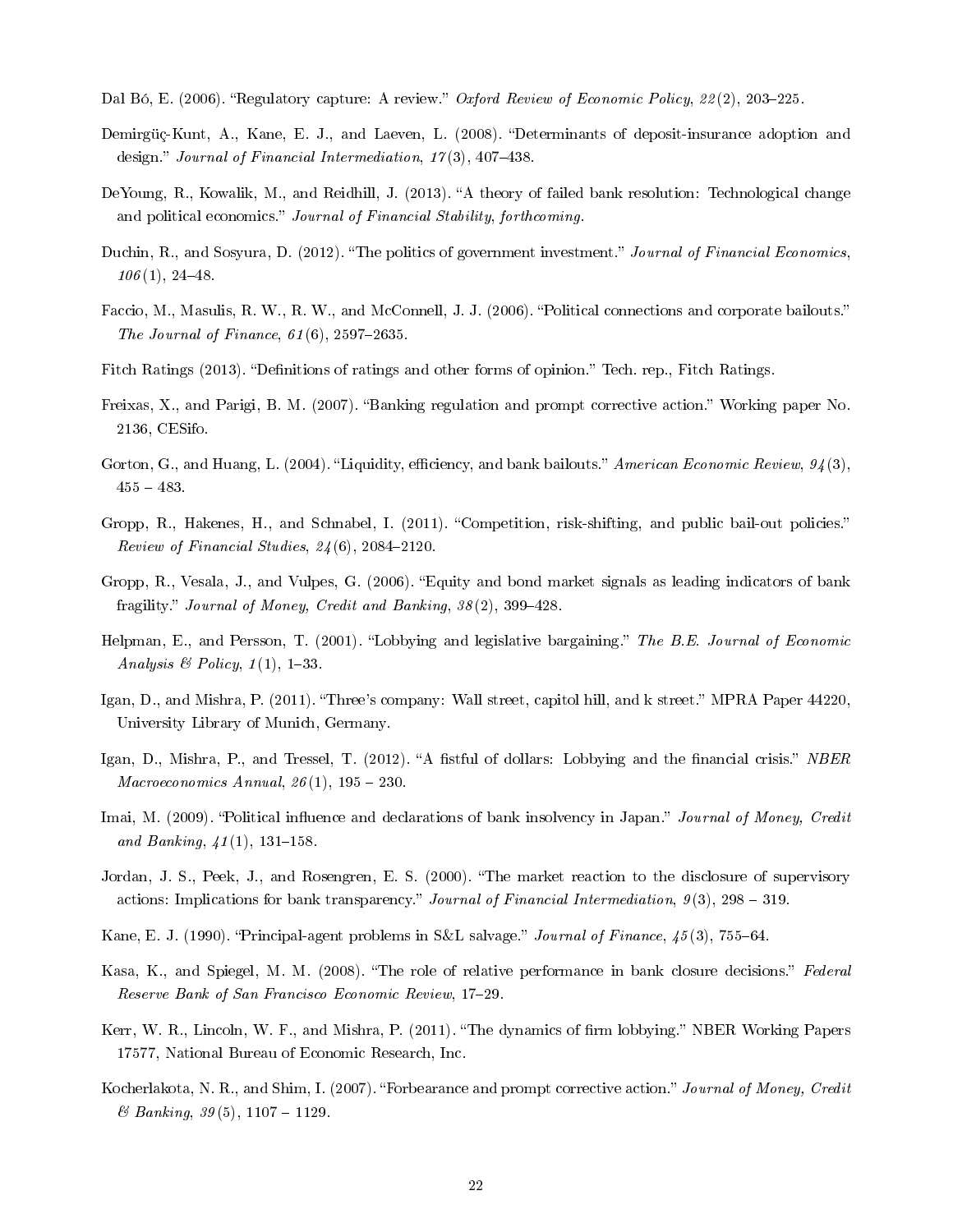- Mailath, G. J., and Mester, L. J. (1994). "A positive analysis of bank closure." Journal of Financial Intermediation,  $3(3)$ ,  $272-299$ .
- Mariathasan, M., Merrouche, O., and Werger, C. (2014). "Bailouts and moral hazard: How implicit government guarantees affect financial stability." Tech. rep., CAREFIN Working Paper, Bocconi University.
- Merler, S., and Pisani-Ferry, J. (2012). "Hazardous tango: sovereign-bank interdependence and financial stability in the euro area." Financial Stability Review,  $(16)$ , 201-210.
- Mian, A., Sufi, A., and Trebbi, F. (2010). "The political economy of the subprime mortgage credit expansion." NBER Working Papers 16107, National Bureau of Economic Research, Inc.
- Peek, J., and Rosengren, E. S. (1996). "The use of capital ratios to trigger intervention in problem banks: Too little, too late." New England Economic Review, 49.
- Peltzman, S. (1976). "Toward a more general theory of regulation." Journal of Law and Economics, 19(2), 21140.
- Perotti, E. C., and Suarez, J. (2002). "Last bank standing: What do I gain if you fail?" European Economic  $Review, 46(9), 1599-1622.$
- Philippon, T., and Schnabl, P. (2013). "Efficient recapitalization." Journal of Finance,  $68(1)$ ,  $1-42$ .
- Posner, R. A. (1974). "Theories of economic regulation." Bell Journal of Economics,  $5(2)$ , 335-358.
- Ramirez, C. D., and De Long, J. B. (2001). "Understanding America's hesitant steps toward financial capitalism: Politics, the depression, and the separation of commercial and investment banking." Public Choice,  $106(1-2)$ ,  $93 - 116$ .
- Shim, I. (2011). "Dynamic prudential regulation: Is prompt corrective action optimal?" Journal of Money, *Credit & Banking*,  $43(8)$ ,  $1625 - 1661$ .
- Spong, K. (2000). Banking Regulation Its Purposes, Implementation, and Effects. Division of Supervision and Risk Management Federal Reserve Bank of Kansas City.
- Stigler, G. J. (1971). "The theory of economic regulation." Bell Journal of Economics,  $2(1)$ , 3-21.
- Ueda, K., and di Mauro, B. W. (2013). "Quantifying structural subsidy values for systemically important financial institutions." Journal of Banking & Finance,  $37(10)$ ,  $3830 - 3842$ .
- Wheelock, D. C., and Wilson, P. W. (2000). Why do banks disappear? the determinants of u.s. bank failures and acquisitions." The Review of Economics and Statistics,  $82(1)$ , 127–138.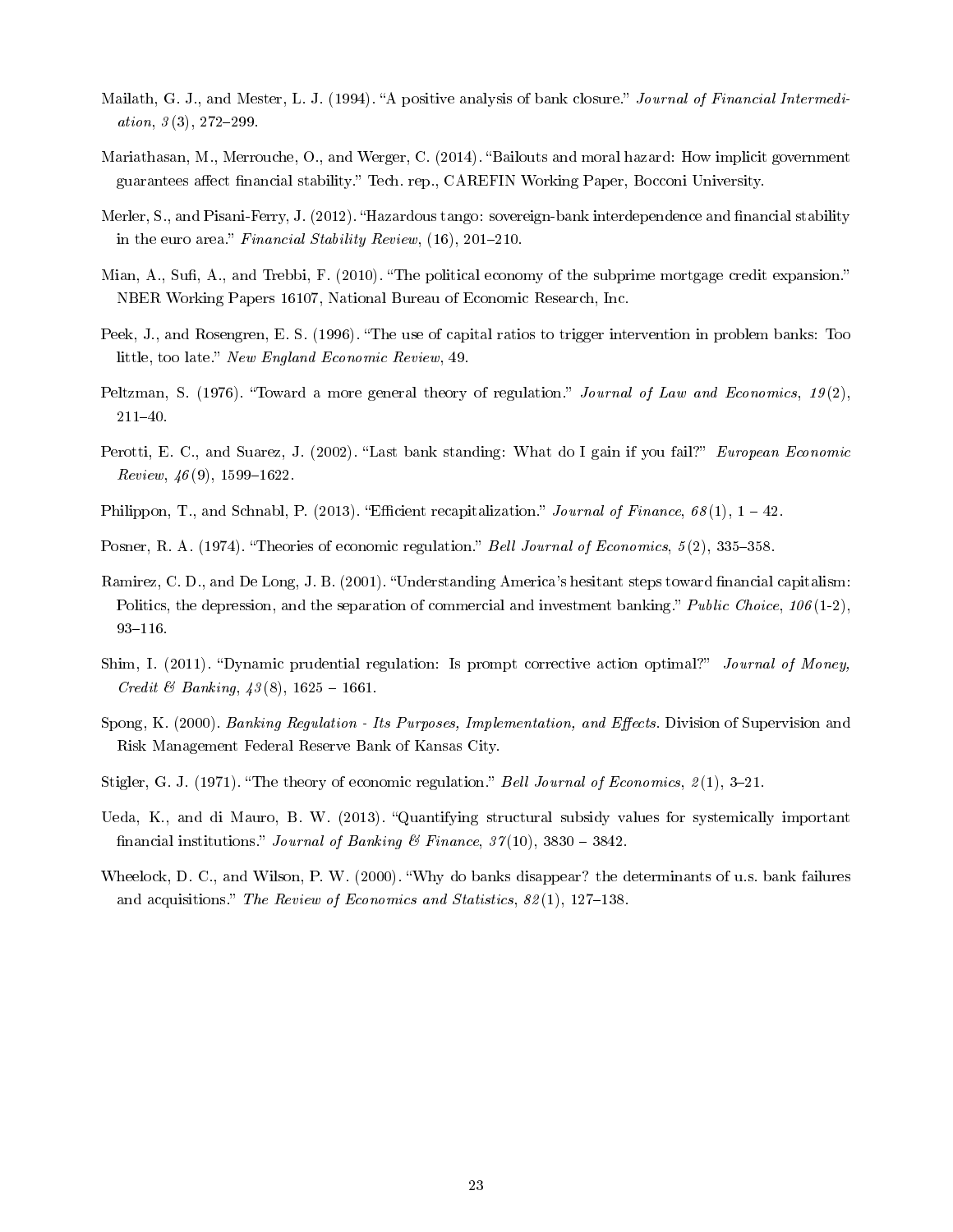#### Figure 1: Lobbying on finance

This figure presents the development of total lobbying expenditures by financial firms (i.e., firms belonging to the financial industry according to the classification on the lobbying activity reports) and on financial issues (i.e., classified to one of the following issues in the filed reports: accounting, banking, bankruptcy, financial institutions, investments, securities, housing and mortgages, minting and money).



#### Figure 2: Lobbying history by bank size

This figure presents the share of banks in the U.S. that have a lobbying history over different asset size classes. Lobbying history is defined as reporting lobby spending within the bank conglomerate at some point over the last four years.

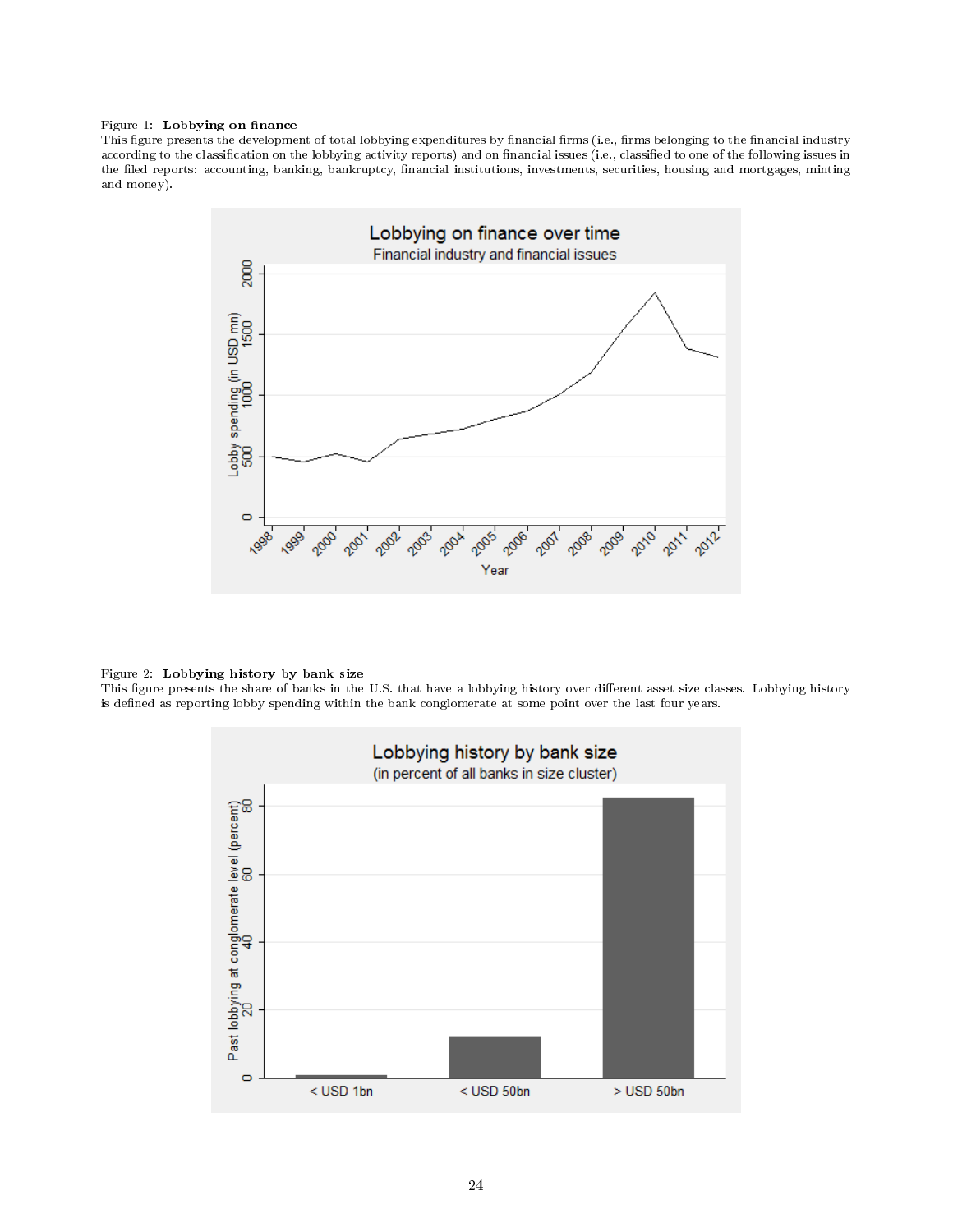#### Figure 3: Proximity to legislative committee by bank size

This figure presents the share of banks in the U.S. with proximity to pertinent legislative committee over different asset size classes. Proximity to legislative committee is defined as the Representative from the voting district where the bank is incorporated being a member of the Subcommittee on Financial Institutions and Consumer Credit.



#### Figure 4: Lobbying of the financial industry

This figure presents the development of total lobbying expenditures by financial firms over time. The financial industry is classified into (1) banks and lending firms, (2) securities and investment firms, (3) insurance companies, and (4) real estate firms and other financial services such as financial consulting.

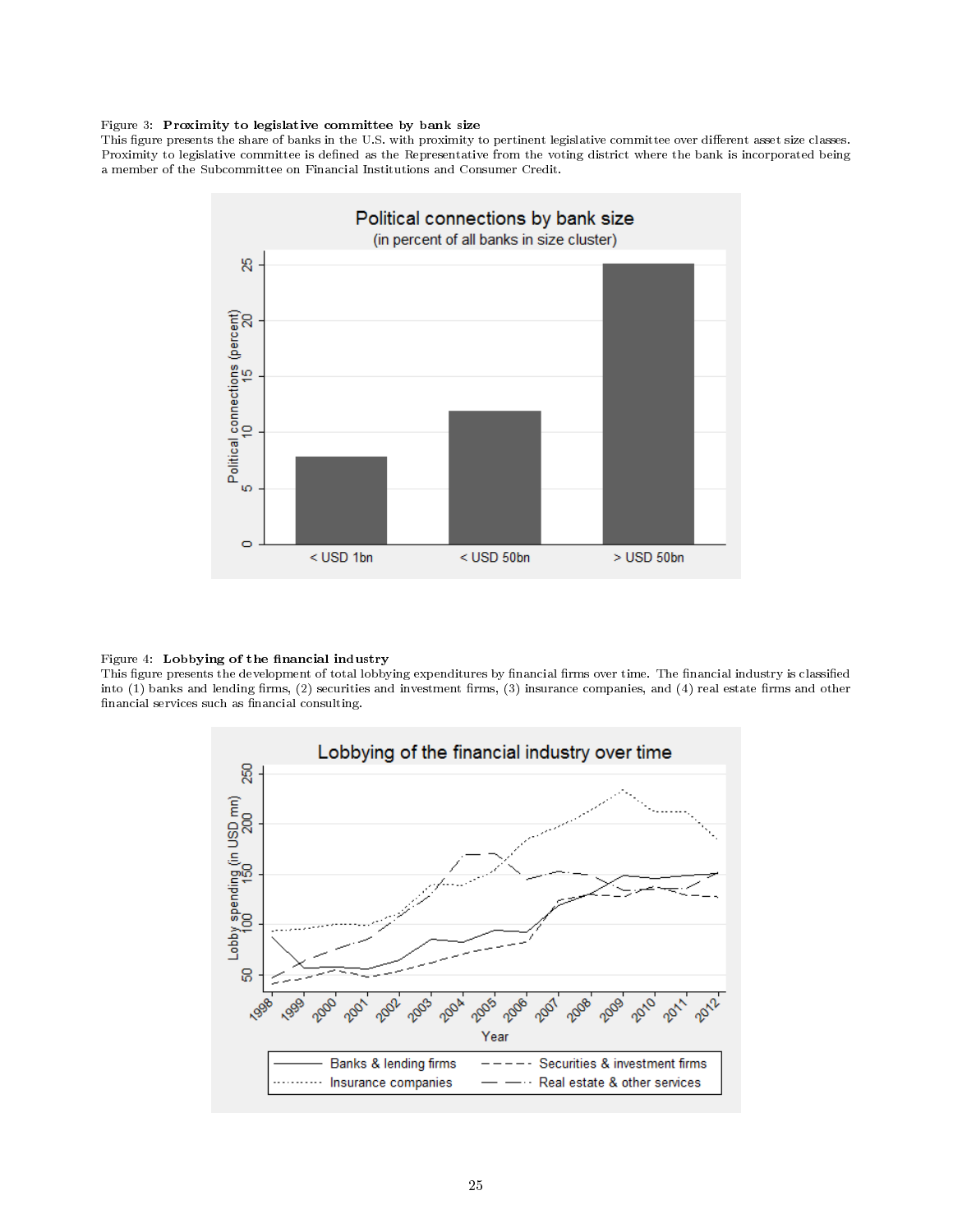#### Figure 5: Lobbying targets

This figure presents the number of lobby activities, i.e., individual bank lobbying with at least one contact with a given government agency in a semiannual/quarterly period, by target agencies. Target agencies include bank regulators (the Federal Deposit Insurance Corporation (FDIC), the National Credit Union Administration (NCUA), the Office of the Comptroller of the Currency (OCC), and the Office of Thrift Supervision (OTS)), the Federal Reserve (Fed), financial regulators (the Securities and Exchange Commission (SEC), the Commodity Futures Trading Commission (CFTC), the Farm Credit Administration (FCA), and the Federal Housing Finance Board (FHFB)), and the Department of the Treasury.



#### Figure 6: Lobbying channels

This figure presents the total lobbying expenditures (in USD) through the different channels of lobbying, i.e., the bank itself, the top holding company, and other related banks, over bank size classes. Only banks for which lobbying expenditures through any of the above channels is reported are included.

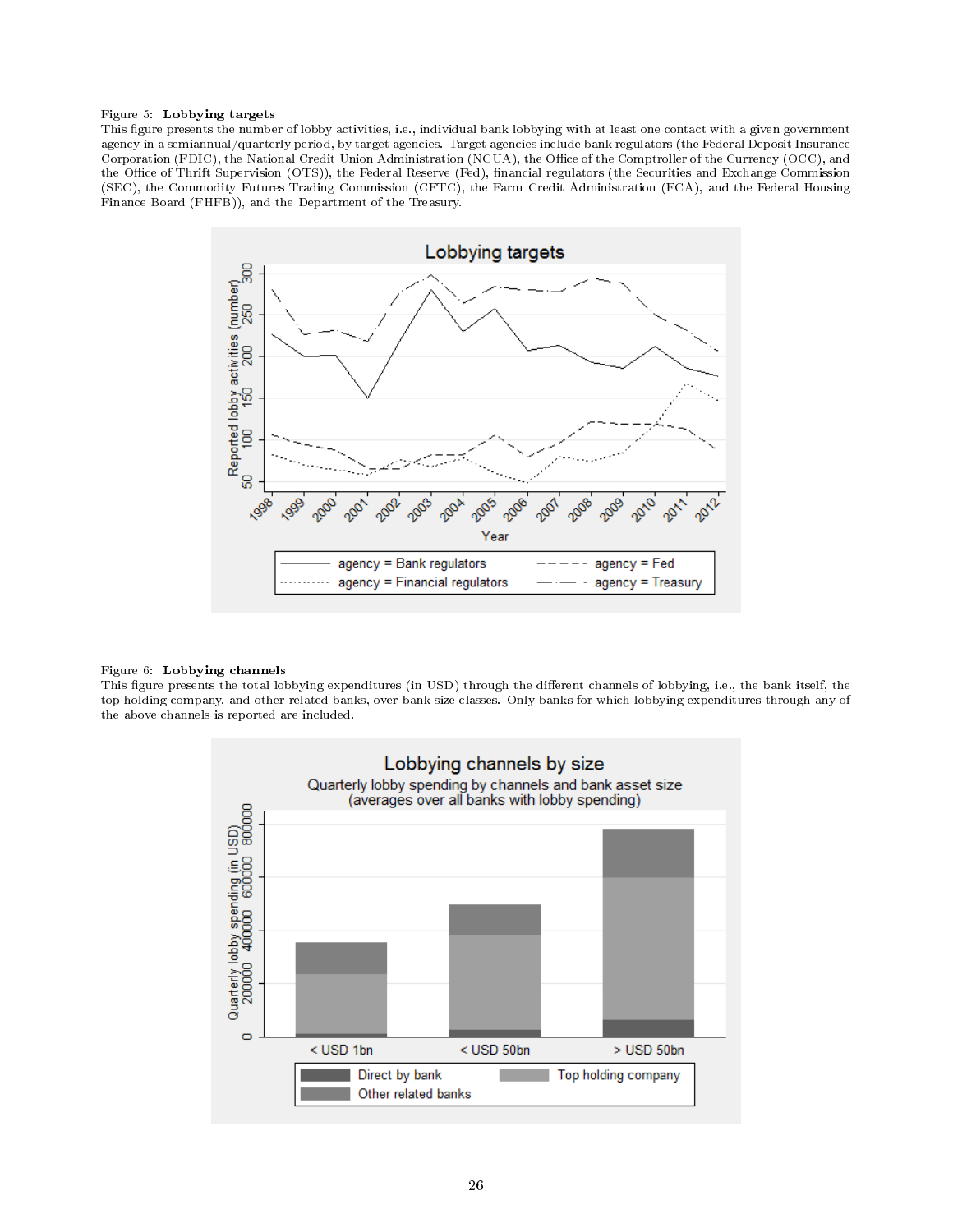#### Figure 7: Lobbying by asset size

This figure presents the direct lobbying expenditures in relation to total assets over bank size classes. Only banks for which lobbying expenditures is reported are included.



#### Figure 8: Lobbying and support ratings

This gure presents the total lobbying expenditures (in USD) through the dierent channels of lobbying, i.e., the bank itself, the top holding company, and other related banks, over Fitch support rating classes. A Fitch support rating of 1 indicates extremely high probability of external support, 5 indicates a probability of support, which can, however, not be relied upon. Only banks for which both Fitch support ratings and lobbying expenditures through any of the above channels is reported are included.

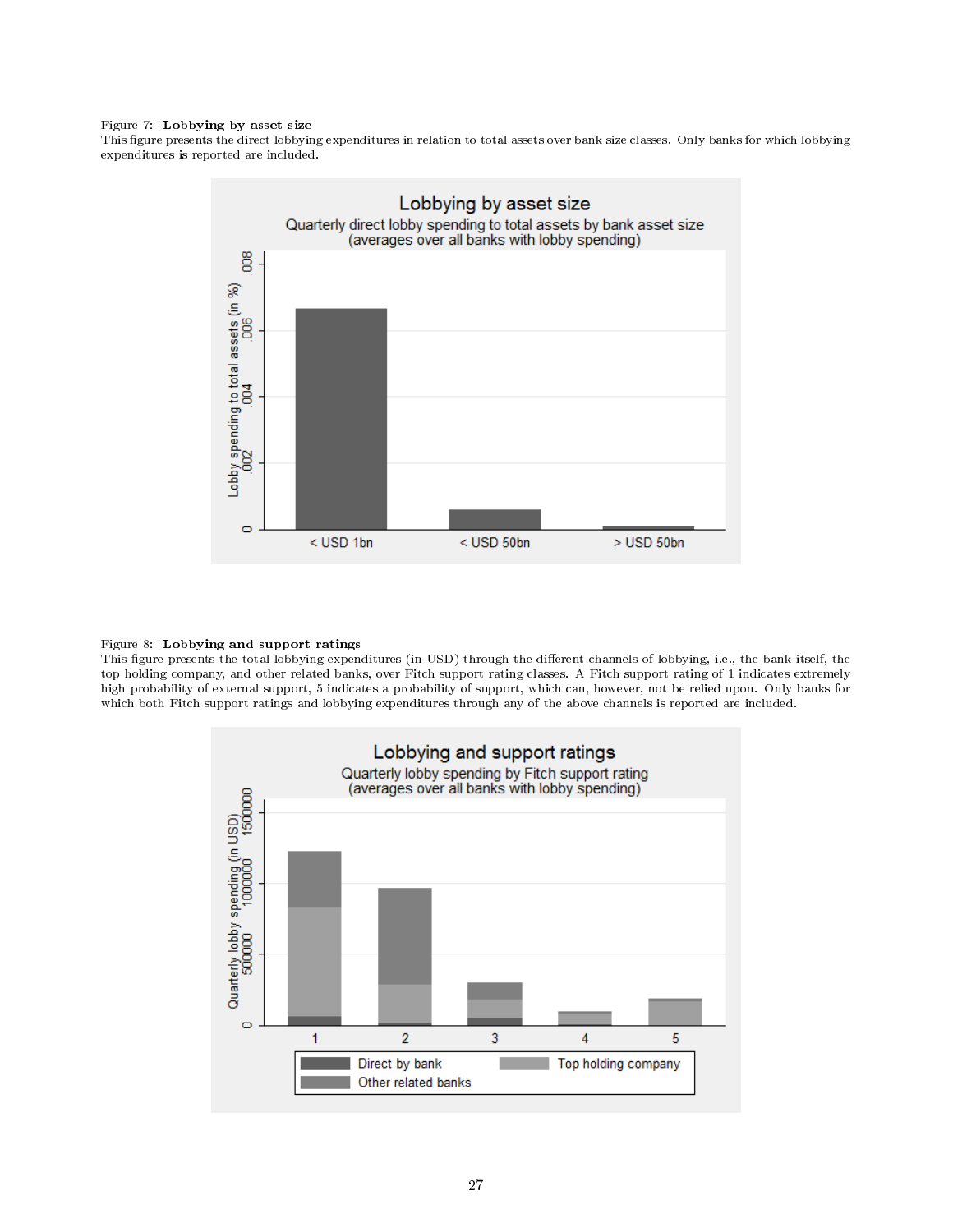#### Figure 9: Lobbying and support ratings

This figure presents the direct lobbying expenditures in relation to total assets over Fitch support rating classes. A Fitch support rating of 1 indicates extremely high probability of external support, 5 indicates a probability of support, which can, however, not be relied upon. Only banks for which both Fitch support ratings and lobbying expenditures through any of the above channels is reported are included.



#### Figure 10: Lobbying and TARP support

This figure presents the total lobbying expenditures (in USD) through the different channels of lobbying, i.e., the bank itself, the top holding company, and other related banks, for banks that received and that did not receive support in the TARP CPP program. Only banks for which lobbying expenditures through any of the above channels is reported are included.

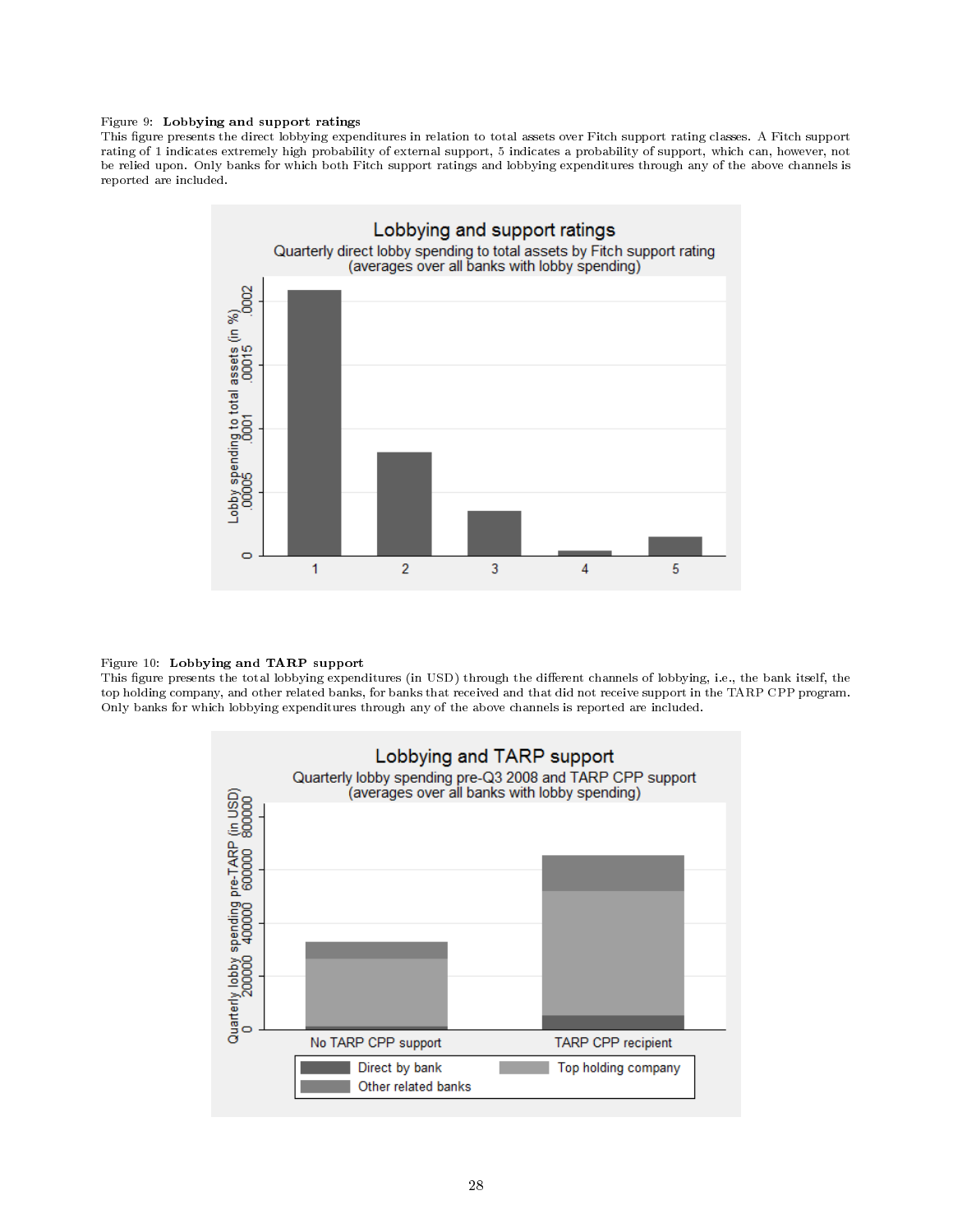#### Figure 11: Lobbying and TARP support

This figure presents the direct lobbying expenditures in relation to total assets for banks that received and that did not receive support in the TARP CPP program. Only banks for which lobbying expenditures through any of the above channels is reported are included.

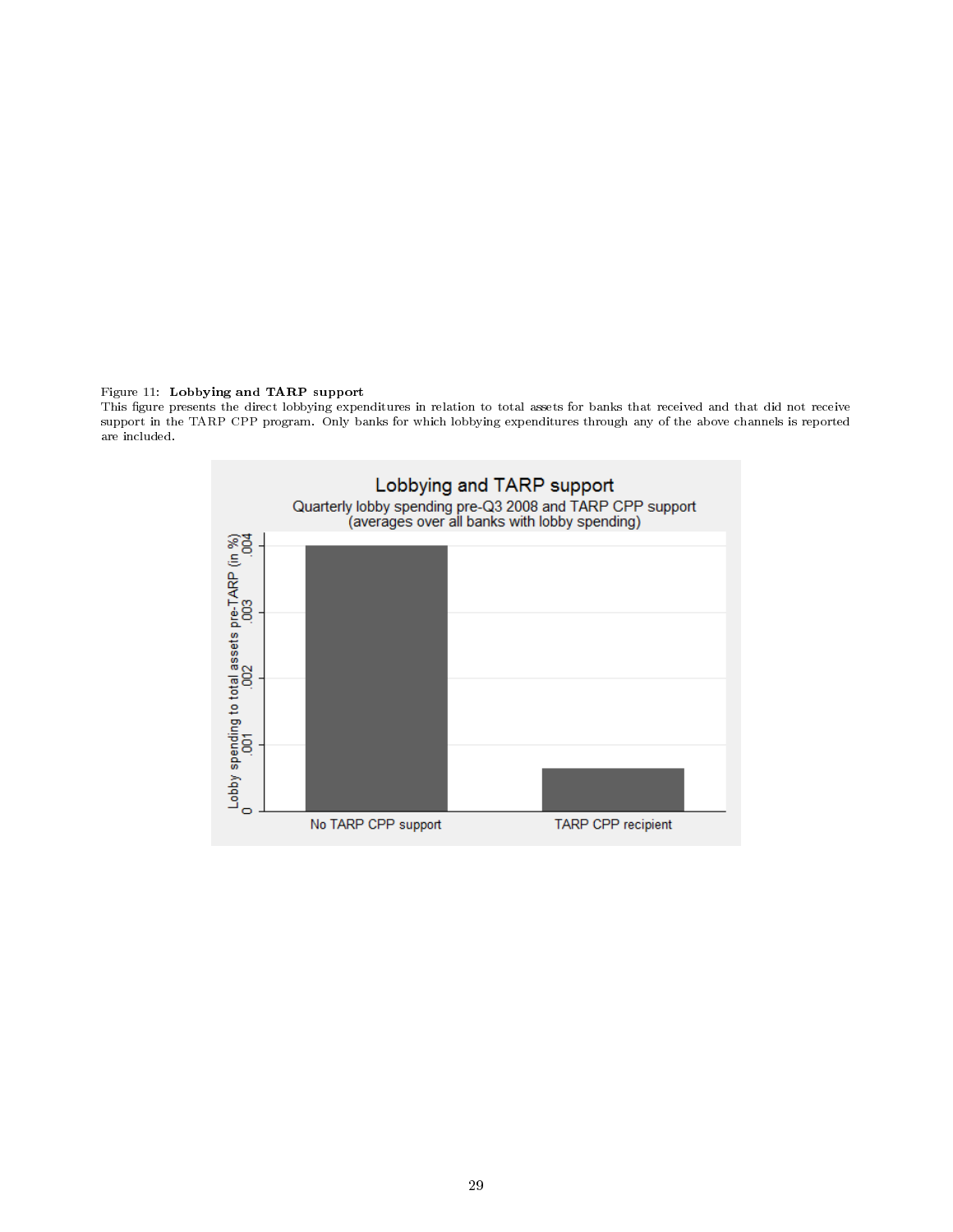#### Table 1: Summary statistics

This table presents summary statistics, reporting variable names, means, standard deviations, minimum and maximum values, and the number of observations for which data is available in our sample. Unless otherwise stated, the data is reported in percentages. For the sake of readers' convenience all indicator variables are scaled by 100. All observations are on bank level, constitute bankquarter observations, and cover the period 2003Q3-2012Q4. In Panel A we include bank-quarter observations where banks fall into the undercapitalized regulatory capital category (except for the closure indicator where only critically undercapitalized bank-quarter observation are considered) and require Prompt Corrective Action. Panel B consists of all quarterly observations of banks with Fitch support ratings. The sources are: Federal Deposit Insurance Corporation, Federal Reserve Board, Comptroller of the Currency, Office of Thrift Supervision, U.S. Senate Office of Public Records, U.S. Center for Responsive Politics, U.S. Library of Congress, U.S. Census Bureau, FED Chicago BHC database, FDIC SDI database and call reports, U.S. Department of the Treasury.

| Panel A: Regulatory treatment sample           |         |        |          |       |      |
|------------------------------------------------|---------|--------|----------|-------|------|
| Variable group and name                        | Mean    | SD     | Min      | Max   | N    |
| Dependent variables                            |         |        |          |       |      |
| PCA indicator (undercapitalized)               | 15.48   | 36.18  | $\bf{0}$ | 100   | 2849 |
| PCA indicator (sign. undercapitalized)         | 23.80   | 42.60  | $\theta$ | 100   | 1496 |
| Closure indicator                              | 49.92   | 50.04  | $\bf{0}$ | 100   | 629  |
| <i>Explanatory variables</i>                   |         |        |          |       |      |
| Past lobbying (congl.)                         | 1.90    | 13.64  | $\bf{0}$ | 100   | 2849 |
| Past lobbying (top hold.)                      | 0.95    | (9.69) | $\bf{0}$ | 100   | 2849 |
| Past lobby spent (congl.) (in USD th)          | 5.78    | 175    | $\bf{0}$ | 8528  | 2849 |
| Lagged lobbying (congl.)                       | 1.44    | 11.91  | $\bf{0}$ | 100   | 2849 |
| Past lobbying (congl., fcong)                  | 0.11    | 3.24   | $\theta$ | 100   | 2849 |
| Past lobbying (congl., no fcong)               | 1.79    | 13.26  | $\bf{0}$ | 100   | 2849 |
| Subcom rep (congl.)                            | 10.29   | 30.39  | $\bf{0}$ | 100   | 2866 |
| Subcom rep (top hold.)                         | 11.46   | 31.86  | $\bf{0}$ | 100   | 1894 |
| Fin industry PACs to subcom rep (in USD th)    | 26.64   | 90.87  | $\bf{0}$ | 674   | 2295 |
| Prior affiliation (top hold.)                  | 14.38   | 35.15  | $\theta$ | 100   | 306  |
| Additional bank- and quarter-varying variables |         |        |          |       |      |
| Total assets (in USD mn)                       | 518     | 1696   | 7.73     | 37737 | 2849 |
| Leverage ratio $(PCA)$                         | 3.01    | 1.95   | $-31.13$ | 10.56 | 2849 |
| Tier 1 ratio (PCA)                             | 4.13    | 2.84   | $-58.49$ | 24.99 | 2849 |
| Risk-based capital ratio (PCA)                 | 5.34    | 3.05   | $-58.49$ | 25.60 | 2849 |
| Earnings (RoA)                                 | $-1.04$ | 0.92   | $-2.35$  | 1.53  | 2849 |
| Non-interest income ratio                      | 15.72   | 27 73  | $-20.35$ | 95.8  | 2849 |
| Liquidity ratio                                | 9.71    | 6.59   | 0.40     | 42.53 | 2849 |
| Deposit ratio                                  | 79.42   | 8.27   | 4.19     | 89.27 | 2849 |
| Non-performing loan ratio                      | 14.50   | 6.29   | $\theta$ | 22.13 | 2849 |
| CPP recipient bank-quarter                     | 3.37    | 18.05  | $\bf{0}$ | 100   | 2849 |

Panel B: Expected government support sample

| Variable group and name                        | Mean  | $_{\rm SD}$ | Min          | Max    | N    |
|------------------------------------------------|-------|-------------|--------------|--------|------|
| Dependent variable                             |       |             |              |        |      |
| Fitch support ratings                          | 4.06  | 1.54        | 1            | 5      | 5402 |
| <i>Explanatory variables</i>                   |       |             |              |        |      |
| Past lobbying (congl.)                         | 37.06 | 48.30       | $\mathbf{0}$ | 100    | 5402 |
| Past lobbying (top hold.)                      | 31.94 | 46.63       | $\mathbf{0}$ | 100    | 5402 |
| Past lobby spent (congl.) (in USD th)          | 2386  | 6782        | $\mathbf{0}$ | 39165  | 5402 |
| Lagged lobbying (congl.)                       | 33.85 | 47.32       | $\mathbf{0}$ | 100    | 5402 |
| Past lobbying (congl., fcong)                  | 9.72  | 29.62       | $\mathbf{0}$ | 100    | 5402 |
| Past lobbying (congl., no fcong)               | 28.03 | 44.92       | $\mathbf{0}$ | 100    | 5402 |
| Subcom rep (congl.)                            | 23.68 | 42.52       | $\mathbf{0}$ | 100    | 3019 |
| Subcom rep (top hold.)                         | 10.41 | 30.54       | $\bf{0}$     | 100    | 4583 |
| Fin industry PACs to subcom rep (in USD th)    | 59.04 | 117.57      | $\mathbf{0}$ | 516.81 | 4904 |
| Additional bank- and quarter-varying variables |       |             |              |        |      |
| Total assets (in USD mn)                       | 13206 | 12902       | 64.59        | 33133  | 5402 |
| Leverage ratio $\left(\frac{eq}{cap}\right)$   | 11.33 | 5.97        | 2.78         | 67.11  | 5402 |
| Earnings (RoA)                                 | 0.19  | 0.47        | $-2.35$      | 1.53   | 5402 |
| Non-interest income ratio                      | 28.81 | 21.18       | $-20.35$     | 95.80  | 5402 |
| Liquidity ratio                                | 5.52  | 7.05        | 0.40         | 42.53  | 5402 |
| Deposit ratio                                  | 58.67 | 14.68       | 1.16         | 89.27  | 5402 |
| Non-performing loan ratio                      | 3.38  | 3.63        | $\mathbf{0}$ | 22.13  | 5402 |
| CPP recipient bank-quarter                     | 14.39 | 35.10       | $\mathbf{0}$ | 100    | 5402 |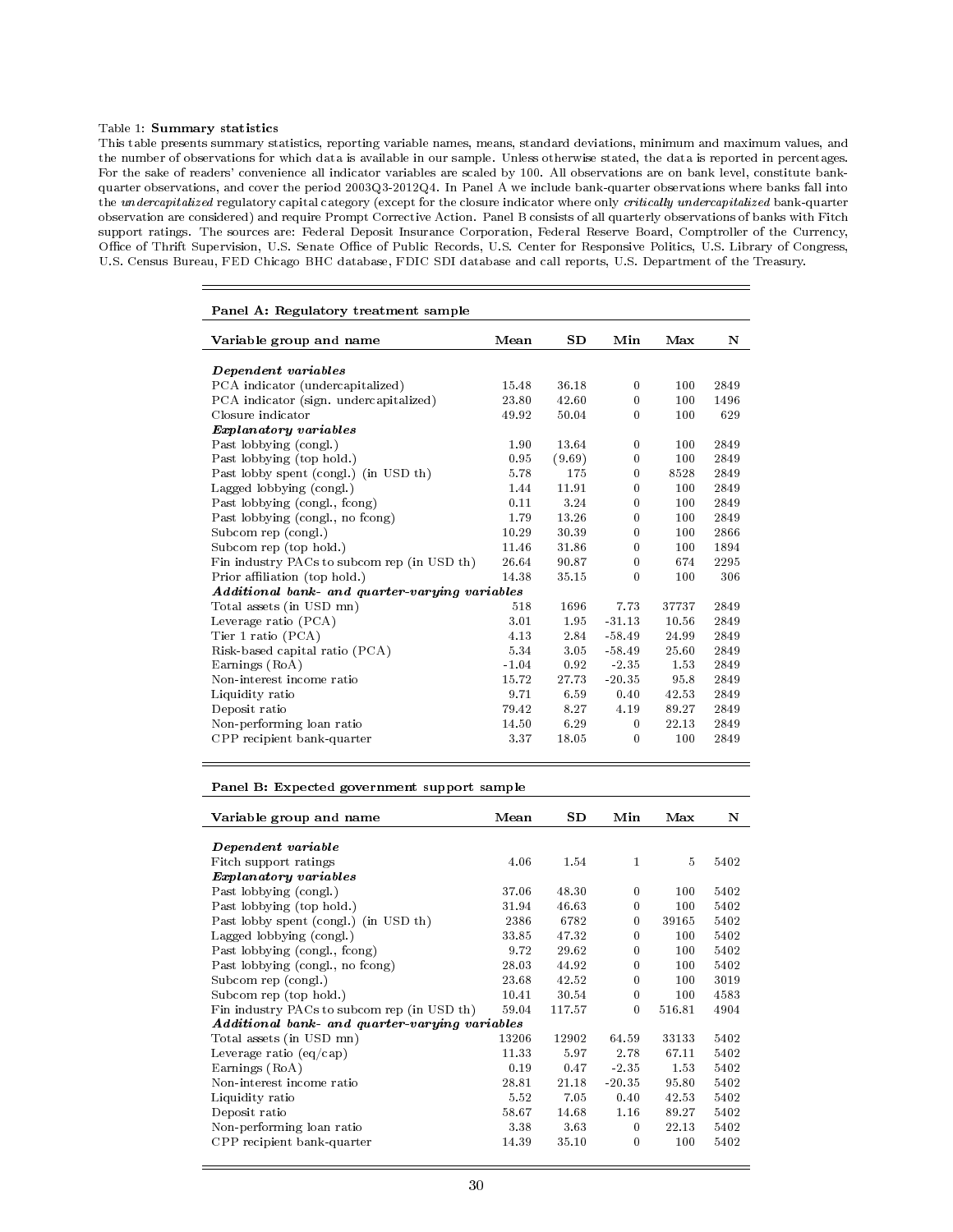#### Table 2: Regulatory treatment: Baseline model with lobbying activities as source of influence

This table presents multivariate estimates of the effect of lobbying activities on regulatory treatment (additional discretionary prompt corrective actions). Past lobbying takes the value of 1 if any entity within the respective conglomerate has lobbied in the last four years (0 otherwise). Undercapitalized and significantly undercapitalized are regulatory capital categories at which the supervisory instution has the discretion to issue additional prompt corrective actions. PCA indicator takes the value of 1 if the bank receives a Prompt Corrective Action directive or if an existing PCA directive is not terminated in the next quarter (0 otherwise). Control variables comprise leverage (defined as Tier 1 capital divided by average assets), size (natural logarithm of total bank assets), profitability, NII ratio, liquidity ratio, deposit ratio, NPL ratio, and an indicator variable that takes the value of 1 if the bank was a recipient of the TARP CPP program in the respective quarter (0 otherwise). All observations are on bank level, include bank-quarter observations where banks fall into the respective regulatory capital category, and cover the period 2003Q3-2012Q4. Standard errors are robust and reported in parentheses. Significance levels are indicated by \*\*\* p<0.01, \*\* p<0.05, \* p<0.1.

| Panel A: Undercapitalized sample (incl. significantly and critically undercapitalized)   |             |              |             |            |
|------------------------------------------------------------------------------------------|-------------|--------------|-------------|------------|
| Dep. variable                                                                            | (1)<br>PCA  | (2)          | (3)         | (4)        |
| Past lobbying                                                                            | $-0.0847**$ | $-0.1192***$ | $-0.0945**$ | $-0.0794*$ |
|                                                                                          | (0.0351)    | (0.0396)     | (0.0411)    | (0.0409)   |
| Constant                                                                                 | YES.        | YES.         | YES.        | YES.       |
| Bank controls                                                                            | NO.         | YES.         | YES.        | YES        |
| Year dummies                                                                             | NO.         | YES.         | YES.        | YES        |
| Regulator dummies                                                                        | NO.         | NO.          | <b>YES</b>  | NO.        |
| Charter dummies                                                                          | NO.         | NO.          | NO.         | YES.       |
| Observations                                                                             | 2,868       | 2,849        | 2,849       | 2,849      |
| Number of banks                                                                          | 793         | 782          | 782         | 782        |
| R-squared                                                                                | 0.0011      | 0.0507       | 0.1370      | 0.1356     |
| Panel B: Significantly undercapitalized (sub-)sample (incl. critically undercapitalized) |             |              |             |            |

| Dep. variable                                                                     | $\left( 1\right)$<br><b>PCA</b> | $^{\rm (2)}$             | $^{\left( 3\right) }$    | $\left( 4\right)$        |
|-----------------------------------------------------------------------------------|---------------------------------|--------------------------|--------------------------|--------------------------|
| Past lobbying                                                                     | $-0.1181**$<br>(0.0579)         | $-0.1804***$<br>(0.0634) | $-0.1526**$<br>(0.0652)  | $-0.1297**$<br>(0.0641)  |
| Constant<br>Bank controls<br>Year dummies<br>Regulator dummies<br>Charter dummies | YES<br>NO.<br>NO.<br>NO.        | YES<br>YES<br>YES<br>NO. | YES<br>YES<br>YES<br>YES | YES<br>YES<br>YES<br>NO. |
|                                                                                   | NO.                             | NO                       | NO.                      | YES                      |
| Observations                                                                      | 1,508                           | 1,496                    | 1,496                    | 1,496                    |
| Number of banks                                                                   | 583                             | 576                      | 576                      | 576                      |
| R-squared                                                                         | 0.0017                          | 0.0335                   | 0.1585                   | 0.1508                   |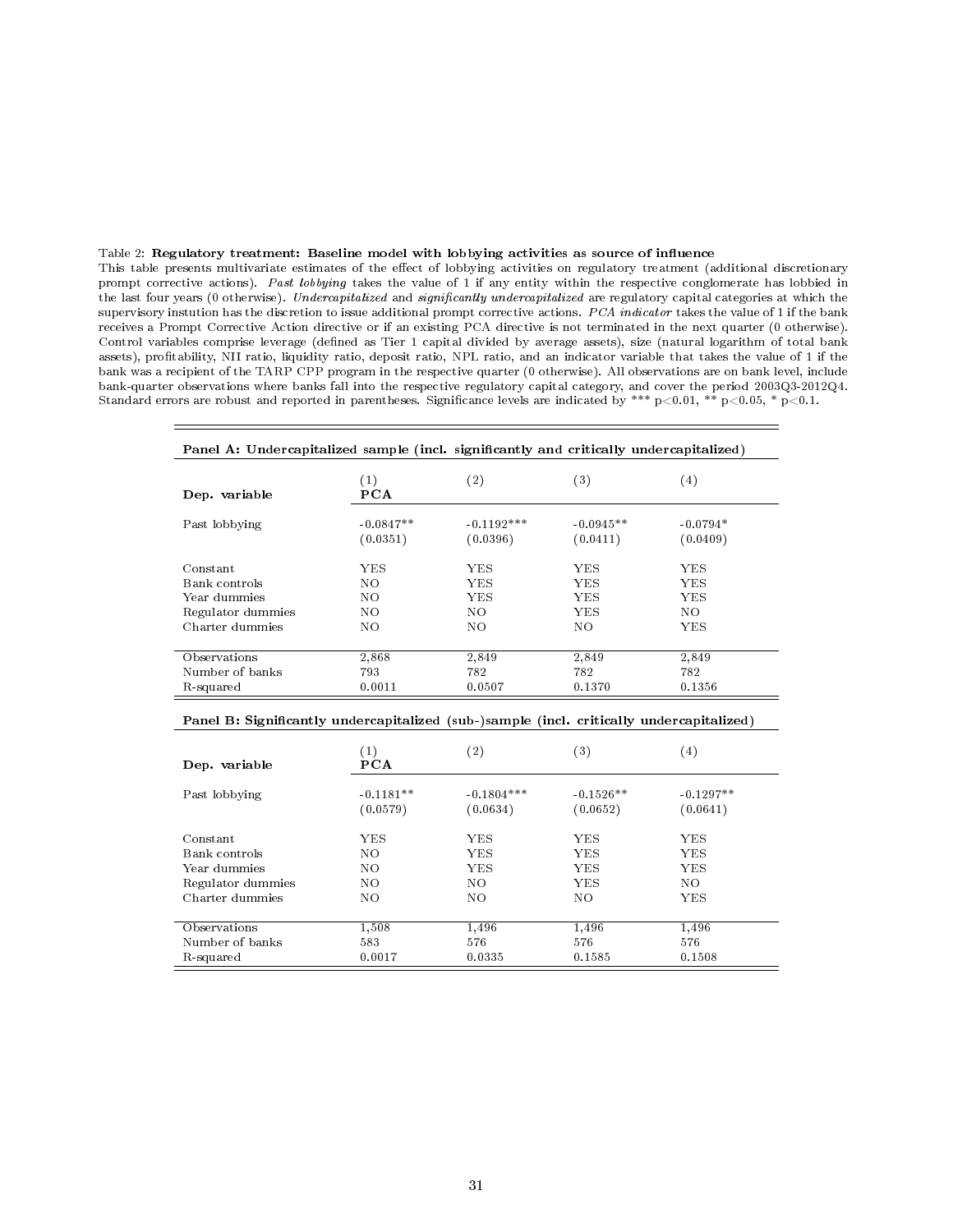Table 3: Regulatory treatment: Baseline model with proximity to legislative committee as source of inuence This table presents multivariate estimates of the effect of proximity to legislative committee on regulatory treatment (additional discretionary prompt corrective actions). Subcom rep takes the value of 1 if any entity within the respective conglomerate is located in the voting district of a member of the Subcommittee on Financial Institutions (0 otherwise). Undercapitalized and significantly undercapitalized are regulatory capital categories at which the supervisory instution has the discretion to issue additional prompt corrective actions. PCA indicator takes the value of 1 if the bank receives a Prompt Corrective Action directive or if an existing PCA directive is not terminated in the next quarter (0 otherwise). Control variables comprise leverage ratio (defined as Tier 1 capital divided by average assets), size (natural logarithm of total bank assets), protability, NII ratio, liquidity ratio, deposit ratio, NPL ratio, and an indicator variable that takes the value of 1 if the bank was a recipient of the TARP CPP program in the respective quarter (0 otherwise). All observations are on bank level, include bank-quarter observations where banks fall into the respective regulatory capital category, and cover the period 2003Q3-2012Q4. Standard errors are robust and reported in parentheses. Significance levels are indicated by \*\*\*  $p<0.01$ , \*\*  $p<0.05$ , \*  $p<0.1$ .

| Panel A: Undercapitalized sample (incl. significantly and critically undercapitalized) |              |                   |              |             |
|----------------------------------------------------------------------------------------|--------------|-------------------|--------------|-------------|
| Dep. variable                                                                          | (1)<br>PCA   | $\left( 2\right)$ | $^{\rm (3)}$ | $^{(4)}$    |
| Subcom rep                                                                             | $-0.0549***$ | $-0.0594***$      | $-0.0442**$  | $-0.0483**$ |
|                                                                                        | (0.0188)     | (0.0195)          | (0.0184)     | (0.0188)    |
| Constant                                                                               | YES          | YES               | YES.         | YES         |
| Bank controls                                                                          | NO.          | YES               | YES.         | YES.        |
| Year dummies                                                                           | NO.          | YES               | YES          | YES         |
| Regulator dummies                                                                      | NO.          | NO.               | YES.         | NO.         |
| Charter dummies                                                                        | NO.          | NO.               | NO.          | YES         |
| Observations                                                                           | 2,888        | 2,866             | 2,866        | 2,866       |
| Number of banks                                                                        | 805          | 792               | 792          | 792         |
| R-squared                                                                              | 0.0022       | 0.0516            | 0.1403       | 0.1390      |

#### Panel B: Significantly undercapitalized (sub-)sample (incl. critically undercapitalized)

| Dep. variable     | $\left( 1\right)$<br><b>PCA</b> | $\left( 2\right)$        | $^{\rm (3)}$             | $\left( 4\right)$        |
|-------------------|---------------------------------|--------------------------|--------------------------|--------------------------|
| Subcom rep        | $-0.0871***$<br>(0.0305)        | $-0.1058***$<br>(0.0319) | $-0.0965***$<br>(0.0290) | $-0.0999***$<br>(0.0299) |
| Constant          | YES                             | YES                      | YES                      | YES                      |
| Bank controls     | NO.                             | YES.                     | YES                      | <b>YES</b>               |
| Year dummies      | NO.                             | YES                      | <b>YES</b>               | YES                      |
| Regulator dummies | NO.                             | NO.                      | <b>YES</b>               | NO.                      |
| Charter dummies   | NΟ                              | NO                       | NO                       | YES                      |
|                   |                                 |                          |                          |                          |
| Observations      | 1,531                           | 1,516                    | 1,516                    | 1,516                    |
| Number of banks   | 595                             | 586                      | 586                      | 586                      |
| R-squared         | 0.0040                          | 0.0393                   | 0.1678                   | 0.1601                   |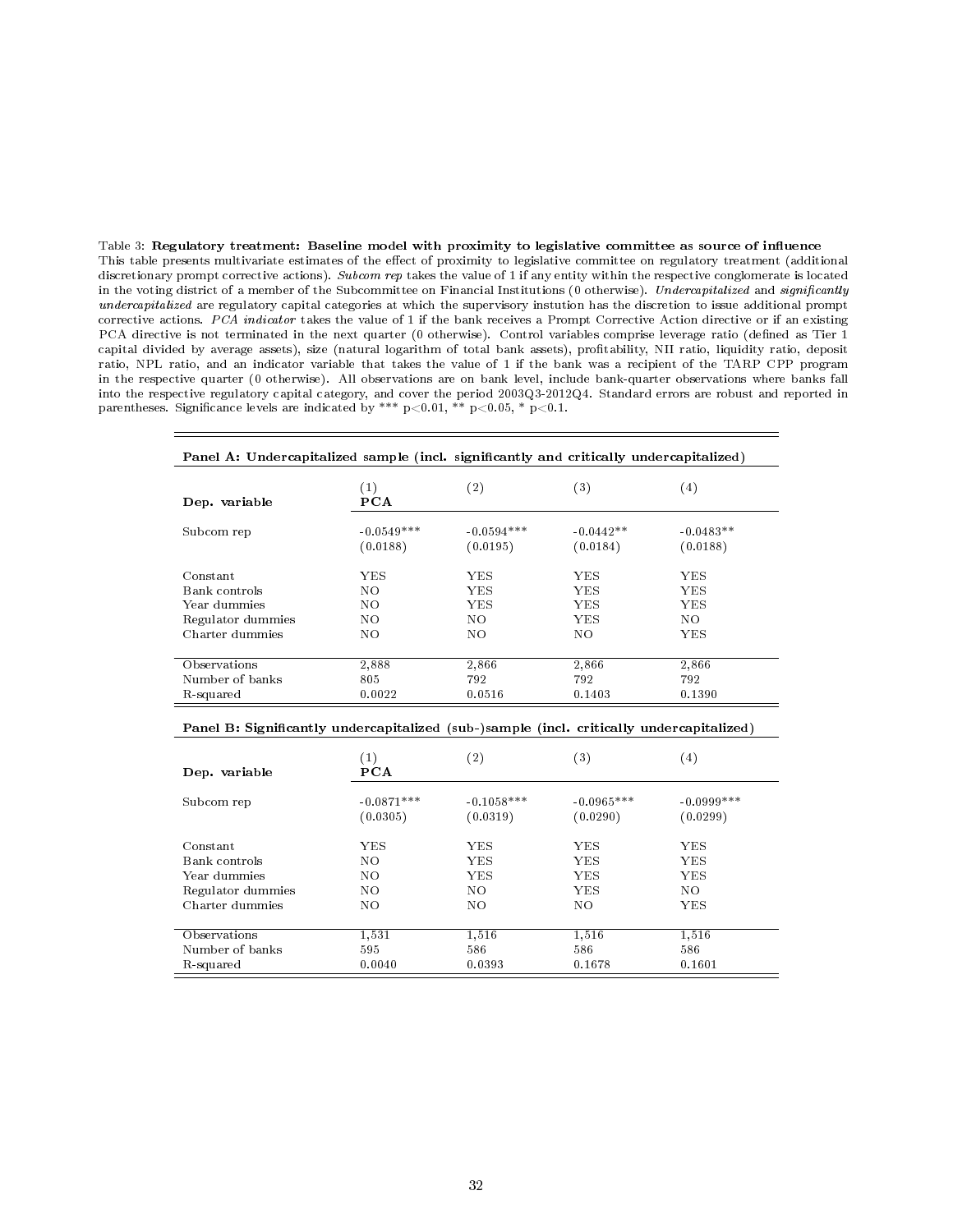#### Table 4: Regulatory treatment: Baseline model with prior affiliation as source of influence

This table presents multivariate estimates of the effect of prior regulatory or government affiliation on regulatory treatment (additional discretionary prompt corrective actions). Prior affiliation takes the value of 1 if any member of the Board of Directors of the top holding company has been previously employed by a relevant regulatory or government institution (0 otherwise). Undercapitalized and significantly undercapitalized are regulatory capital categories at which the supervisory institution has the discretion to issue additional prompt corrective actions. PCA indicator takes the value of 1 if the bank receives a Prompt Corrective Action directive or if an existing PCA directive is not terminated in the next quarter (0 otherwise). Control variables comprise leverage ratio (defined as Tier 1 capital divided by average assets), size (natural logarithm of total bank assets), profitability, NII ratio, liquidity ratio, deposit ratio, NPL ratio, and an indicator variable that takes the value of 1 if the bank was a recipient of the TARP CPP program in the respective quarter (0 otherwise). All observations are on bank level, include bank-quarter observations where banks fall into the respective regulatory capital category, and cover the period 2003Q3-2012Q4. Standard errors are robust and reported in parentheses. Significance levels are indicated by \*\*\*  $p<0.01$ , \*\*  $p<0.05$ , \*  $p<0.1$ .

| Panel A: Undercapitalized sample (incl. significantly and critically undercapitalized) |              |                   |             |                   |
|----------------------------------------------------------------------------------------|--------------|-------------------|-------------|-------------------|
| Dep. variable                                                                          | (1)<br>PCA   | $\left( 2\right)$ | (3)         | $\left( 4\right)$ |
| Prior affiliation                                                                      | $-0.1638***$ | $-0.1379**$       | $-0.1462**$ | $-0.1394**$       |
|                                                                                        | (0.0512)     | (0.0640)          | (0.0622)    | (0.0624)          |
| Constant                                                                               | YES          | YES.              | YES         | YES               |
| Bank controls                                                                          | NO.          | YES.              | YES.        | <b>YES</b>        |
| Year dummies                                                                           | NO.          | YES.              | YES         | <b>YES</b>        |
| Regulator dummies                                                                      | NO.          | NO.               | YES         | NO.               |
| Charter dummies                                                                        | NO.          | NO.               | NO.         | YES               |
| Observations                                                                           | 307          | 306               | 306         | 306               |
| Number of banks                                                                        | 108          | 107               | 107         | 107               |
| R-squared                                                                              | 0.0185       | 0.1865            | 0.2375      | 0.2464            |

#### Panel B: Significantly undercapitalized (sub-)sample (incl. critically undercapitalized)

| Dep. variable     | $\left(1\right)$<br><b>PCA</b> | $\left( 2\right)$     | $^{\left( 3\right) }$ | $^{(4)}$              |
|-------------------|--------------------------------|-----------------------|-----------------------|-----------------------|
| Prior affiliation | $-0.2519***$<br>(0.0793)       | $-0.1477$<br>(0.1208) | $-0.1390$<br>(0.1076) | $-0.1390$<br>(0.1076) |
| Constant          | YES                            | YES                   | YES                   | YES                   |
| Bank controls     | NO.                            | YES                   | YES.                  | YES                   |
| Year dummies      | NO.                            | YES                   | YES.                  | YES                   |
| Regulator dummies | NO.                            | NO.                   | <b>YES</b>            | NO.                   |
| Charter dummies   | NO                             | NΟ                    | NΟ                    | YES                   |
|                   |                                |                       |                       |                       |
| Observations      | 182                            | 181                   | 181                   | 181                   |
| Number of banks   | 76                             | 75                    | 75                    | 75                    |
| R-squared         | 0.0347                         | 0.1265                | 0.2207                | 0.2207                |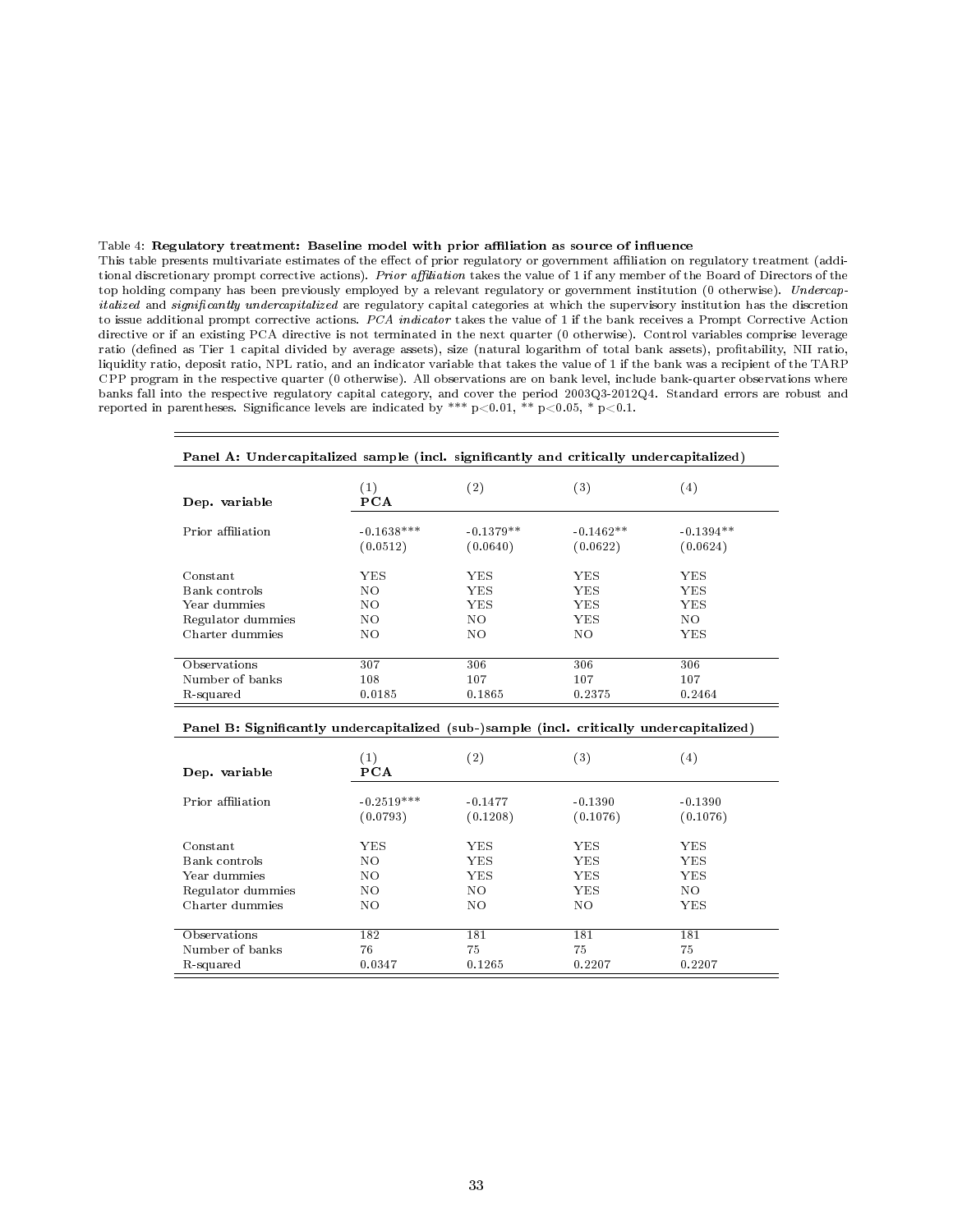#### Table 5:  ${\bf Regulatory treatment:~Robustness~tests~ for~ alternative~ explanations~ and~ variable~ definitions$

34

This table presents multivariate estimates of the effect of lobbying activities proximity to legislative committee, and prior affiliation on regulatory treatment (additional discretionary prompt corrective actions), performing several robustness checks with alternative sample and variable denitions. Column (1) reports the results from our model run on <sup>a</sup> matchedsubsample. To test for potential systemic differences between lobbying and non-lobbying banks, we match both groups on the control variables and a 2-year rolling average leverage ratio using propensity score matching (up to <sup>20</sup> nearest neighbors within 0.0001-caliper). In column (2) we control for bank exits that make regulatory actions redundant. We exclude bank-quarter observations in which banks exited the sample (e.g., bank closure, acquisition). In column (3) we control for all observations where banks received other enforcementactions that might reduce the need for additional PCA actions. Column (4) reports the results of our model run over the period since the onset of the financial crisis (2003Q3-2012Q4) assuming that the regulators' urgency to take regulatory actions increased during that period. In column (5) we consider lobbying activity and proximity to legislative committee on top holding company level (instead of conglomerate level). Column (6) shows the results employing <sup>a</sup> continuous variable for lobbying activity (lobby amount spent). In column (7)we run our model with a lagged variable for past lobbying. *Past lobbying* takes the value of 1 if any entity within the respective conglomerate has lobbied in the last four years (0  $\,$ otherwise). *Past lobbying top* takes the value of 1 if the top holding company has lobbied in the last four years  $(0$  otherwise). *Past lobbying spent* is the natural logarithm of the total lobbying amount spent aggregated over all entities within respective conglomerate over the last four years (in USD th). *Lagged lobbying* takes the value of 1 if any entity within the respective conglomerate has lobbied in the last three years with one year lag (0 otherwise). *Subcom rep* takes the value of 1 if any entity within the respective conglomerate is located in the voting district of a member of the Subcommittee on Financial Institutions (0 otherwise). *Prior affiliation* takes the value of 1 if any member of the Board of Directors of the top holding company has been previously employed by a relevant regulatory or government institution (0 otherwise)). *Prior affiliation top* takes the value of 1 if a member of the Board of Directors of the top holding company has been previously employed by a relevant regulatory or government institution (0 otherwise). *PCA indicator* takes the value of 1 if the bank receives <sup>a</sup> Prompt Corrective Action directive or if an existing PCA directive is not terminated in the next quarter (0 otherwise). Control variables comprise leverage ratio (denedas Tier 1 capital divided by average assets), size (natural logarithm of total bank assets), profitability, NII ratio, liquidity ratio, deposit ratio, NPL ratio, and an indicator variable that takes the value of <sup>1</sup> if the bank was <sup>a</sup> recipient of the TARP CPP program in the respective quarter (0 otherwise). In column (3) we include <sup>a</sup> dummy variable equal to <sup>1</sup> for bank-quarter observations where any other enforcement action has been valid (0 otherwise). All observations are on bank level, include bank-quarter observations where banks fall intothe *undercapitalized* regulatory capital category, and cover the period 2003Q3-2012Q4 except for column (4). Standard errors are robust and reported in parentheses. Significance levels are indicated by \*\*\*  $p<0.01$ , \*\*  $p<0.05$ , \*  $p<0.1$ .

| Panel A: Lobbying activities as source of influence |                                 |                                           |                                            |                                 |                                    |                                     |                                       |
|-----------------------------------------------------|---------------------------------|-------------------------------------------|--------------------------------------------|---------------------------------|------------------------------------|-------------------------------------|---------------------------------------|
| Model<br>Dep. variable                              | (1)<br>Matched<br>sample<br>PCA | (2)<br>Excl. exits<br>and closures<br>PCA | (3)<br>Contr. other<br>enf. actions<br>PCA | (4)<br>After mid<br>2008<br>PCA | (5)<br>Top holding<br>level<br>PCA | (6)<br>Lobby amount<br>spent<br>PCA | (7)<br>Lagged past<br>lobbying<br>PCA |
| Past lobbying                                       | $-0.1219***$<br>(0.0425)        | $-0.0893**$<br>(0.0353)                   | $-0.1428***$<br>(0.0393)                   | $-0.1215***$<br>(0.0413)        |                                    |                                     |                                       |
| Past lobbying top                                   |                                 |                                           |                                            |                                 | $-0.1489**$<br>(0.0586)            |                                     |                                       |
| Past lobbying spent                                 |                                 |                                           |                                            |                                 |                                    | $-0.0277***$<br>(0.0079)            |                                       |
| Lagged lobbying                                     |                                 |                                           |                                            |                                 |                                    |                                     | $-0.1686***$<br>(0.0349)              |
| Constant                                            | <b>YES</b>                      | <b>YES</b>                                | <b>YES</b>                                 | <b>YES</b>                      | <b>YES</b>                         | <b>YES</b>                          | <b>YES</b>                            |
| Bank controls                                       | ${\rm YES}$                     | <b>YES</b>                                | <b>YES</b>                                 | ${\rm YES}$                     | <b>YES</b>                         | <b>YES</b>                          | <b>YES</b>                            |
| Year dummies                                        | <b>YES</b>                      | <b>YES</b>                                | <b>YES</b>                                 | <b>YES</b>                      | <b>YES</b>                         | <b>YES</b>                          | <b>YES</b>                            |
| Observations                                        | 587                             | 2,429                                     | 2,109                                      | 2,672                           | 2,849                              | 2,849                               | 2,849                                 |
| Number of banks                                     | 345                             | 720                                       | 617                                        | 702                             | 782                                | 782                                 | 782                                   |
| R-squared                                           | 0.0748                          | 0.0465                                    | 0.0687                                     | 0.0496                          | 0.0504                             | 0.0508                              | 0.0517                                |

Continued on next page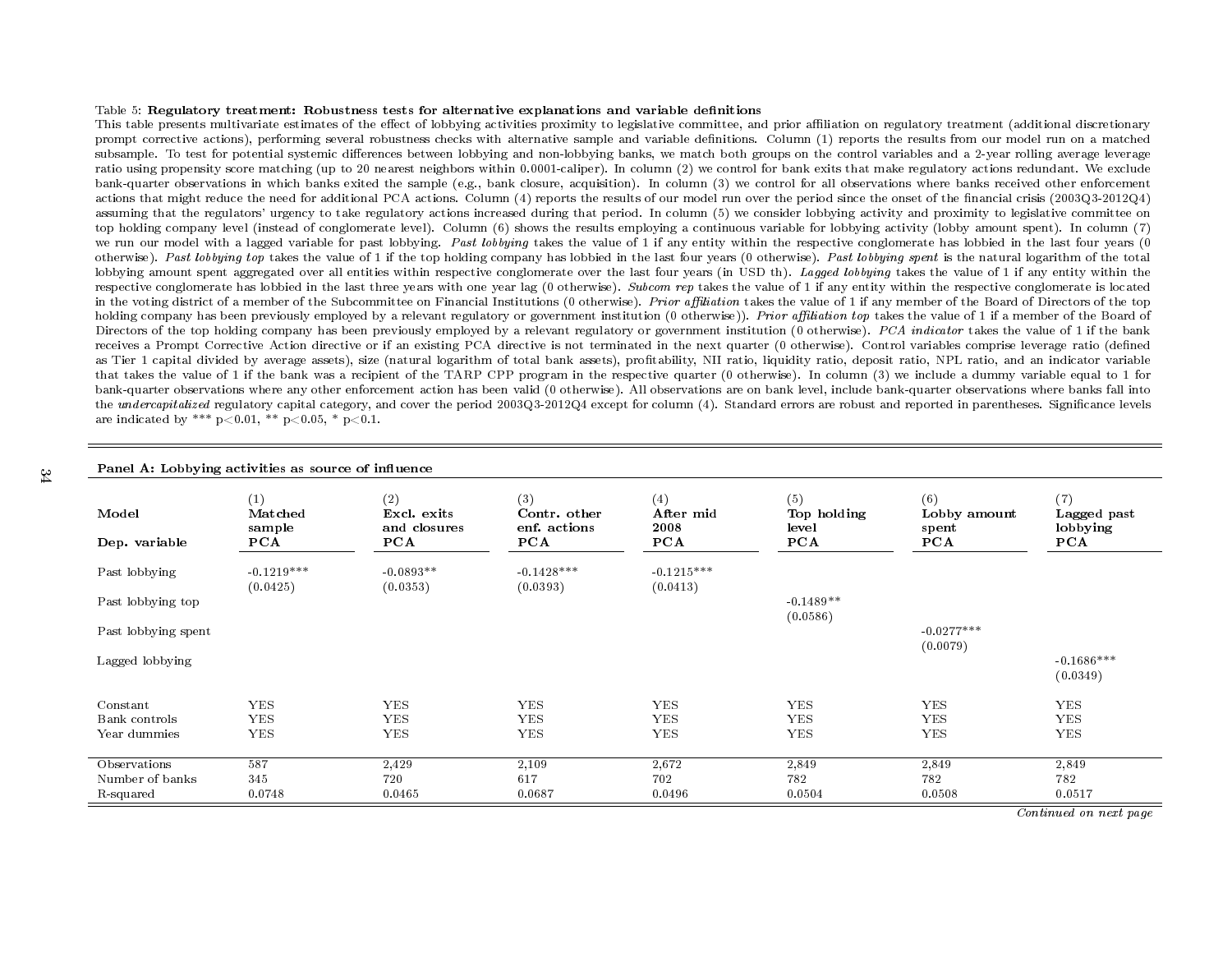|  | Table 5 – <i>Continued from previous page</i> |  |  |
|--|-----------------------------------------------|--|--|
|  |                                               |  |  |

| Model<br>Dep. variable        | $\left(1\right)$<br>Matched<br>sample<br>PCA | (2)<br>Excl. exits<br>and closures<br>PCA | (3)<br>Contr. other<br>enf. actions<br>PCA | (4)<br>After mid<br>2008<br>PCA | (5)<br>Top holding<br>level<br>PCA |
|-------------------------------|----------------------------------------------|-------------------------------------------|--------------------------------------------|---------------------------------|------------------------------------|
| Subcom rep                    | $-0.0643***$<br>(0.0196)                     | $-0.0511**$<br>(0.0202)                   | $-0.0646***$<br>(0.0212)                   | $-0.0535**$<br>(0.0219)         |                                    |
| Subcom rep top                |                                              |                                           |                                            |                                 | $-0.0411*$<br>(0.0236)             |
| Constant                      | <b>YES</b>                                   | YES.                                      | <b>YES</b>                                 | <b>YES</b>                      | <b>YES</b>                         |
| Bank controls<br>Year dummies | <b>YES</b><br><b>YES</b>                     | <b>YES</b><br><b>YES</b>                  | <b>YES</b><br><b>YES</b>                   | <b>YES</b><br><b>YES</b>        | <b>YES</b><br><b>YES</b>           |
|                               |                                              |                                           |                                            |                                 |                                    |
| Observations                  | 2,448                                        | 2,436                                     | 2,135                                      | 2,686                           | 1,894                              |
| Number of banks               | 765                                          | 731                                       | 626                                        | 712                             | 568                                |
| R-squared                     | 0.0560                                       | 0.0441                                    | 0.0664                                     | 0.0502                          | 0.0514                             |

# Panel B: Proximity to legislative committee as source of influence

#### Panel C: Prior affiliation as source of influence

| Model<br>Dep. variable | (1)<br>Matched<br>sample<br>PCA | (2)<br>Excl. exits<br>and closures<br>PCA | (3)<br>Contr. other<br>enf. actions<br>PCA | (4)<br>After mid<br>2008<br>PCA |
|------------------------|---------------------------------|-------------------------------------------|--------------------------------------------|---------------------------------|
| Prior affiliation      | $-0.1886**$<br>(0.0747)         | $-0.1384**$<br>(0.0628)                   | $-0.1483**$<br>(0.0673)                    | $-0.1412**$<br>(0.0639)         |
| Constant               | <b>YES</b>                      | YES.                                      | <b>YES</b>                                 | <b>YES</b>                      |
| Bank controls          | <b>YES</b>                      | <b>YES</b>                                | <b>YES</b>                                 | <b>YES</b>                      |
| Year dummies           | <b>YES</b>                      | <b>YES</b>                                | <b>YES</b>                                 | <b>YES</b>                      |
| Observations           | 196                             | 260                                       | 247                                        | 289                             |
| Number of banks        | 82                              | 96                                        | 84                                         | 96                              |
| R-squared              | 0.1936                          | 0.1819                                    | 0.2107                                     | 0.1754                          |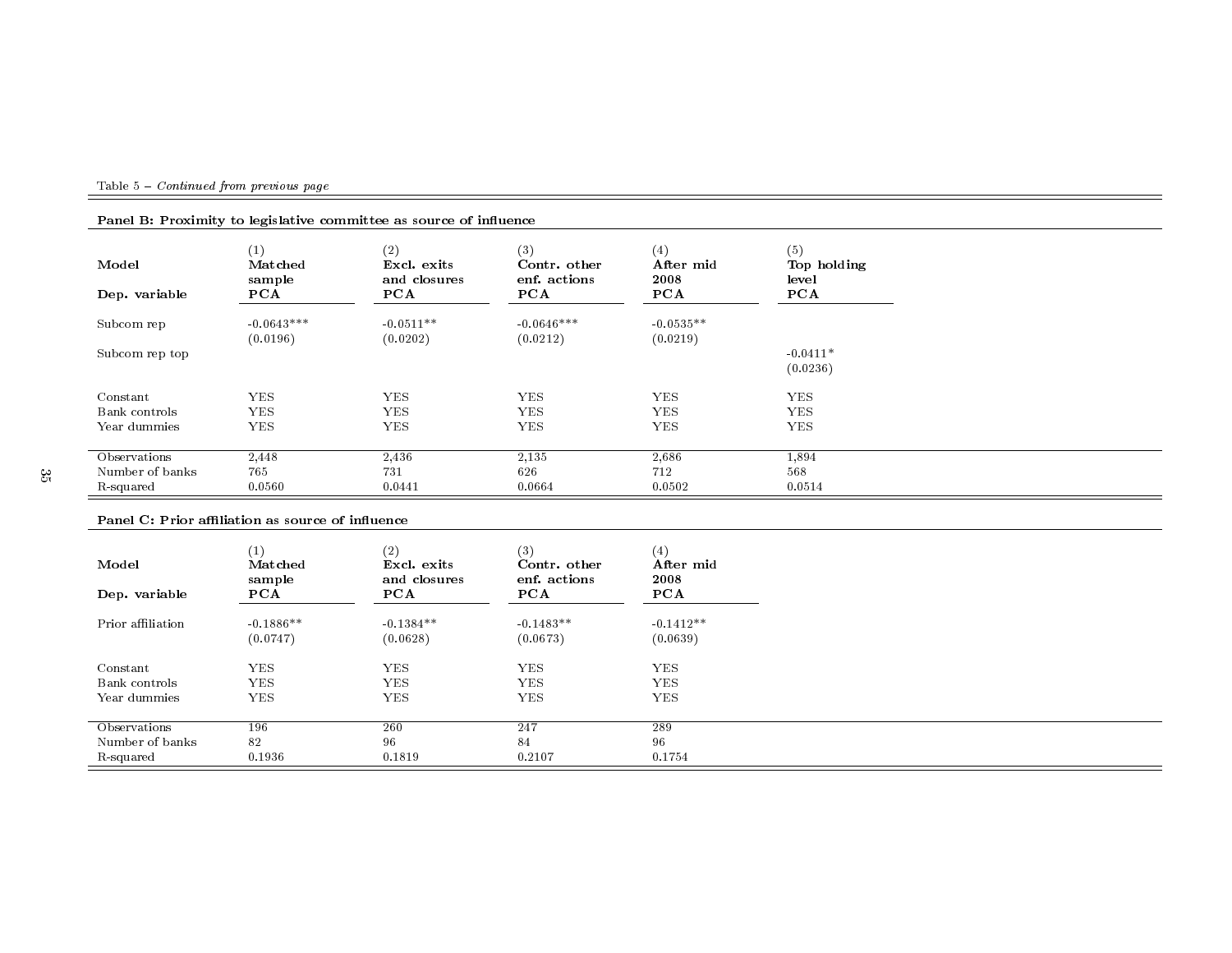#### Table 6: Regulatory treatment: Bank financial condition and effectiveness of sources of influence

This table presents multivariate estimates of the effect of lobbying activities and proximity to legislative committee on regulatory treatment (additional discretionary prompt corrective actions) interacted with bank financial condition. Past lobbying takes the value of 1 if any entity within the respective conglomerate has lobbied in the last four years (0 otherwise). Subcom rep takes the value of 1 if any entity within the respective conglomerate is located in the voting district of a member of the Subcommittee on Financial Institutions (0 otherwise). Leverage ratio is defined as Tier 1 capital divided by average assets, Tier 1 ratio as Tier 1 capital divided by risk-weighted assets, and RB capital ratio as total risk-based capital divided by risk-weighted assets. PCA indicator takes the value of 1 if the bank receives a Prompt Corrective Action directive or if an existing PCA directive is not terminated in the next quarter (0 otherwise). Control variables comprise size (natural logarithm of total bank assets), protability, NII ratio, liquidity ratio, deposit ratio, NPL ratio, and an indicator variable that takes the value of 1 if the bank was a recipient of the TARP CPP program in the respective quarter (0 otherwise). All observations are on bank level, include bank-quarter observations where banks fall into the undercapitalized regulatory capital category, and cover the period 2003Q3-2012Q4. Standard errors are robust and reported in parentheses. Significance levels are indicated by \*\*\* p<0.01, \*\* p<0.05, \* p<0.1.

| Panel A: Lobbying activities as source of influence |                          |                          |                          |  |
|-----------------------------------------------------|--------------------------|--------------------------|--------------------------|--|
| Dep. variable                                       | (1)<br><b>PCA</b>        | (2)                      | (3)                      |  |
| Past lobbying                                       | $-0.1829***$<br>(0.0480) | $-0.1843***$<br>(0.0462) | $-0.1977***$<br>(0.0493) |  |
| Leverage ratio (PCA)                                | $-3.7548***$<br>(0.5166) |                          |                          |  |
| Past lobbying x leverage ratio                      | 3.1567***<br>(0.7278)    |                          |                          |  |
| Tier 1 ratio (PCA)                                  |                          | $-2.8800***$<br>(0.3826) |                          |  |
| Past lobbying x Tier 1 ratio                        |                          | 2.5492***<br>(0.4732)    |                          |  |
| RB capital ratio (PCA)                              |                          |                          | $-2.5350***$<br>(0.3420) |  |
| Past lobbying x RB capital ratio                    |                          |                          | $2.1855***$<br>(0.4498)  |  |
| Constant                                            | <b>YES</b>               | <b>YES</b>               | <b>YES</b>               |  |
| Bank controls                                       | NO                       | <b>YES</b>               | <b>YES</b>               |  |
| Year dummies                                        | NO.                      | <b>YES</b>               | YES                      |  |
| Observations                                        | 2,849                    | 2,849                    | 2,849                    |  |
| Number of banks                                     | 782                      | 782                      | 782                      |  |
| R-squared                                           | 0.0544                   | 0.0582                   | 0.0560                   |  |

Continued on next page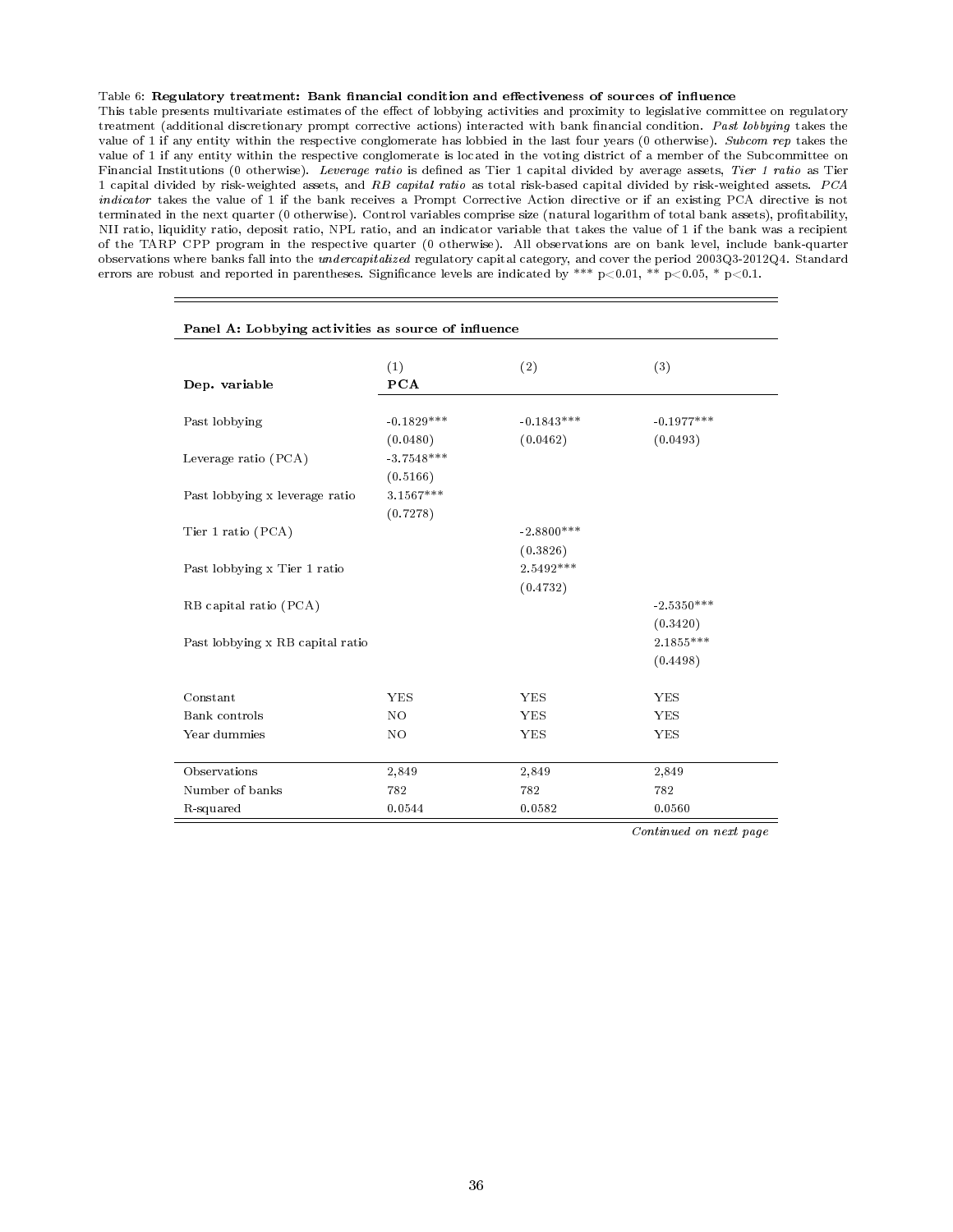|                               | (1)          | (2)          | (3)          |
|-------------------------------|--------------|--------------|--------------|
| Dep. variable                 | <b>PCA</b>   |              |              |
| Subcom rep                    | $-0.1159***$ | $-0.0988**$  | $-0.1084**$  |
|                               | (0.0432)     | (0.0450)     | (0.0499)     |
| Leverage ratio (PCA)          | $-3.1643***$ |              |              |
|                               | (0.6055)     |              |              |
| Subcom rep x leverage ratio   | 1.9002*      |              |              |
|                               | (1.1434)     |              |              |
| Tier 1 ratio (PCA)            |              | $-2.2075***$ |              |
|                               |              | (0.5386)     |              |
| Subcom rep x Tier 1 ratio     |              | 0.9990       |              |
|                               |              | (0.8747)     |              |
| RB capital ratio (PCA)        |              |              | $-2.0237***$ |
|                               |              |              | (0.4633)     |
| Subcom rep x RB capital ratio |              |              | 0.9395       |
|                               |              |              | (0.7812)     |
| Constant                      | <b>YES</b>   | <b>YES</b>   | <b>YES</b>   |
| Bank controls                 | <b>YES</b>   | <b>YES</b>   | <b>YES</b>   |
| Year dummies                  | <b>YES</b>   | <b>YES</b>   | <b>YES</b>   |
| Observations                  | 2,866        | 2,866        | 2,866        |
| Number of banks               | 792          | 792          | 792          |
| R-squared                     | 0.0526       | 0.0543       | 0.0536       |

 $=$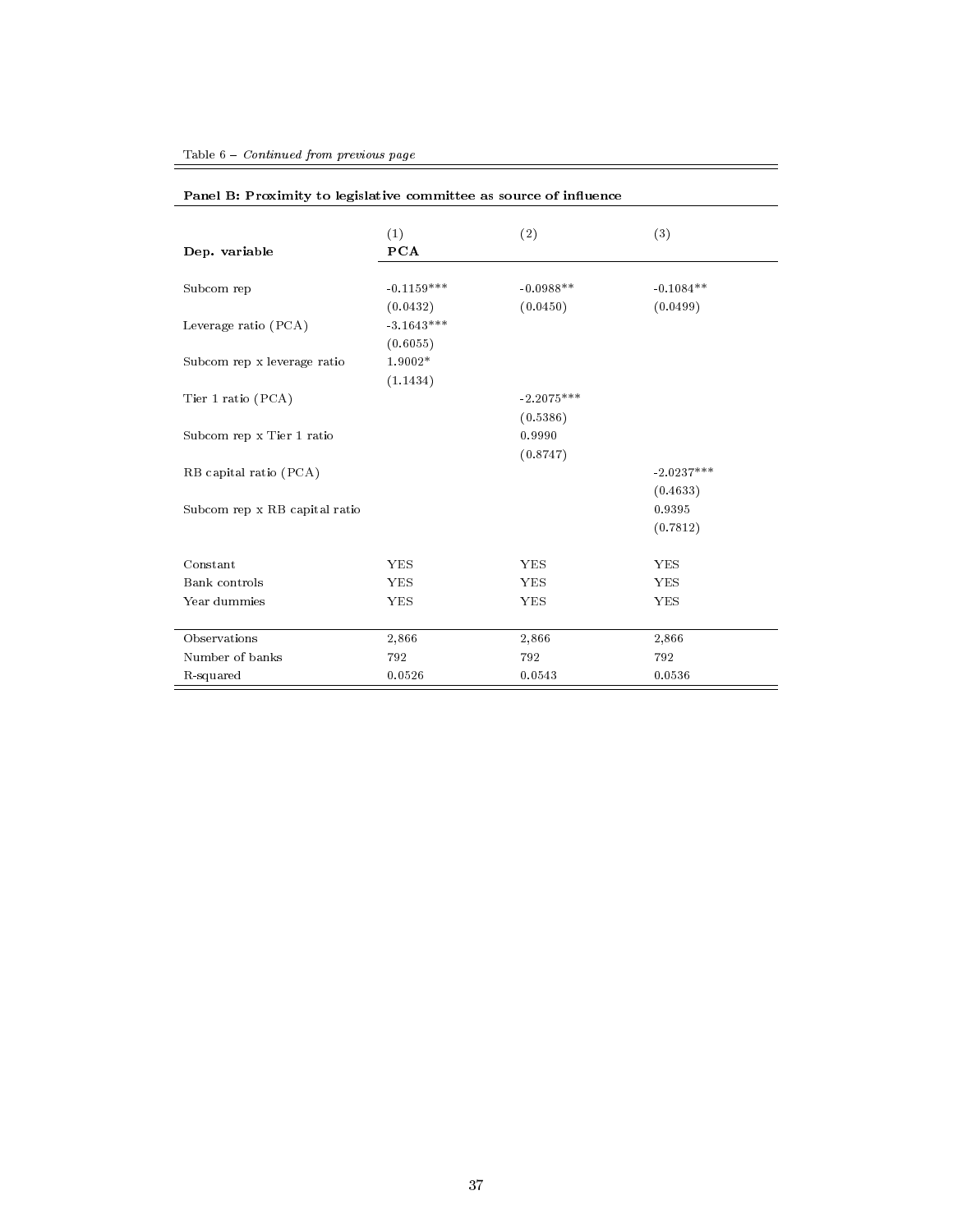#### Table 7: Regulatory treatment: Other conditions for effectiveness of sources of inuence

This table presents multivariate estimates of the effect of lobbying activities and proximity to legislative committee on regulatory treatment (additional discretionary prompt corrective actions) testing for different conditions that might increase its effectiveness. In column (1) we differentiate whether a former member of congress is involved in the lobbying activities. In column (2) we employ the amount of campaign contributions that the financial subcommittee member received from the financial industry. Past lobbying (fcong) takes the value of 1 if any lobbying activity on conglomerate level in the last four years was conducted involving a former member of congress (0 otherwise), past lobbying (no fcong) indicates that all lobbying activity on conglomerate level in the last four years was conducted without the engagement of a former member of congress (0 otherwise). Fin industry PACs to subcom rep is the natural logarithm of the average sum of campaign contributions from the financial industry that subcommittee members from the voting districts of all conglomerate's entities received. PCA indicator takes the value of 1 if the bank receives a Prompt Corrective Action directive or if an existing PCA directive is not terminated in the next quarter (0 otherwise). Control variables comprise size (natural logarithm of total bank assets), profitability, NII ratio, liquidity ratio, deposit ratio, NPL ratio, and an indicator variable that takes the value of 1 if the bank was a recipient of the TARP CPP program in the respective quarter (0 otherwise). All observations are on bank level, include bank-quarter observations where banks fall into the *undercapitalized* regulatory capital category, and cover the period 2003Q3-2012Q4. Standard errors are robust and reported in parentheses. Significance levels are indicated by \*\*\*  $p<0.01$ , \*\*  $p<0.05$ , \*  $p<0.1$ .

| Model<br>Dep. variable    | (1)<br>Former Congress member<br>PCA | $^{\left( 2\right) }$<br>Campaign contributions<br><b>PCA</b> |
|---------------------------|--------------------------------------|---------------------------------------------------------------|
| Past lobbying (fcong)     | $-0.2176***$<br>(0.0430)             |                                                               |
| Past lobbying (no fcong)  | $-0.1132***$<br>(0.0414)             |                                                               |
| Fin industry PACs         |                                      |                                                               |
| to subcom rep             |                                      | $-0.0090**$                                                   |
|                           |                                      | (0.0039)                                                      |
|                           |                                      |                                                               |
| p-value                   |                                      |                                                               |
| test (fconq) = (no fconq) | 0.0657                               |                                                               |
|                           |                                      |                                                               |
| Constant                  | <b>YES</b>                           | <b>YES</b>                                                    |
| Bank controls             | YES                                  | YES                                                           |
| Year dummies              | YES                                  | YES                                                           |
|                           |                                      |                                                               |
| Observations              | 2,849                                | 2,295                                                         |
| Number of banks           | 782                                  | 623                                                           |
| R-squared                 | 0.0508                               | 0.0641                                                        |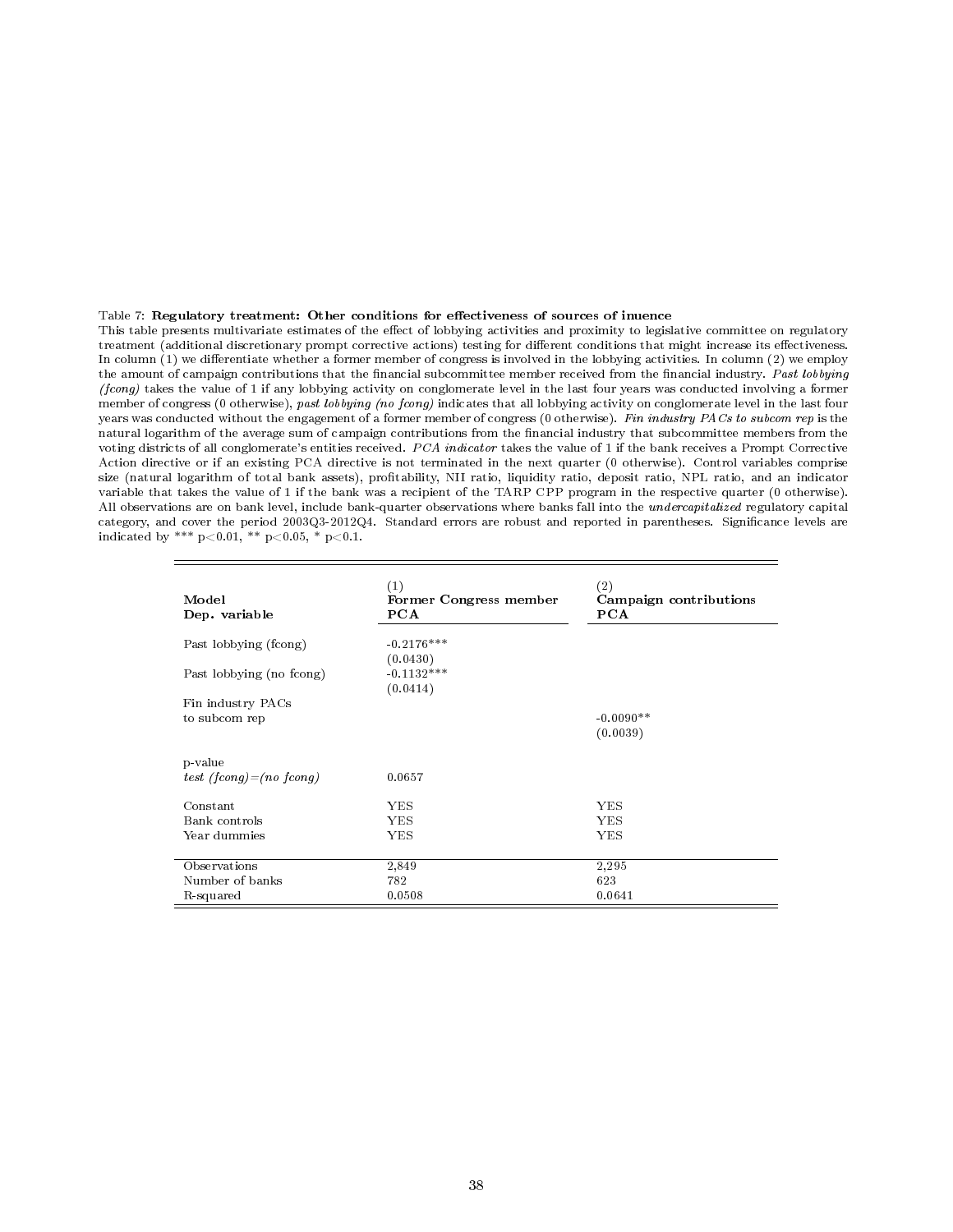#### Table 8: Regulatory treatment: Closure decisions

This table presents multivariate estimates of the effect of lobbying activities and proximity to legislative committee on closure decisions. Past lobbying takes the value of 1 if any entity within the respective conglomerate has lobbied in the last four years (0 otherwise). Subcom rep takes the value of 1 if any entity within respective conglomerate is located in the voting district of a member of the Subcommittee on Financial Institutions (0 otherwise). Critically undercapitalized is a regulatory capital category at which the supervisory institution should consider closing the bank. Control variables comprise leverage ratio (dened as Tier 1 capital divided by average assets), size (natural logarithm of total bank assets), protability, NII ratio, liquidity ratio, deposit ratio, NPL ratio, and an indicator variable that takes the value of 1 if the bank was a recipient of the TARP CPP program in the respective quarter (0 otherwise). All observations are on bank level, include bank-quarter observations where banks fall into the critically undercapitalized regulatory capital category, and cover the period 2003Q3-2012Q4. Standard errors are robust and reported in parentheses. Significance levels are indicated by \*\*\*  $p<0.01$ , \*\*  $p<0.05$ , \*  $p<0.1$ .

| Panel A: Lobbying activity as source of influence |                                               |                       |                       |  |
|---------------------------------------------------|-----------------------------------------------|-----------------------|-----------------------|--|
| Sample<br>Dep. variable                           | (1)<br>Critically undercapitalized<br>Closure | $\left( 2\right)$     | $^{\left( 3\right) }$ |  |
| Past lobbying                                     | 0.0411<br>(0.1132)                            | $-0.0283$<br>(0.1234) | $-0.0349$<br>(0.1290) |  |
| Constant                                          | <b>YES</b>                                    | <b>YES</b>            | YES.                  |  |
| Bank controls                                     | NO.                                           | <b>YES</b>            | YES.                  |  |
| Year dummies                                      | NO                                            | NO.                   | <b>YES</b>            |  |
|                                                   |                                               |                       |                       |  |
| Observations                                      | 641                                           | 629                   | 629                   |  |
| Number of banks                                   | 398                                           | 392                   | 392                   |  |
| R-squared                                         | 0.0002                                        | 0.1244                | 0.1640                |  |

| Sample<br>Dep. variable | $\left( 1\right)$<br>Critically undercapitalized<br>Closure | $^{(2)}$   | $\left( 3\right)$ |
|-------------------------|-------------------------------------------------------------|------------|-------------------|
| Subcom rep              | $-0.0845$                                                   | $-0.0700$  | $-0.0776$         |
|                         | (0.0654)                                                    | (0.0632)   | (0.0647)          |
| Constant                | YES.                                                        | YES        | YES.              |
| Bank controls           | NO.                                                         | <b>YES</b> | <b>YES</b>        |
| Year dummies            | NO.                                                         | NO.        | YES.              |
| Observations            | 654                                                         | 641        | 641               |
| Number of banks         | 408                                                         | 402        | 402               |
| R-squared               | 0.0025                                                      | 0.1235     | 0.1629            |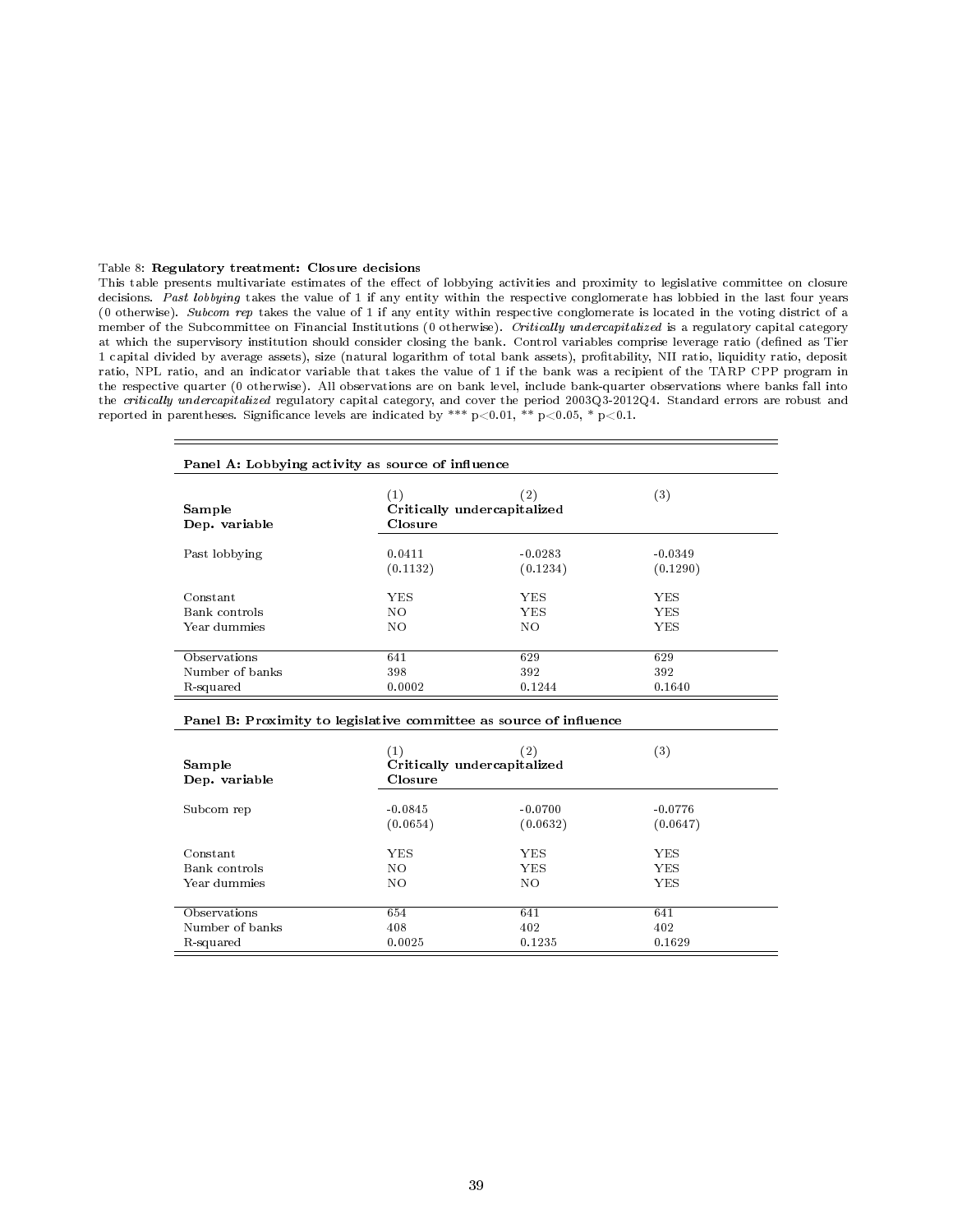#### Table 9: Regulatory treatment: Duration and hazard of closure

This table presents multivariate estimates of the effect of lobbying activities and proximity to legislative committee on the risk of closure decisions with increasing duration being critically undercapitalized. The model is estimated using a hazard model with Weibull distribution. The dependent variable is time to closure, which measures the maximum number of quarters being critically undercapitalized (potentially until closure). Past lobbying takes the value of 1 if any entity within the respective conglomerate has lobbied in the last four years (0 otherwise). Subcom rep takes the value of 1 if any entity within respective conglomerate is located in the voting district of a member of the Subcommittee on Financial Institutions (0 otherwise). Critically undercapitalized is a regulatory capital category at which the supervisory institution should consider closing the bank. Control variables comprise leverage ratio (defined as Tier 1 capital divided by average assets), size (natural logarithm of total bank assets), profitability, NII ratio, liquidity ratio, deposit ratio, NPL ratio, and an indicator variable that takes the value of 1 if the bank was a recipient of the TARP CPP program in the respective quarter (0 otherwise). All observations are on bank level, represent the final bank-quarter being in the critically undercapitalized regulatory capital category, and cover the period 2003Q3-2012Q4. Standard errors are robust and reported in parentheses. Baseline hazard estimates are reported in italics. Significance levels are indicated by \*\*\*  $p<0.01$ , \*\*  $p<0.05$ , \*  $p<0.1$ .

| Panel A: Lobbying activity as source of influence |                                                       |                    |                            |  |
|---------------------------------------------------|-------------------------------------------------------|--------------------|----------------------------|--|
| Sample<br>Dep. variable                           | (1)<br>Critically undercapitalized<br>Time to closure | $\left( 2\right)$  | (3)                        |  |
| Past lobbying                                     | $-0.1224$<br>(0.3156)                                 | 0.2197<br>(0.2433) | $-0.0077$<br>(0.2772)      |  |
|                                                   | 0.8848<br>(0.2792)                                    | 1.2457<br>(0.3031) | 0.9923<br>(0.2751)         |  |
| Constant<br>Bank controls<br>Year dummies         | YES.<br>NO.<br>NO.                                    | YES.<br>YES<br>NO. | YES.<br>YES.<br><b>YES</b> |  |
| Number of banks<br>Wald chi2                      | 398<br>0.15                                           | 388<br>110.81      | 388<br>907.71              |  |

| Sample<br>Dep. variable | (1)<br>Critically undercapitalized<br>Time to closure | $\left( 2\right)$ | $^{\left( 3\right) }$ |
|-------------------------|-------------------------------------------------------|-------------------|-----------------------|
| Subcom rep              | $-0.0797$                                             | $-0.2329$         | $-0.3646$             |
|                         | (0.2375)                                              | (0.2512)          | (0.2618)              |
|                         | 0.9234                                                | 0.7922            | 0.6945                |
|                         | (0.2193)                                              | (0.1990)          | (0.1818)              |
| Constant                | YES.                                                  | <b>YES</b>        | <b>YES</b>            |
| Bank controls           | NO.                                                   | <b>YES</b>        | <b>YES</b>            |
| Year dummies            | NO.                                                   | NO.               | <b>YES</b>            |
| Number of banks         | 408                                                   | 397               | 397                   |
| Wald chi2               | 0.11                                                  | 118.39            | 1160.11               |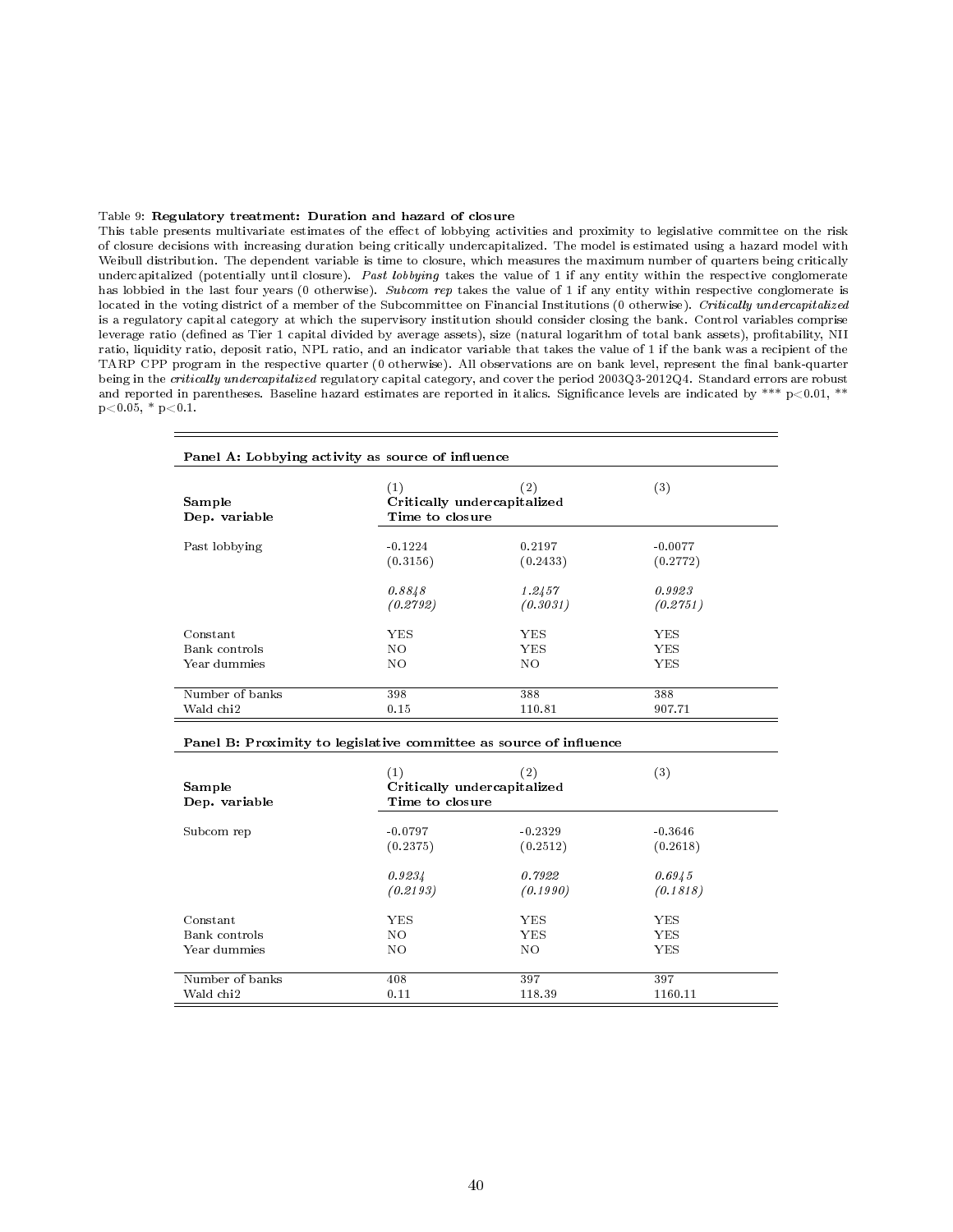#### Table 10: Expected government support: Lobbying activities and proximity to legislative committee

The table below presents estimates of lobbying activities and proximity to legislative committee on expected government support (proxied by Fitch support ratings). Fitch support rating measures the probability that a bank in distress will receive public support; the ratings range from 1 (extremely high probability of external support) to 5 (probability of support that cannot be relied upon). Past lobbying takes the value of 1 if any entity within the respective conglomerate has lobbied in the last four years (0 otherwise). Subcom rep takes the value of 1 if any entity within the respective conglomerate is located in the voting district of a member of the Subcommittee on Financial Institutions (0 otherwise). Control variables comprise leverage ratio (defined as Tier 1 capital divided by average assets), size (natural logarithm of total bank assets), profitability, NII ratio, liquidity ratio, deposit ratio, NPL ratio, and an indicator variable that takes the value of 1 if the bank was a recipient of the TARP CPP program in the respective quarter (0 otherwise). All observations are on bank level and cover the period 2003Q3-2012Q4. Standard errors are clustered at the bank level and are reported in parentheses. Significance levels are indicated by \*\*\*  $p<0.01$ , \*\*  $p<0.05$ , \*  $p<0.1$ .

| Panel A: Lobbying activity as source of influence |                             |             |             |                   |
|---------------------------------------------------|-----------------------------|-------------|-------------|-------------------|
| Dep. variable                                     | (1)<br>Fitch support rating | $^{'}2$     | (3)         | $\left( 4\right)$ |
| Past lobbying                                     | $-1.614***$                 | $-1.639***$ | $-1.654***$ | $-1.658***$       |
|                                                   | (0.207)                     | (0.205)     | (0.203)     | (0.203)           |
| Constant                                          | YES                         | YES.        | YES         | YES.              |
| Bank controls                                     | NO                          | YES.        | YES         | YES.              |
| Year dummies                                      | NO.                         | YES.        | YES         | YES.              |
| Regulator dummies                                 | NO.                         | NO.         | YES         | NO.               |
| Charter dummies                                   | NO.                         | NO.         | NO.         | YES.              |
| Observations                                      | 5,402                       | 5,402       | 5,402       | 5,402             |
| Number of banks                                   | 234                         | 234         | 234         | 234               |
| R-squared                                         | 0.2488                      | 0.2515      | 0.2529      | 0.2533            |

| Dep. variable     | (1)<br>Fitch support rating | (2)         | $^{\left( 3\right) }$ | $\left( 4\right)$ |
|-------------------|-----------------------------|-------------|-----------------------|-------------------|
| Subcom rep        | $-1.610***$                 | $-1.610***$ | $-1.608***$           | $-1.636***$       |
|                   | (0.310)                     | (0.309)     | (0.307)               | (0.311)           |
| Constant          | YES                         | YES.        | YES                   | YES               |
| Bank controls     | NO                          | <b>YES</b>  | <b>YES</b>            | YES.              |
| Year dummies      | NO.                         | <b>YES</b>  | YES                   | <b>YES</b>        |
| Regulator dummies | NO                          | NO          | YES                   | NO                |
| Charter dummies   | NO                          | NO          | NO                    | YES               |
| Observations      | 3,107                       | 3,107       | 3,107                 | 3,107             |
| Number of banks   | 150                         | 150         | 150                   | 150               |
| R-squared         | 0.1790                      | 0.1838      | 0.1883                | 0.1897            |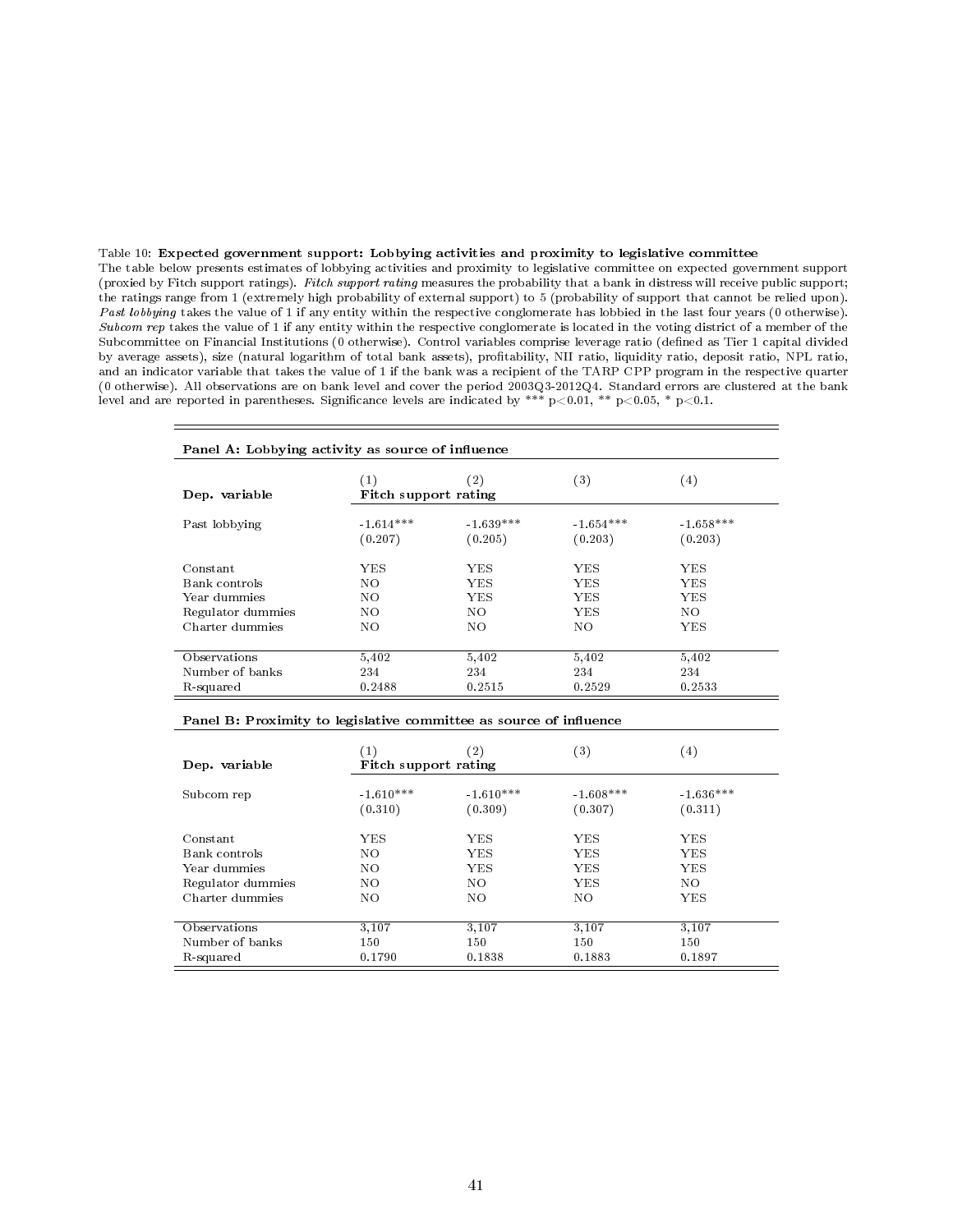#### Table 11: Expected governmen<sup>t</sup> support: Robustness tests for alternative explanations and variable denitions

This table presents multivariate estimates of the effect of lobbying activities and proximity to legislative committee on expected government support, performing several robustness checks with alternative sample and variable definitions. Column (1) reports the results from our model run on a matched subsample. To test for potential systemic differences between lobbying and non-lobbying banks, we match both groups on the control variables using propensity score matching (up to <sup>20</sup> nearest neighbors within 0.0001-caliper). Columns (2) and(3) report the results of our model run over the period before (2003Q3-2008Q2) and after (2008Q3-2012Q4) the onset of the financial crisis. In column (4) we consider lobbying activity on top holding company level (instead of conglomerate level). Column (5) shows the results employing <sup>a</sup> continuous variable for lobbying activity (lobby amount spent). In column(6) we run our model with a lagged variable for past lobbying. *Past lobbying* takes the value of 1 if any entity within the respective conglomerate has lobbied in the last four years (0 otherwise). *Past lobbying top* takes the value of 1 if the top holding company has lobbied in the last four years  $(0$  otherwise). *Past lobbying spent* is the natural logarithm of the total lobbying amount spent aggregated over all entities within the respective conglomerate over the last four years (in USD th). *Lagged lobbying* takes the value of 1 if any entity within the respective conglomerate has lobbied in the last three years with one year lag (0 otherwise). Subcom rep takes the value of 1 if any entity within the respective conglomerate is located in the voting district of a member of the Subcommittee on Financial Institutions (0 otherwise). FSR measure the probability that a bank in distress will receive public support;<br>Eith support public support in the co Fitch support ratings range from 1 (extremely high probability of external support) to 5 (probability of support that cannot be relied upon). Control variables comprise leverage ratio (defined as Tier 1 capital divided by average assets), size (natural logarithm of total bank assets), profitability, NII ratio, liquidity ratio, deposit ratio, NPL ratio, and an indicator variable that takes the value of <sup>1</sup> if the bank was <sup>a</sup> recipient of the TARP CPP program in the respective quarter (0 otherwise). All observations are on bank level and cover the period2003Q3-2012Q4 except for columns (2) and (3), where we explore different time samples for robustness purposes. Standard errors are clustered at the bank level and are reported in parentheses. Significance levels are indicated by \*\*\*  $p<0.01$ , \*\*  $p<0.05$ , \*  $p<0.1$ .

| Model<br>Dep. variable | (1)<br>Matched<br>sample<br>$_{\rm FSR}$ | (2)<br>Before mid<br>2008<br>$_{\rm FSR}$ | (3)<br>After mid<br>2008<br>$_{\rm FSR}$ | (4)<br>Top holding<br>level<br>$_{\rm{FSR}}$ | (5)<br>Lobby amount<br>spent<br>$_{\rm FSR}$ | (6)<br>Lagged past<br>lobbying<br>$_{\rm FSR}$ |
|------------------------|------------------------------------------|-------------------------------------------|------------------------------------------|----------------------------------------------|----------------------------------------------|------------------------------------------------|
| Past lobbying          | $-1.150***$<br>(0.100)                   | $-1.583***$<br>(0.215)                    | $-1.680***$<br>(0.227)                   |                                              |                                              |                                                |
| Past lobbying top      |                                          |                                           |                                          | $-1.370***$<br>(0.229)                       |                                              |                                                |
| Past lobbying spent    |                                          |                                           |                                          |                                              | $-0.259***$<br>(0.023)                       |                                                |
| Lagged lobbying        |                                          |                                           |                                          |                                              |                                              | $-1.702***$<br>(0.213)                         |
| Constant               | <b>YES</b>                               | <b>YES</b>                                | <b>YES</b>                               | <b>YES</b>                                   | <b>YES</b>                                   | <b>YES</b>                                     |
| Bank controls          | <b>YES</b>                               | <b>YES</b>                                | <b>YES</b>                               | <b>YES</b>                                   | <b>YES</b>                                   | <b>YES</b>                                     |
| Year dummies           | <b>YES</b>                               | <b>YES</b>                                | <b>YES</b>                               | ${\rm YES}$                                  | <b>YES</b>                                   | <b>YES</b>                                     |
| Observations           | 2,943                                    | 2,554                                     | 2,671                                    | 5,402                                        | 5,402                                        | 5,402                                          |
| Number of banks        | 173                                      | 214                                       | 189                                      | 234                                          | 234                                          | 234                                            |
| R-squared              | 0.027                                    | 0.244                                     | 0.254                                    | 0.166                                        | 0.375                                        | 0.261                                          |

Continued on next page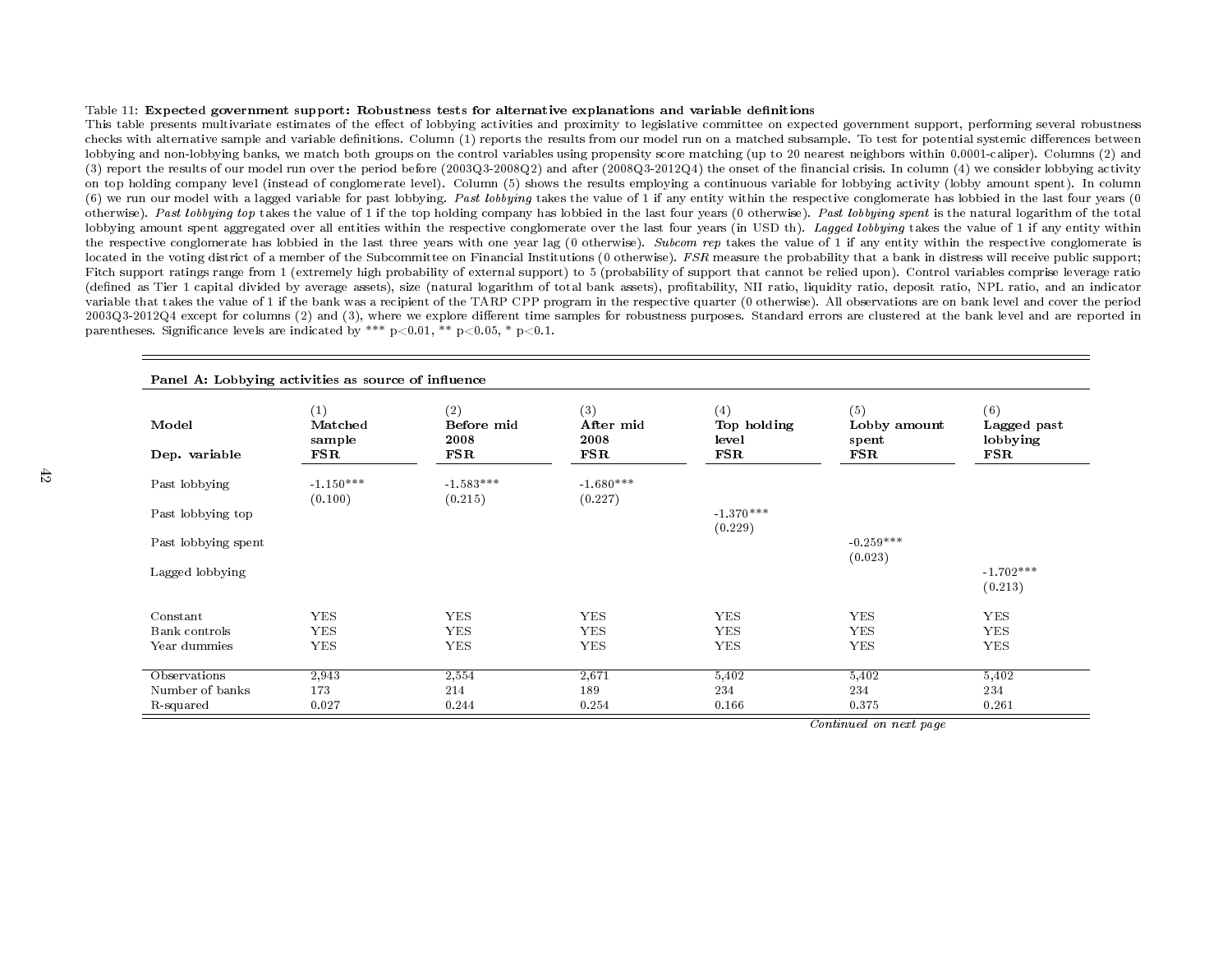| T and D. I realing to registance committeed as source or inflation |                          |                           |                          |                             |  |
|--------------------------------------------------------------------|--------------------------|---------------------------|--------------------------|-----------------------------|--|
| Model                                                              | (1)<br>Matched<br>sample | (2)<br>Before mid<br>2008 | (3)<br>After mid<br>2008 | (4)<br>Top holding<br>level |  |
| Dep. variable                                                      | $_{\rm FSR}$             | $_{\rm FSR}$              | $_{\rm FSR}$             | $_{\rm FSR}$                |  |
| Subcom rep                                                         | $-1.397***$              | $-1.549***$               | $-1.658***$              | $-0.603$                    |  |
|                                                                    | (0.107)                  | (0.312)                   | (0.393)                  | (0.593)                     |  |
| Constant                                                           | <b>YES</b>               | <b>YES</b>                | <b>YES</b>               | <b>YES</b>                  |  |
| Bank controls                                                      | <b>YES</b>               | <b>YES</b>                | <b>YES</b>               | <b>YES</b>                  |  |
| Year dummies                                                       | <b>YES</b>               | <b>YES</b>                | <b>YES</b>               | <b>YES</b>                  |  |
| Observations                                                       | 1,115                    | 1.448                     | 1,553                    | 1,343                       |  |
| Number of banks                                                    | 63                       | 138                       | 115                      | 102                         |  |
| R-squared                                                          | 0.099                    | 0.186                     | 0.179                    | 0.021                       |  |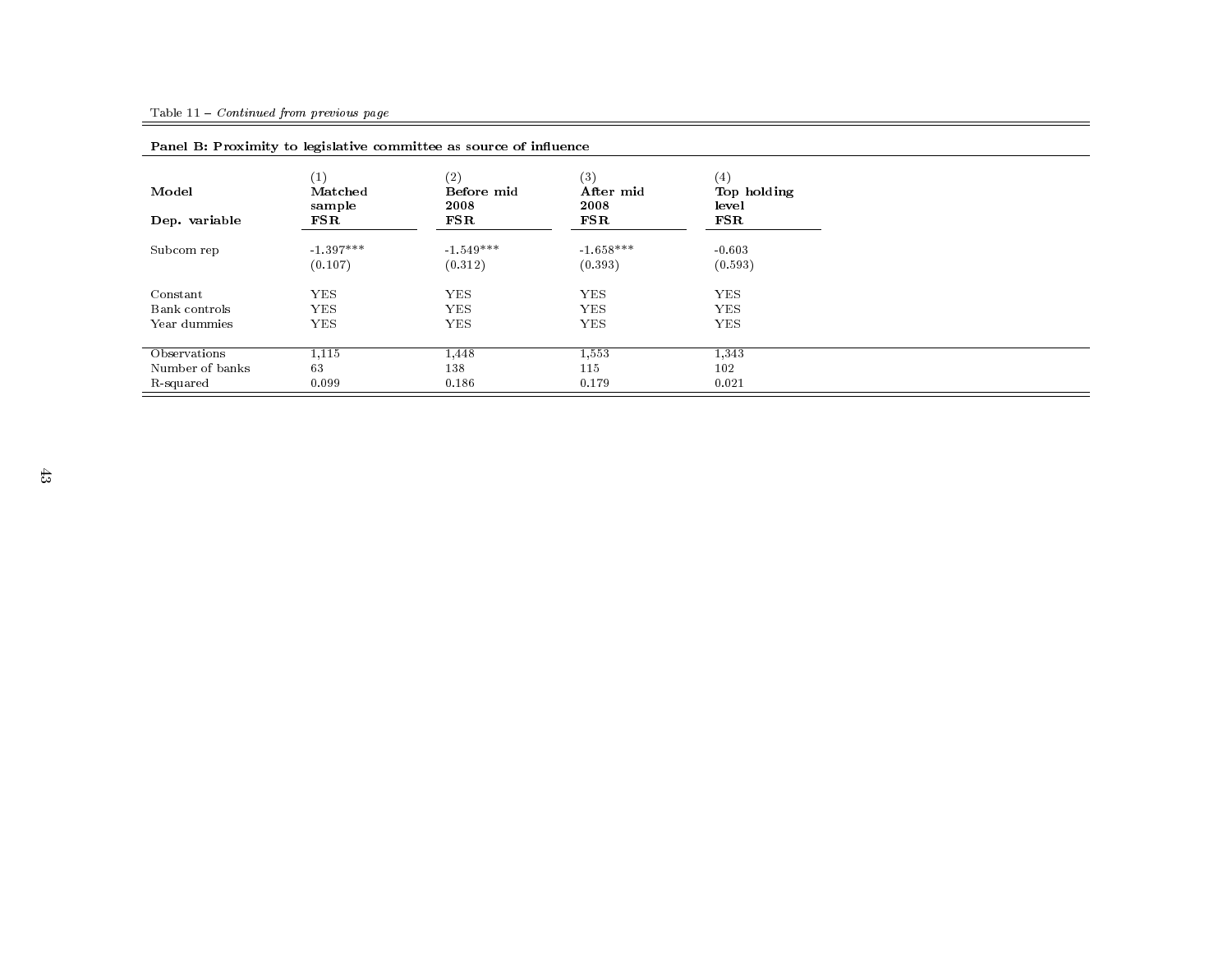#### Table 12: Expected government support: Other conditions for effectiveness of sources of influence

This table presents multivariate estimates of the effect of lobbying activities and proximity to legislative committee on expected government support testing for different conditions that might increase its effectiveness. In column (1) we differentiate whether a former member of congress is involved in the lobbying activities. In column (2) we employ the amount of campaign contributions that the financial subcommittee member received from the financial industry. Past lobbying (fcong) takes the value of 1 if any lobbying activity on conglomerate level in the last four years was conducted involving a former member of congress (0 otherwise), past lobbying (no fcong) indicates that all lobbying activity on conglomerate level in the last four years was conducted without the engagement of a former member of congress (0 otherwise). Fin industry PACs to subcom rep is the natural logarithm of the average sum of campaign contributions from the financial industry that subcommittee members from the voting districts of all conglomerate's entities received. Fitch support rating measures the probability that a bank in distress will receive public support; Fitch support ratings range from 1 (extremely high probability of external support) to 5 (probability of support that cannot be relied upon). Control variables comprise size (natural logarithm of total bank assets), protability, NII ratio, liquidity ratio, deposit ratio, NPL ratio, and an indicator variable that takes the value of 1 if the bank was a recipient of the TARP CPP program in the respective quarter (0 otherwise). All observations are on bank level and cover the period 2003Q3-2012Q4. Standard errors are clustered at the bank level and reported in parentheses. Significance levels are indicated by \*\*\*  $p<0.01$ , \*\*  $p<0.05$ , \*  $p<0.1$ .

| Model<br>Dep. variable      | (1)<br>Former Congress member<br>Fitch support rating | (2)<br>Campaign contributions<br>Fitch support rating |
|-----------------------------|-------------------------------------------------------|-------------------------------------------------------|
| Past lobbying (fcong)       | $-2.458***$<br>(0.275)                                |                                                       |
| Past lobbying (no fcong)    | $-1.322***$<br>(0.212)                                |                                                       |
| Fin industry PACs to subcom |                                                       |                                                       |
| rep                         |                                                       | $-0.110***$                                           |
|                             |                                                       | (0.020)                                               |
|                             |                                                       |                                                       |
| p-value                     |                                                       |                                                       |
| test (fconq) = (no fconq)   | $<$ 0.000                                             |                                                       |
| Constant                    | YES                                                   | <b>YES</b>                                            |
|                             |                                                       |                                                       |
| Bank controls               | <b>YES</b>                                            | YES                                                   |
| Year dummies                | YES                                                   | YES                                                   |
|                             |                                                       |                                                       |
| Observations                | 5,402                                                 | 5,047                                                 |
| Number of banks             | 234                                                   | 218                                                   |
| R-squared                   | 0.287                                                 | 0.148                                                 |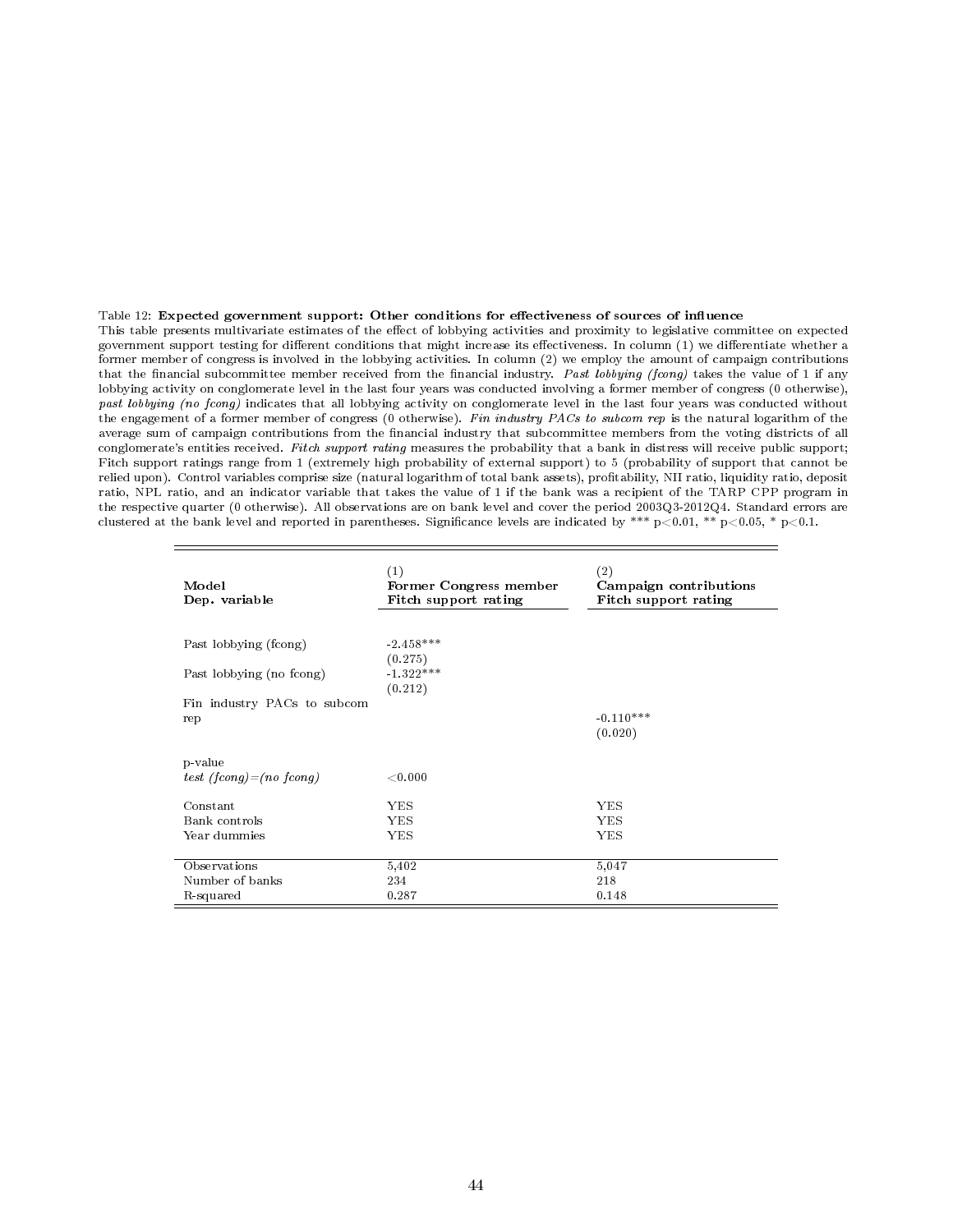# Appendix A - Variable definitions

#### Table 13: Variable sources and definitions

This table reports variable definitions and data sources. The sources are: Bankscope from Bureau van Dijk, BoardEx, Federal Deposit Insurance Corporation (FDIC), Federal Reserve Board (FED), Comptroller of the Currency (OCC), Office of Thrift Supervision (OTS), U.S. Senate Office of Public Records (SEN), U.S. Center for Responsive Politics (CPR), U.S. Library of Congress (LOC), U.S. Census Bureau (CB), FED Chicago BHC database (BHC), FDIC SDI database and call reports (SDI), U.S. Department of the Treasury (TR).

| Variable                                                | Source                        | Definition                                                                                                                                                                                                        |
|---------------------------------------------------------|-------------------------------|-------------------------------------------------------------------------------------------------------------------------------------------------------------------------------------------------------------------|
| Dependent variables                                     |                               |                                                                                                                                                                                                                   |
| PCA indicator                                           | FDIC, FED, OCC,<br><b>OTS</b> | Dummy variable, takes the value of 1 if the bank receives Prompt<br>Corrective Action directive or if an existing PCA directive is still<br>valid in the next quarter and 0 otherwise                             |
| Closure indicator                                       | <b>FDIC</b>                   | Dummy variable, takes the value of 1 if the bank is resolved/closed in<br>the next quarter and 0 otherwise                                                                                                        |
| Fitch Support rating                                    | Bankscope                     | Proxy for the probability that a bank in distress will receive external<br>support; range from 1 (high probability of external support) to 5<br>(probability of support that cannot be relied upon)               |
| <i>Explanatory variables</i>                            |                               |                                                                                                                                                                                                                   |
| Past lobbying (congl.)                                  | SEN, CPR, BHC                 | Dummy variable, takes the value of 1 if any entity within the respec-<br>tive conglomerate has lobbied in the last four years and 0 otherwise                                                                     |
| Past lobbying (top hold.)                               | SEN, CPR, BHC                 | Dummy variable, takes the value of 1 if the top holding company has<br>lobbied in the last four years and 0 otherwise                                                                                             |
| Past lobby spent (congl.)                               | SEN, CPR, BHC                 | Total lobbying amount spent aggregated over all entities within the<br>respective conglomerate over the last four years                                                                                           |
| Lagged lobbying (congl.)                                | SEN, CPR, BHC                 | Dummy variable, takes the value of 1 if any entity within the respec-<br>tive conglomerate has lobbied in the last $3$ years (with one year lag)<br>and 0 otherwise                                               |
| Past lobbying (congl., fcong)                           | SEN, CPR, BHC                 | Dummy variable, takes the value of 1 if any entity within the respec-<br>tive conglomerate has lobbied involving a former congressman in the<br>last four years and 0 otherwise                                   |
| Past lobbying (congl., no fcong)                        | SEN, CPR, BHC                 | Dummy variable, takes the value of 1 if any entity within the respec-<br>tive conglomerate has lobbied not involving a former congressman in<br>the last four years and 0 otherwise                               |
| Subcom rep (congl.)                                     | LOC, CB                       | Dummy variable, takes the value of 1 if any entity within the respec-<br>tive conglomerate is located in the voting district of a member of the<br>Subcommittee on Financial Institutions and 0 otherwise         |
| Subcom rep (top hold.)                                  | LOC, CB                       | Dummy variable, takes the value of 1 if the top holding company is<br>located in the voting district of a member of the Subcommittee on<br>Financial Institutions and 0 otherwise                                 |
| Fin industry PACs to subcom<br>rep (congl.)             | SEN, CPR, LOC,<br>CB          | Average sum of campaign contributions from financial industry that<br>subcommittee members from voting districts of all entities within the<br>respective conglomerate received                                   |
| Prior affiliation (top hold.)                           | <b>BoardEx</b>                | Dummy variable, takes the value of 1 if a member of the Board of<br>Directors of the top holding company has been previously employed<br>by a relevant regulatory or government institution and 0 otherwise       |
| Control variables                                       |                               |                                                                                                                                                                                                                   |
| Total assets                                            | SDI                           | Total assets                                                                                                                                                                                                      |
| Leverage ratio (PCA)                                    | SDI                           | Tier 1 capital divided by average assets                                                                                                                                                                          |
| Tier 1 ratio (PCA)                                      | SDI                           | Tier 1 capital divided by risk-weighted assets                                                                                                                                                                    |
| Risk-based capital ratio (PCA)                          | <b>SDI</b>                    | Total risk-based capital divided by risk-weighted assets                                                                                                                                                          |
| Earnings (RoA)                                          | SDI                           | Return on assets, i.e., net income divided by average assets                                                                                                                                                      |
| Non-interest income ratio                               | SDI                           | Non-interest income divided by total income                                                                                                                                                                       |
| Liquidity ratio                                         | SDI                           | Cash and balances at other depository institutions divided by total<br>assets                                                                                                                                     |
| Deposit ratio                                           | SDI                           | Deposits divided by total assets                                                                                                                                                                                  |
| Non-performing loan ratio<br>CPP recipient bank-quarter | SDI<br>TR                     | Past due and nonaccrual loans divided by total loans<br>Capital Purchase Program indicator variable, takes the value of 1 if<br>the bank is a recipient of CPP funds in the respective quarter and 0<br>otherwise |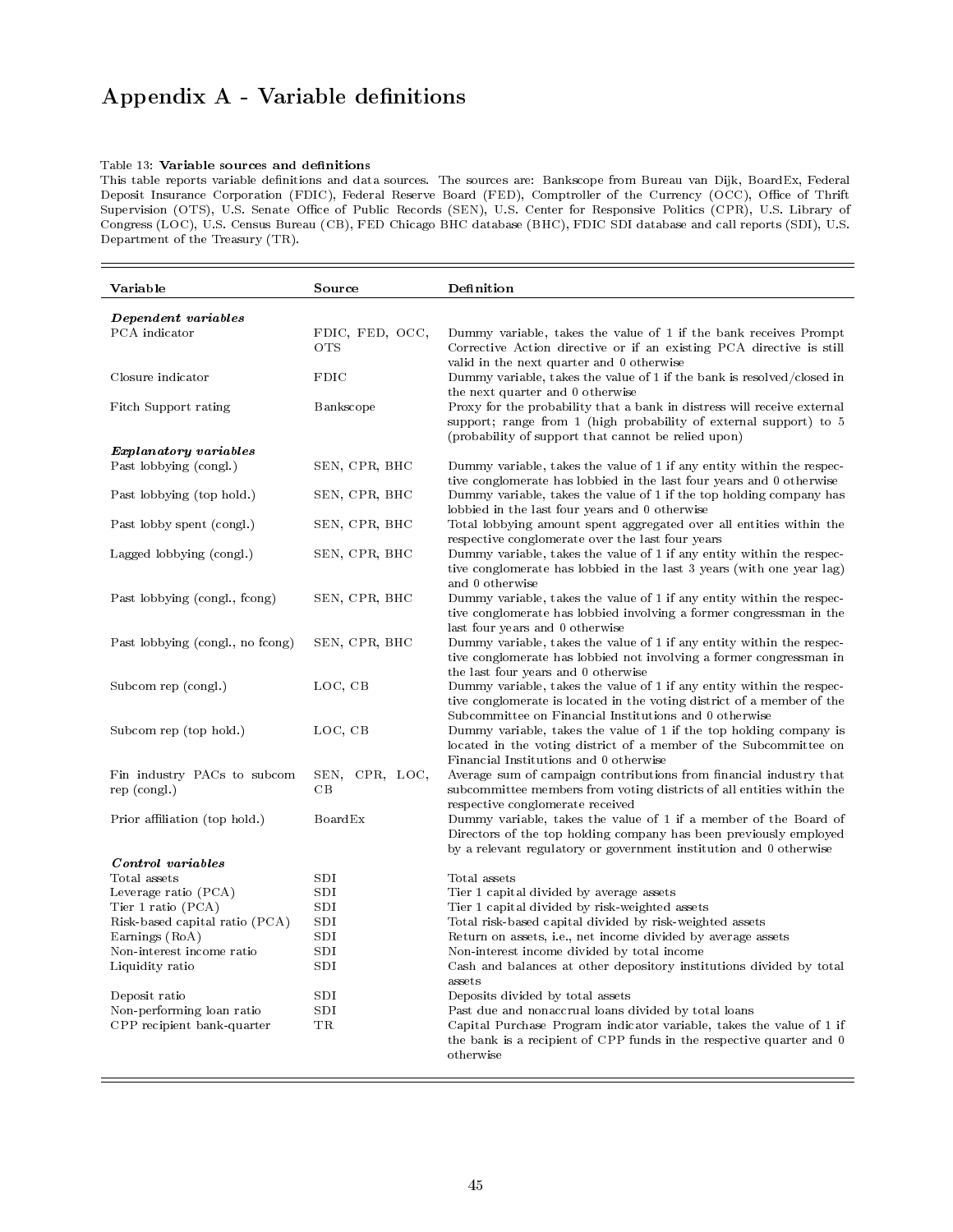# Appendix B - Fitch Support Ratings

#### Table 14: Fitch Support Ratings

This table provides an overview of the different support rating categories. Following the definition given by Fitch ratings, the support ratings are explicitely not a measure for the intrinsic credit quality of a bank. Rather, the support ratings capture the rating agency's assessment on whether a bank would receive external support in case it experiences financial difficulties. The core assumption is that any necessary support will be sufficiently sustained so that the supported bank is able to continue meeting its financial obligations until the difficulties are over. In that regard, the support ratings capture both the agency's judgement about potential supporter's propensity and ability to support a bank. The former is a pure judgement. The latter is set by the potential supporter's own credit ratings. Where the support rating is based on sovereign support, Fitch also derives a support rating floor. This floor is expressed on the usual AAA long-term scale and indicates the level below which it would not expect to lower the issuer default rating (Fitch Ratings, 2013)

| Support<br>rating | Definition by Fitch                                                                                                                                                                                                                                                                                                             |
|-------------------|---------------------------------------------------------------------------------------------------------------------------------------------------------------------------------------------------------------------------------------------------------------------------------------------------------------------------------|
| 1                 | A bank for which there is an extremely high probability of external support. The potential<br>provider of support is very highly rated in its own right and has a very high propensity to<br>support the bank in question. This probability of support indicates a minimum Long-Term<br>Rating floor of A                       |
| $\overline{2}$    | A bank for which there is a high probability of external support. The potential provider of<br>support is highly rated in its own right and has a high propensity to provide support to the<br>bank in question. This probability of support indicates a minimum Long-Term Rating floor<br>of BBB-.                             |
| 3                 | A bank for which there is a moderate probability of support because of uncertainties about<br>the ability or propensity of the potential provider of support to do so. This probability of<br>support indicates a minimum Long-Term Rating floor of BB-                                                                         |
| 4                 | A bank for which there is a limited probability of support because of significant uncertainties<br>about the ability or propensity of any possible provider of support to do so. This probability<br>of support indicates a minimum Long-Term Rating floor of B.                                                                |
| 5                 | A bank for which there is a probability of external support, but it cannot be relied upon.<br>This may be due to a lack of propensity to provide support or to very weak financial ability<br>to do so. This probability of support indicates a Long-Term Rating floor no higher than B-<br>and in many cases, no floor at all. |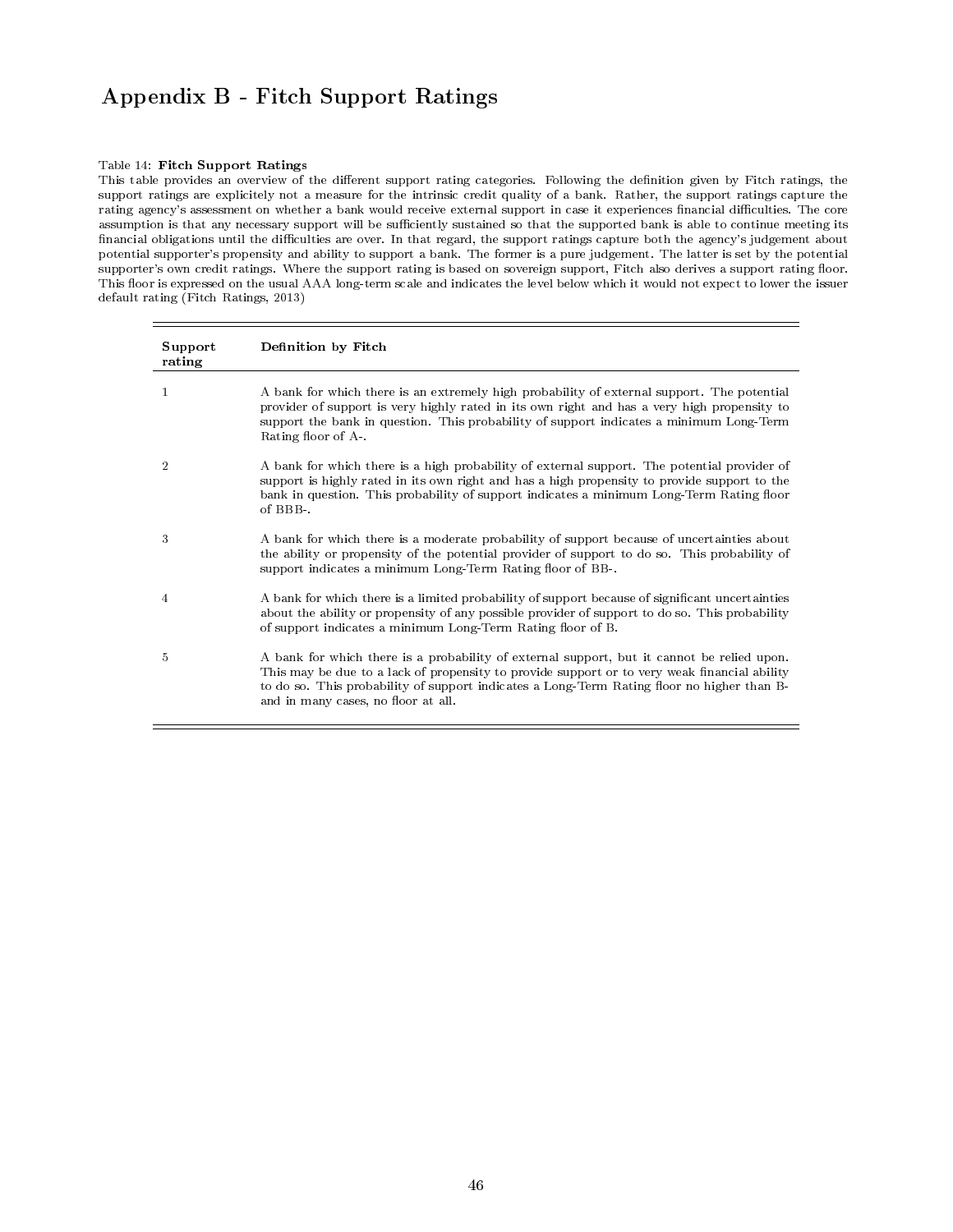# Appendix C - Lobbying in the U.S. banking sector

Combining the data on lobbying activities reported to the Senate Office of Public Records and bank financial and regulatory data enables us to cast light on lobbying of the U.S. financial industry in general and on the details of bank lobbying in particular. In this appendix, we analyze the structure and development of lobbying in the U.S. banking sector and try to answer questions such as how lobbying developed over time, which agencies are lobbied, and which banks lobby. We also present some initial indications on how lobbying activity affects banks' regulatory treatment.

#### Is lobbying a significant phenomenon for the U.S. financial industry?

To begin with, we analyze the development of total lobbying expenditure of the financial industry and on financial issues. Financial industry includes all firms classified as financial firms in the lobbying activity reports while financial issues cover all lobbying activities that have been filed as being concerned with accounting  $(ACC)$ , banking (BAN), bankruptcy (BNK), financial institutions, investments, and securities (FIN), housing and mortgages (HOU), minting and money (MON). Figure 1 presents the development of total lobbying expenditures over time. While the total spending was relatively stable in the end of the 1990s and early 2000s, we can observe a steady increase, particularly during the financial crisis after 2007. The total lobbying expenditures almost quadrupled, reaching a record high of more than USD 1.8 billion in 2010. Thereafter, spending fell by about 30 percent within two years. Most importantly, however, this gures underline that lobbying is a signicant phenomenon in the financial industry. The synchronized development with the financial crisis seems to be no coincidence - and is in line with the phenomena observed in the literature, e.g., by Duchin and Sosyura (2012) and Igan et al. (2012).

# [Figure 1]

To better understand the composition and development of lobbying by the different branches within the financial sector, we classify the financial industry into  $(1)$  banks and lending firms,  $(2)$  securities and investment firms,  $(3)$  insurance companies, and  $(4)$  real estate firms and other financial services (such as financial consulting). The lobbying expenditures of each of the branches over time is displayed in Figure 4. It is noteworthy that most branches of the industry follow the previously observed trend. However, lobbying expenditures were not reduced after the financial crisis for banks and securities firms as well as real estate firms. In particular, real estate firms follow a slightly different trend, with lobbying expenditures peaking already in the years before the financial crisis. In the following figures as well as in the analyses in the next sections, we focus only on the lobbying expenditures by banks and lending institutions as this is the particular branch of the financial industry for which we want to analyze the implications of lobbying on expected government support and troubled bank treatment.

# [Figure 4]

#### Which agencies are targeted by bank lobbying?

Lobbying might be a significant phenomenon for banks, but which agencies are targeted by bank lobbying? In general, we find that nearly all lobbying activity reports filed as one of the targets the U.S. legislative, i.e., the Senate or the House of Representatives. Beyond this, however, many reports contain details about the specific financial sector agencies that were targeted by the respective lobbying efforts. Therefore, we present the number of lobby activities by target agencies in Figure 5. Each lobbying activity represents an individual bank's lobbying effort consisting of at least one contact with a given government agency in a semiannual/quarterly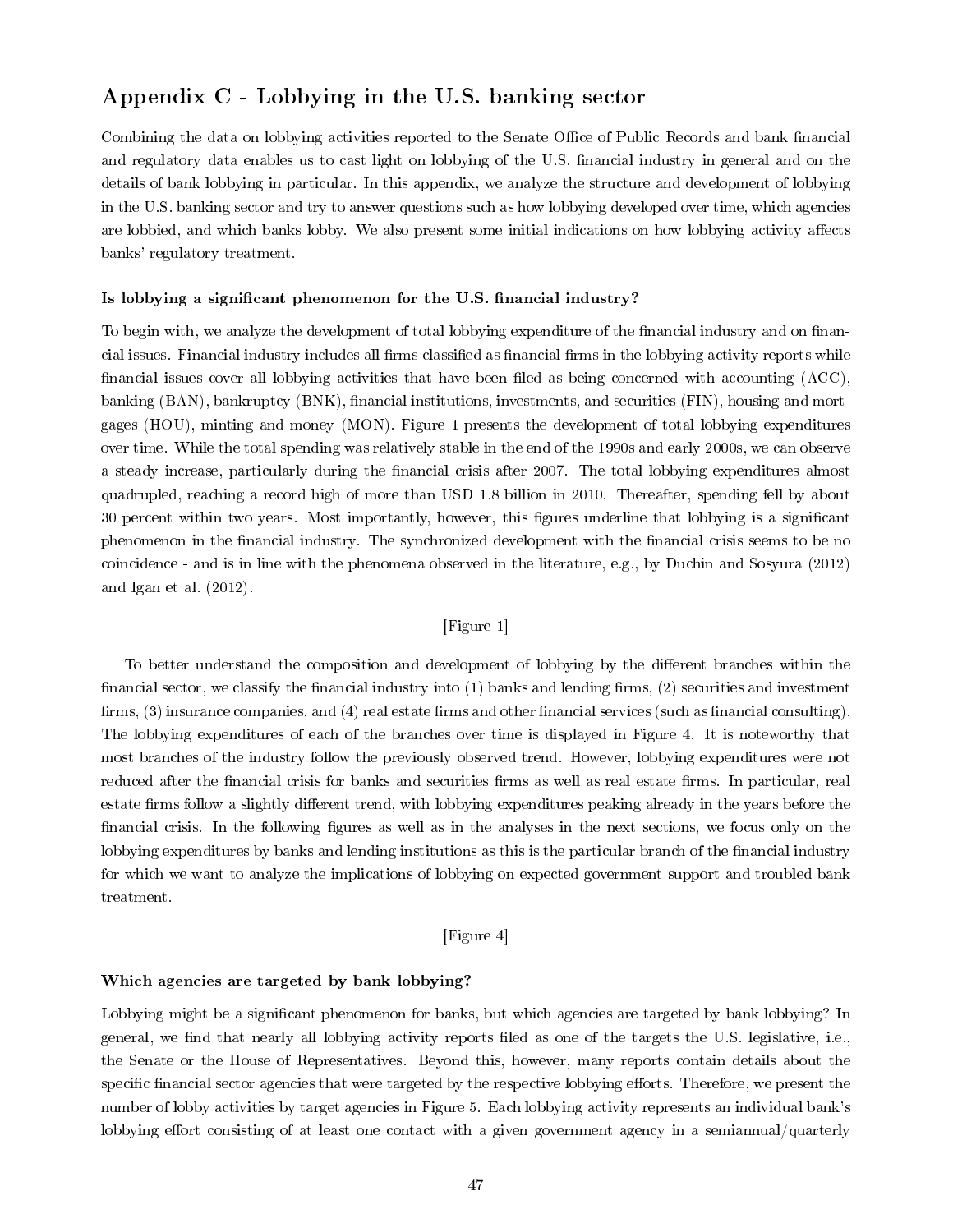period. Those target agencies include bank regulators (i.e., the Federal Deposit Insurance Corporation (FDIC), the National Credit Union Administration (NCUA), the Office of the Comptroller of the Currency (OCC), and the Office of Thrift Supervision (OTS)), the Federal Reserve (Fed), financial regulators (i.e., the Securities and Exchange Commission (SEC), the Commodity Futures Trading Commission (CFTC), the Farm Credit Administration (FCA), and the Federal Housing Finance Board (FHFB)), and the Department of the Treasury. It is interesting to observe that the Treasury and the bank regulators receive most of the lobbying activities, while particularly the other financial regulators are increasingly targeted after the financial crisis. One reason for this observation could be the increasingly important role that these regulators play in bank regulation after the Dodd-Frank Act, for example in the implementation of the Volcker Rule.

# [Figure 5]

### Which banks lobby?

In the next step, we want to better understand the structure and channels of bank lobbying. By tracing the holding structures of the banking system from the regulatory data described above, we are able to disentangle and re-combine the different sources of lobbying expenditures within a financial conglomerate. Figure 6 presents the total lobbying expenditures (in USD) through the different channels or sources of lobbying, i.e., either through the bank itself, through the top holding company of the bank, or through other related banks (belonging to the same conglomerate). Only banks for which lobbying expenditures through any of these channels is reported are included and quarterly averages are formed over the period of the full dataset. Figure 6 displays this split for three classes of banks that are categorized along the total asset size. It is noteworthy that only a small part of bank lobbying emerges from a bank directly, the major part of lobbying seems to be done on the top holding level and some parts by other related banks in the same conglomerate. One should be cautious with the interpretation of these numbers: There are some banks that have indeed large direct lobbying expenditures, but there is a multitude of banks that do not report any direct lobbying expenditures at all - only their holding company does. This explains the low share of direct lobbying on average. Taken together, however, lobbying through other parts of the conglomerate, particularly through the top holding company, seems important for most of the banks.

# [Figure 6]

As a second observation, we find that total lobbying expenditures are growing in bank size. This is not surprising as a larger bank size supposedly enables banks to spend larger amounts on lobbying activities. However, this is not necessarily a linear relationship. To analyze this in more detail, we put the direct lobbying expenditures of a bank in relation to its total assets and display this share over the same bank size classes in Figure 7. The result is quite unambiguous: Larger banks spend a smaller proportion (in relation to their assets) on lobbying. Thus, while small banks have lower lobbying expenditures in absolute terms, lobbying seems to be a more significant phenomenon for them in relative terms.

# [Figure 7]

### Does lobbying affect expected government support to banks?

In this paragraph, we provide some initial indications about the relation between lobbying and expected government support that motivate our analyses in the next sections. We begin with the relation of lobbying expenditures and support ratings. Support ratings are frequently used as a proxy for bailout probability, because they indicate a rating agency's opinion on the likelihood of external support (e.g., by the government or